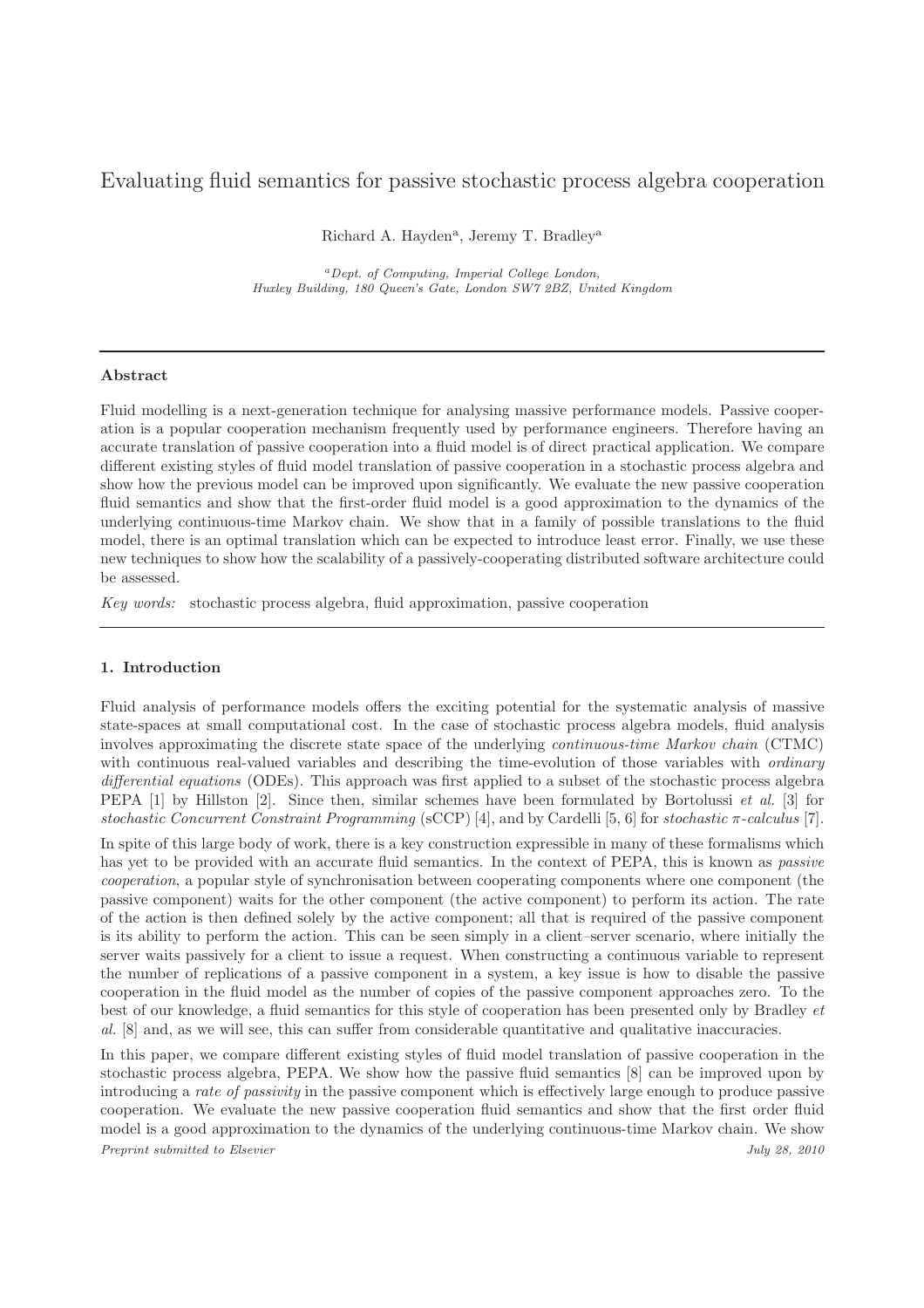that there is a family of possible translations corresponding to different choices of rates of effective passivity and that there is an optimal passivity rate which can be expected to introduce a least error in the fluid model.

In the remainder of this section, we introduce the stochastic process algebra, PEPA, upon which our passive fluid semantics will be based. We also provide a summary of the existing fluid semantics [9] of actively cooperating PEPA models in Section 1.2. In Section 2, we present the existing proposal for coping with passive cooperation in PEPA and how it is currently translated to a fluid model and where errors can occur in this interpretation. Section 3 defines the new passive rate semantics for translation to a fluid model and establishes some properties of the quality of the new first-order approximation. Finally, Section 4 shows how the new techniques can be used to perform a scalability analysis of a 3-tier distributed software architecture model in which passive cooperation plays an integral rôle.

## *1.1. Introduction to PEPA*

We begin by introducing PEPA [1, 10], which is a simple stochastic process algebra, but one which has sufficient expressiveness to model a wide variety of systems, including multimedia applications [11], mobile phone usage [12], GRID scheduling [13], production cell efficiency [14] and web-server clusters [15] amongst others. It is particularly adept at capturing large parallel software systems, such as peer-to-peer networks [16], to which the style of fluid analysis considered here is particularly suited.

As in all process algebras, systems are represented in PEPA as the composition of *components* which undertake *actions*. In PEPA the actions are assumed to have a duration. Thus the expression  $(\alpha, r)$ . denotes a component which can undertake an  $\alpha$ -action, at rate r to evolve into a component P. Here  $\alpha \in \mathcal{A}$  where  $\mathcal{A}$  is the set of action types and  $P \in \mathcal{C}$  where  $\mathcal{C}$  is the set of component types. The rate r is interpreted as a random delay sampled from an exponential distribution with parameter r. This means that the stochastic behaviour of the model is governed by an underlying continuous-time Markov chain, the explicit definition of which will be given later in this section.

PEPA has a small set of combinators, allowing system descriptions to be built up as the concurrent execution and interaction of simple sequential components. The syntax of the type of PEPA model considered in this paper may be specified formally using the grammar:

$$
S ::= (\alpha, r).S \mid S + S \mid C_S
$$
  
\n
$$
P ::= P \trianglerighteq P \mid P/L \mid C
$$
\n(1.1)

where S denotes a *sequential component* and P denotes a *model component* which executes in parallel. C stands for a constant which denotes either a sequential component or a model component as introduced by a definition.  $C_S$  stands for constants which denote only sequential components. The effect of this syntactic separation between these types of constants is to constrain legal PEPA components to be cooperations of only sequential processes.

The structured operational semantics are shown in Figure 1. A brief discussion of the basic PEPA operators is given below:

- Prefix The basic mechanism for describing the behaviour of a system with a PEPA model is to give a component a designated first action using the prefix combinator, denoted by a full stop, which was introduced above. As explained,  $(\alpha, r)$ . P carries out an  $\alpha$ -action with rate r, and it subsequently behaves thereafter as P.
- **Choice** The component  $P + Q$  represents a system which may behave either as P or as Q. The activities of both  $P$  and  $Q$  are enabled. The first activity to complete distinguishes one of them: the other is discarded. The system will behave as the derivative resulting from the evolution of the chosen component.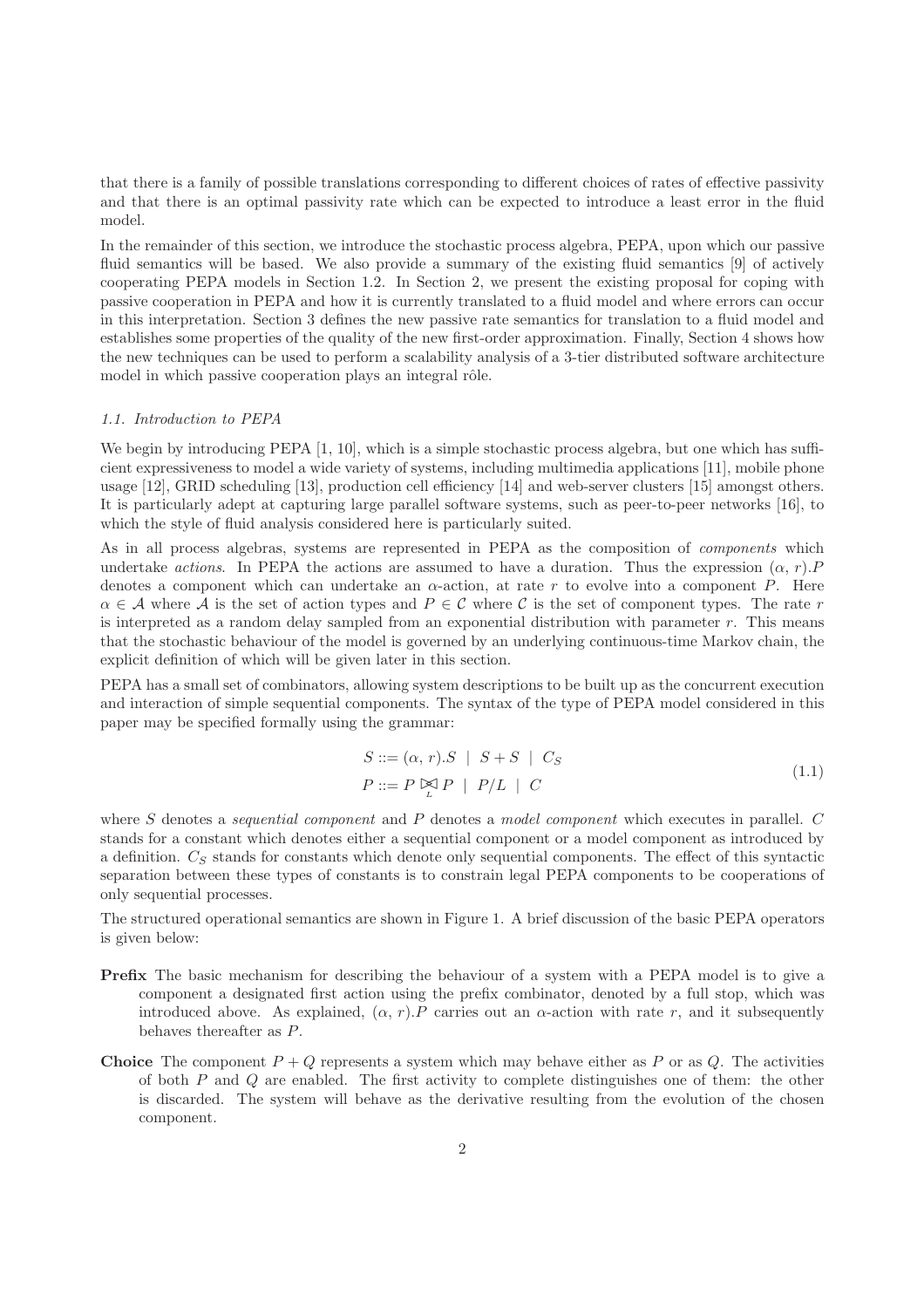- Constant It is convenient to be able to assign names to patterns of behaviour associated with components. Constants are components whose meaning is given by a defining equation. The notation for this is  $X \stackrel{\text{\tiny def}}{=} E$ . This also allows the recursive definition of components, for example,  $X \stackrel{\text{\tiny def}}{=} (\alpha, r)$ . X performs  $\alpha$ at rate r forever.
- Hiding The possibility to abstract away some aspects of the behaviour of a component is provided by the hiding operator, denoted  $P/L$ . Here, the set L identifies those activities which are to be considered internal or private to the component and which will appear as the hidden action type  $\tau$  in the transition system of the model.
- **Cooperation** We write  $P \not\approx Q$  to denote cooperation between P and Q over L. The set which is used as the subscript to the cooperation symbol, the *cooperation set* L, determines those activities on which the components are forced to synchronise. For action types not in  $L$ , the components proceed independently and concurrently with their enabled activities. We write  $P \parallel Q$  as an abbreviation for  $P \not\approx Q.$

In process cooperation, if a component enables an activity whose action type is in the cooperation set it will not be able to proceed with that activity until the other component also enables an activity of that type. The two components then proceed together to complete the *shared activity*. Once enabled, the rate of a shared activity has to be altered to reflect the slower component in a cooperation. Within the cooperation framework, PEPA assumes *bounded capacity*: that is, a component cannot be made to perform an activity faster by cooperation, and the rate of a shared activity is defined as the minimum of the apparent rates of the activity in the cooperating components. This is discussed in more detail in [1].

In many modelling situations, we intend that the rate of a shared activity is determined by only a subset of components in a cooperation (the *active* partners). Other components may be *passive* partners in this cooperation. It is then only the *ability* of the passive partners to perform the shared action which is required for it to be able to proceed; the stochastic duration of the shared action is otherwise determined solely by the active partners.

To denote the ability of a component to perform a particular action passively, we write the rate of the action as ⊤, leaving the actual rate unspecified to be determined upon cooperation by the rates of the active partners. All passive actions must be synchronised in the final model.

A real-world example of passive cooperation might be a client who wishes to transmit a request to a server. The rate of this transmission activity may be fully encapsulated in the client model component, but the server component must be ready to actually receive the request in order for it to go ahead, even if it does not impose any additional duration constraints on the completion of the action.

It is this very common style of cooperation with which this paper is concerned and explicit examples of PEPA models involving passive cooperation will follow shortly.

#### *1.1.1. Apparent Rate*

We define the notion of *apparent rate* as the externally observed rate of activities of a particular type. For a given action type  $\alpha \in \mathcal{A}$ , it is thus calculated by summing the rates of all enabled activities of this type:

$$
r_{\alpha}(P) := \sum_{P \xrightarrow{(\alpha, \lambda_i)} \lambda_i}
$$

where  $\lambda_i \in \mathbb{R}^+ \cup \{n\top \mid n \in \mathbb{Q}, n > 0\}, n\top$  is shorthand for  $n \times \top$  and  $\top$  represents the passive action rate that inherits the rate of the coaction from the cooperating component. If there are many passive activities of a certain action type enabled within the cooperation, each activity can be individually assigned a weight (defined in the operational semantics of Figure 1) to determine the relative probabilities of the possible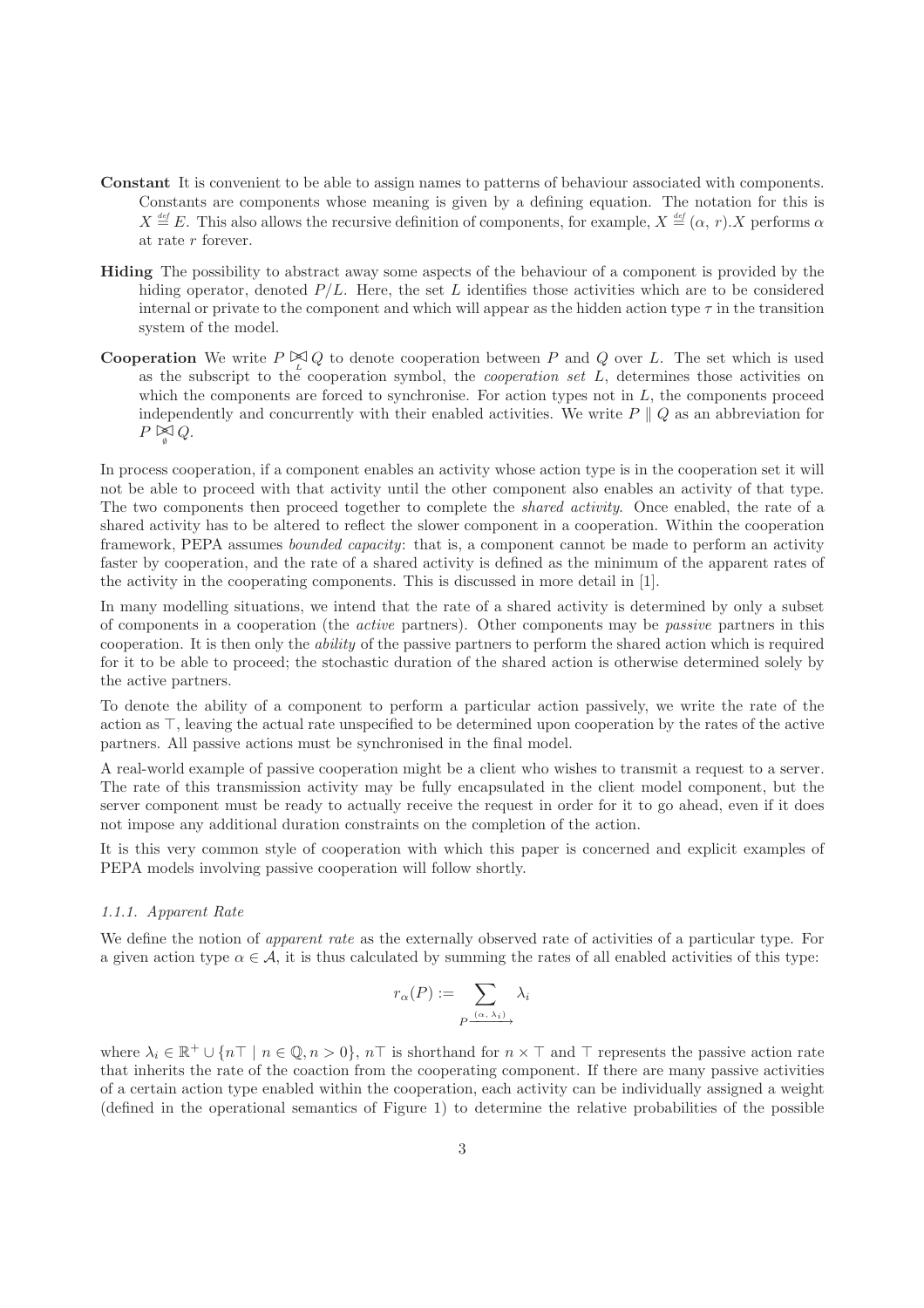Prefix

 $(\alpha, r) \to \frac{(\alpha, r)}{r} \to E$ 

Competitive Choice

$$
\frac{E \xrightarrow{(\alpha,r)} E'}{E + F \xrightarrow{(\alpha,r)} E'}
$$
\n
$$
\frac{F \xrightarrow{(\alpha,r)} F'}{E + F \xrightarrow{(\alpha,r)} F'}
$$

Cooperation

$$
\frac{E \xrightarrow{(\alpha,r)} E'}{E \underset{S}{\bowtie} F \xrightarrow{(\alpha,r)} E' \underset{S}{\bowtie} F} \quad (\alpha \notin S) \qquad \frac{F \xrightarrow{(\alpha,r)} F'}{E \underset{S}{\bowtie} F \xrightarrow{(\alpha,r)} E \underset{S}{\bowtie} F'} \quad (\alpha \notin S)
$$

$$
\frac{E \xrightarrow{(\alpha, r_1)} E' \quad F \xrightarrow{(\alpha, r_2)} F'}{E \bowtie F \xrightarrow{(\alpha, R)} E' \bowtie F'} \quad (\alpha \in S)
$$

where  $R = \frac{r_1}{r_\alpha(E)} \frac{r_2}{r_\alpha(F)} \min(r_\alpha(E), r_\alpha(F))$ 

Hiding

$$
\frac{E \xrightarrow{(\alpha,r)} E'}{E/H \xrightarrow{(\alpha,r)} E'/H} \quad (\alpha \notin H) \qquad \frac{E \xrightarrow{(\alpha,r)} E'}{E/H \xrightarrow{(\tau,r)} E'/H} \quad (\alpha \in H)
$$

Constant

$$
\frac{E \xrightarrow{(\alpha, r)} E'}{A \xrightarrow{(\alpha, r)} E'} \quad (A \stackrel{\text{def}}{=} E)
$$

Fig. 1: PEPA structured operational semantics

outcomes for the various activities of that particular action type. The following algebraic definitions and relations support this weighting and the use of ⊤ in the apparent rate function:

$$
m\top < n\top \qquad : \text{for } m < n \text{ and } m, n \in \mathbb{Q}
$$

$$
r < n\top \qquad : \text{for all } r \in \mathbb{R}, n \in \mathbb{Q}
$$

$$
m\top + n\top = (m+n)\top \qquad : \quad m, n \in \mathbb{Q}
$$

$$
\frac{m\top}{n\top} = \frac{m}{n} \qquad : \quad m, n \in \mathbb{Q}
$$

$$
(1.2)
$$

Note that these algebraic rules leave  $(r + w<sup>T</sup>)$  undefined if both  $r \neq 0$  and  $w \neq 0$ . Such components which enable both active and passive actions of the same action type at the same time are therefore disallowed in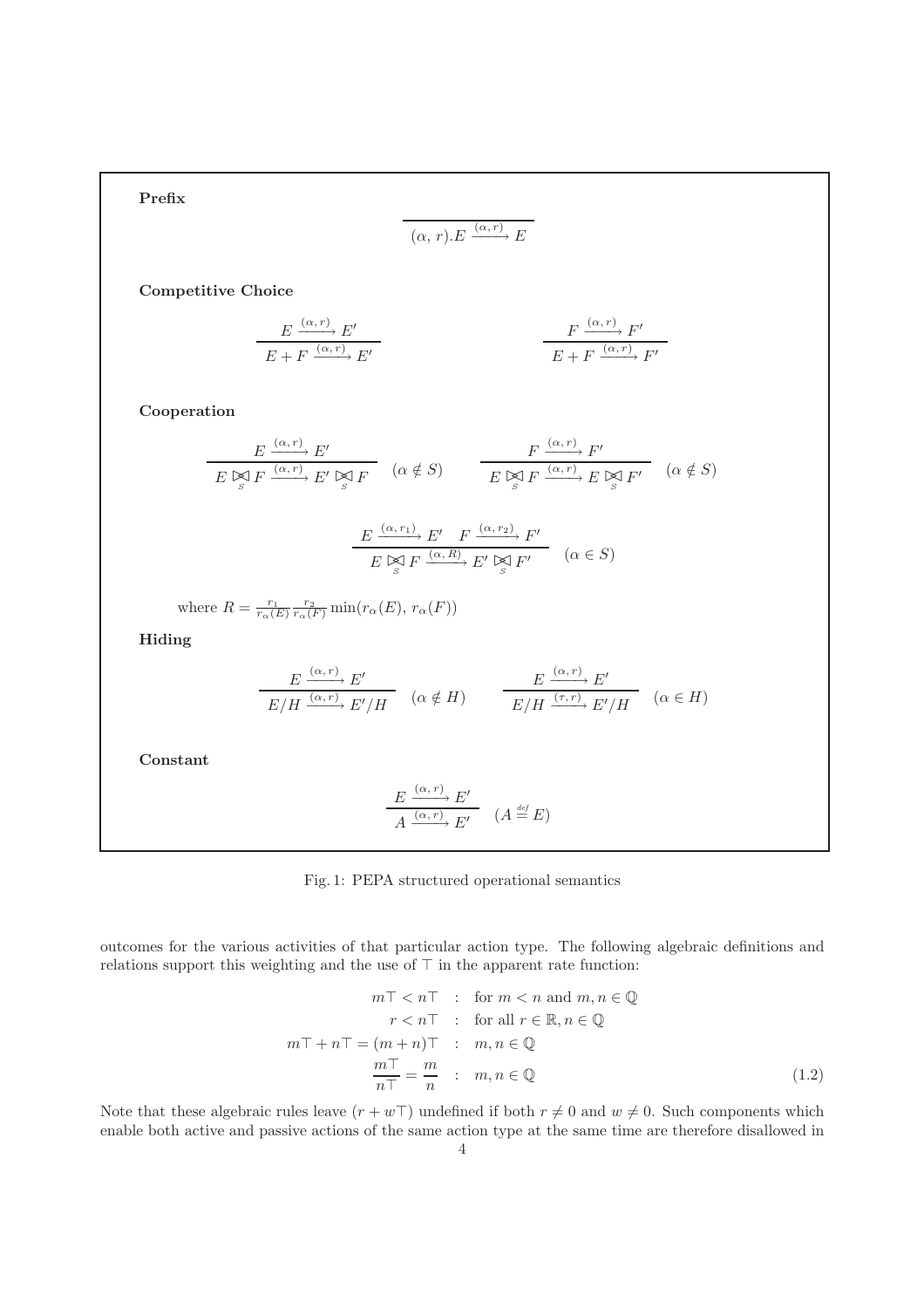PEPA. An example might be  $(a, \lambda) \cdot P + (a, \top) \cdot P'$ , where  $\lambda \in \mathbb{R}^+$ .

Apparent rate can also be defined equivalently in a recursive manner over the PEPA grammar as follows:

$$
r_{\alpha}((\beta, \lambda).P) := \begin{cases} \lambda & \text{if } \beta = \alpha \\ 0 & \text{if } \beta \neq \alpha \end{cases}
$$
  

$$
r_{\alpha}(P+Q) := r_{\alpha}(P) + r_{\alpha}(Q)
$$
  

$$
r_{\alpha}(P/L) := \begin{cases} r_{\alpha}(P) & \text{if } \alpha \notin L \\ 0 & \text{if } \alpha \in L \end{cases}
$$
  

$$
r_{\alpha}(P \trianglerighteq Q) := \begin{cases} \min(r_{\alpha}(P), r_{\alpha}(Q)) & \text{if } \alpha \in L \\ r_{\alpha}(P) + r_{\alpha}(Q) & \text{if } \alpha \notin L \end{cases}
$$
  
(1.3)

#### *1.1.2. Execution strategy*

For a given PEPA component C, we define its *derivative set* ds(C) as the set of components reachable from C by evolution according to the operational semantics (Figure 1). That is,  $ds(C)$  is the smallest set of components such that  $C \in ds(C)$  and if for any  $C_1 \in ds(C)$ ,  $C_1 \xrightarrow{(\alpha, r)} C_2$  then  $C_2 \in ds(C)$ .

For a given PEPA component C, we may then naturally construct its *derivation graph*, a labelled and directed multigraph. The nodes of this multigraph are the derivative states of  $C$ , that is, the set of nodes is  $ds(C)$ . Two nodes in the multigraph, say  $C_1$  and  $C_2 \in ds(C)$ , have a directed arc between them for every transition  $C_1 \xrightarrow{(\alpha, \lambda_i)} C_2$ . The label of this arc is then the activity corresponding to the transition, that is,  $(\alpha, \lambda_i)$ .

The derivation graph can then be interpreted naturally as a CTMC, whose states are given by the nodes (i.e. derivative states) and each arc represents a transition at the rate of the activity labelling the arc. We term this the *underlying CTMC* of the model.

This is described in more detail in [1, Chapter 3].

#### *1.1.3. A simple example*

We consider the ubiquitous situation of many processors running in parallel, but each in regular need of some resource (perhaps for example, communications channels or storage mediums). We model each processor as a *Processor*<sub>0</sub> component and each resource as a *Resource*<sub>0</sub> component. Each processor operates forever in a simple loop, completing two tasks in sequence,  $task_1$  and then  $task_2$ .

$$
Processor_0 \stackrel{\text{def}}{=} (task_1, r_1).Processor_1
$$

$$
Processor_1 \stackrel{\text{def}}{=} (task_2, q_1).Processor_0
$$

The resources on the other hand first complete a  $task_1$  action also, but then complete a *reset* action:

$$
Resource_0 \stackrel{\text{def}}{=} (task_1, r_2).Resource_1
$$
  

$$
Resource_1 \stackrel{\text{def}}{=} (reset, q_2).Resource_0
$$

The  $task_1$  action is a shared action between the processors and resources to model the situation of a processor having to acquire a resource which it needs to complete its first task. The actions  $task_2$  and  $reset$ , on the other hand, will not be shared, meaning they are completed independently and without synchronisation by the processors and resources respectively. The cooperation over  $task_1$  is an instance of active cooperation and thus completes at rate  $min(r_1, r_2)$  (see Figure 1). However, the definition of *Resource*<sub>0</sub> could instead have been defined so that it completed  $task_1$  passively, i.e.  $Resource_0 \stackrel{\text{\it def}}{=} (task_1, \top) \cdot Resource_1$ . In this case, *Resource*<sub>0</sub> would be the passive partner and  $Processor_0$  would be the active partner, so the rate of the shared action, when the resource is able to complete  $task_1$  (that is, it is in state  $Resource_0$ ), would be  $r_1$ , determined only by *Processor*<sub>0</sub>.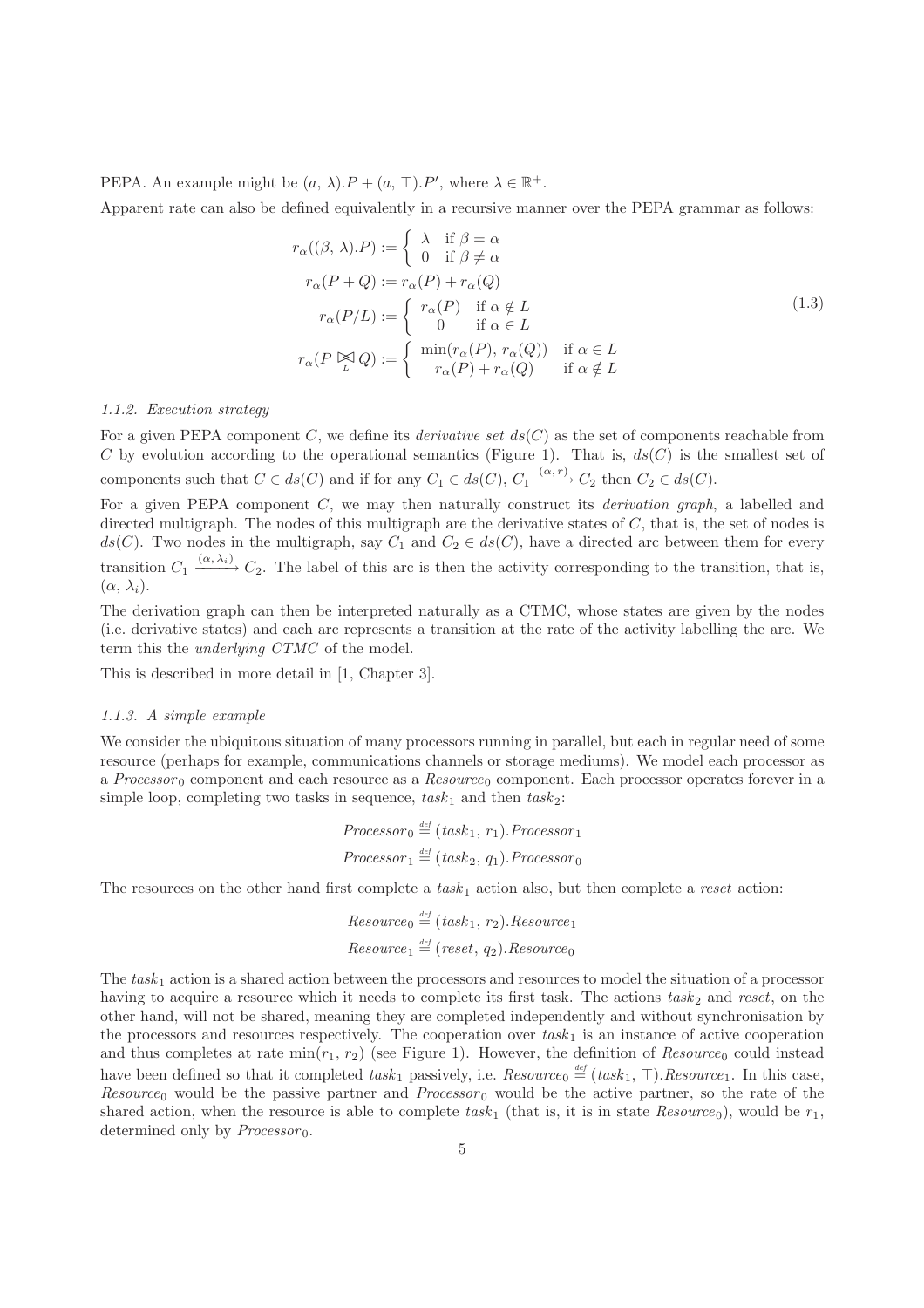

Fig. 2: Underlying CTMC for simple processor/resource model

In its simplest instance, with just one processor and resource, this system is defined in PEPA by:

 $System \stackrel{\text{\it def}}{=} \mathit{Processor}_0 \underset{\{\textit{task}_1\}}{\bowtie} \mathit{Resource}_0$ 

Adopting the obvious shorthand  $P_i$  for  $Processor_i$  and  $R_i$  for  $Resource_i$ , Figure 2 gives this model's underlying CTMC explicitly.

Furthermore, we may easily exhibit models with larger numbers of processors and resources, such as:

$$
System(3, 2) \stackrel{\text{def}}{=} (Processor_0 \parallel Processor_0 \parallel Processor_0) \underset{\{task_1\}}{\bowtie} (Resource_0 \parallel Resource_0)
$$

That is, three processors running in parallel, competing for resources, of which there are only two available. More generally we might define:

$$
System(N_p, N_r) \stackrel{\text{def}}{=} \underbrace{(Processor_0 \parallel \ldots \parallel Processor_0)}_{N_p} \underbrace{\bowtie}_{\{task_1\}} \underbrace{(Resource_0 \parallel \ldots \parallel Resource_0)}_{N_r}
$$

We take this opportunity to introduce a simple syntactic shorthand, rewriting the above as:

$$
System(N_p, N_r) \stackrel{\text{def}}{=} \text{Processor}_0[N_p] \underset{\{\text{task}_1\}}{\bowtie} Resource_0[N_r]
$$

Formally, we define the syntactic equivalence:

$$
C[n] := \underbrace{(C \parallel \dots \parallel C)}_{n}
$$

The model  $System(N_p, N_r)$  has  $N_p$  processor components and  $N_r$  resource components, each of which can be in one of two states, so the underlying CTMC of this simple model has  $2^{N_p+N_r}$  states, that is, exponential growth in the number of processors and resources. Such rapid growth in the size of the state space for models of only modest description is known as the *state space explosion problem*. It would of course be even more pronounced for models of distributed systems with more realistic levels of detail.

#### *1.2. Fluid analysis of PEPA models*

Fluid semantics for PEPA, first introduced by Hillston [2], have since been extended and developed in a number of different directions in the literature [8, 17, 9]. As mentioned earlier, Bradley *et al.* [8] are, up until now, the only authors to present a fluid semantics for passive cooperation, the limitations of which are discussed in Section 2.

Ignoring passive cooperation for now, Hayden *et al.* [9] consider the broadest subset of PEPA and our presentation follows theirs. Accordingly, we conservatively extend the standard PEPA grammar of Equation (1.1)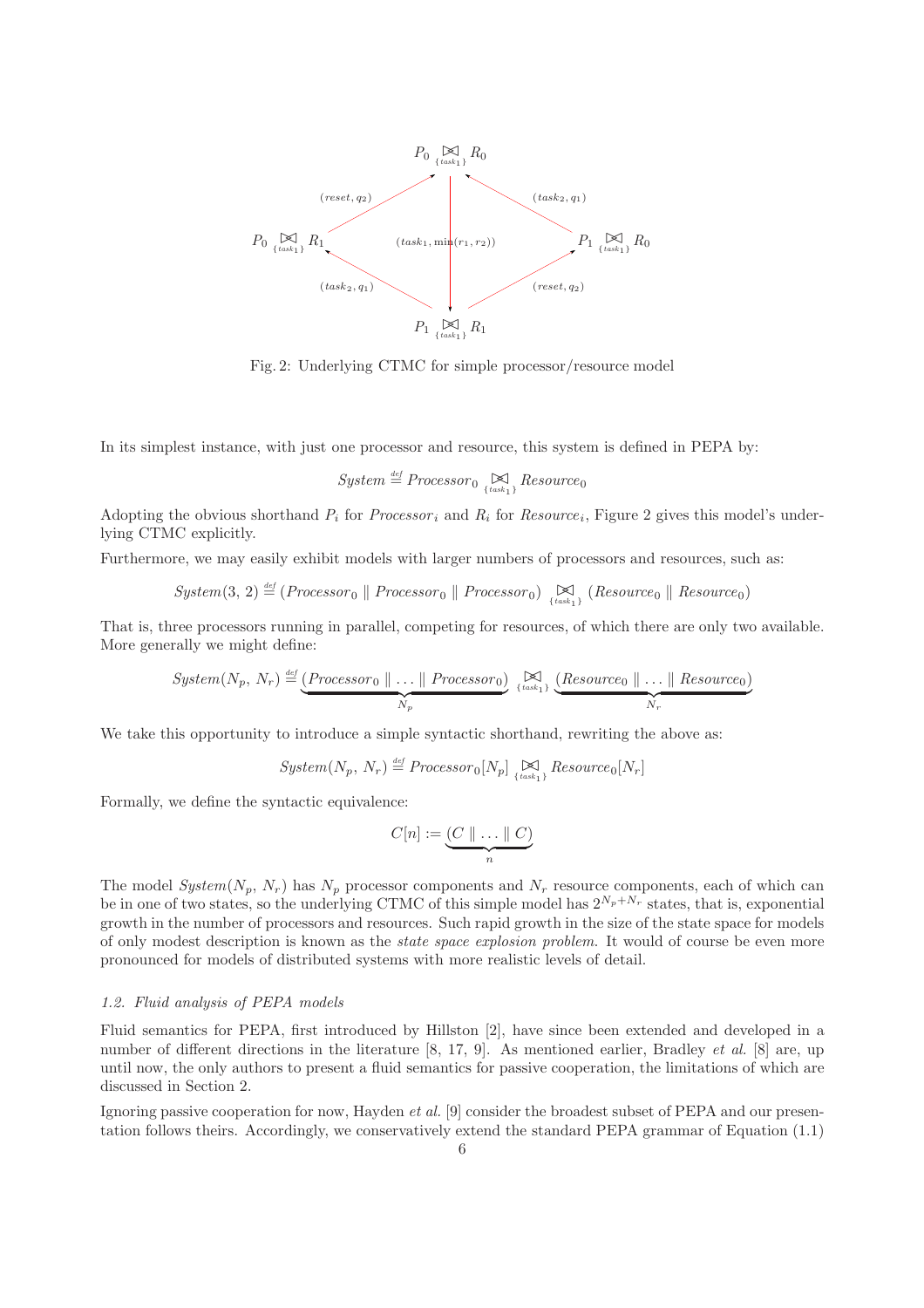to support explicit identification of *component groups* using *component group labels*, defining the notion of a *grouped PEPA model*. These component groups will be used to identify the parallel component structures of the Markov model.

In this section, we will present the fluid semantics for PEPA considering only active cooperation. We will discuss the limitations of the existing fluid semantics for passive cooperation and our proposal in later parts of this paper.

#### *1.2.1. Grouped PEPA models*

A grouped PEPA model is a conservative syntactic extension of PEPA which allows for a much clearer presentation of the fluid semantics.

We begin by defining a component group  $D$ , which is simply a parallel cooperation (involving no synchronisation) of standard PEPA components P:

$$
D ::= D \parallel D \parallel P \tag{1.4}
$$

As discussed, for the moment, we avoid having to provide a fluid semantics for passive cooperation by explicitly asserting that the standard PEPA components  $P$  in Equation (1.4) are such that all activities  $(\alpha, r)$  enabled by any  $P' \in ds(P)$  have  $r \in \mathbb{R}^+$ ; that is, neither they nor any of their derivative states enable any action passively. A *grouped PEPA model* M is then an arbitrary combination of labelled component  $groups:$ <sup>1</sup>

$$
M ::= M \underset{L}{\bowtie} M \mid Y\{D\} \tag{1.5}
$$

where L is a set of action types. The term  $Y\{D\}$  is a *labelled component group* and extends the original PEPA syntax. Y is a unique component group label drawn from some sufficiently large label set.

The operational semantics for this augmented version of PEPA are the natural extension of the standard PEPA operational semantics [1] and are given formally in [9]. The only difference is that the explicit identification of component groups is maintained as the model evolves. Indeed, a *flattening function* which yields the corresponding standard PEPA model by simply removing the component group labels is defined by [9].

Definition 1.1 (Model flattening function). *For any grouped PEPA model* G*, the corresponding standard PEPA model,*  $\mathcal{F}(G)$ *, can be recovered from the grouped model.*  $\mathcal{F}(\cdot)$  *is defined as:* 

$$
\mathcal{F}(M_1 \not\trianglerighteq M_2) := \mathcal{F}(M_1) \not\trianglerighteq \mathcal{F}(M_2)
$$

$$
\mathcal{F}(Y\{D\}) := \mathcal{F}'(D)
$$

*where for component groups:*

$$
\mathcal{F}'(D_1 \parallel D_2) := \mathcal{F}'(D_1) \parallel \mathcal{F}'(D_2)
$$

$$
\mathcal{F}'(P) := P
$$

The following trivial theorem proved in [9] states formally the intention that a grouped PEPA model behaves exactly as the corresponding standard PEPA model. For the purposes of this work, it is enough to simply take this as the definition of the operational semantics for grouped PEPA models.

**Theorem 1.2.** Let G be a grouped PEPA model. Then for all  $\alpha \in A$ , transitions  $G \xrightarrow{(\alpha, r)} G'$  are in *one-to-one correspondence with transitions*  $\mathcal{F}(G) \xrightarrow{(\alpha, r)} \mathcal{F}(G')$ .

<sup>1</sup>For the sake of brevity, we do not consider action hiding at the level of grouped PEPA models here. However it is considered by [9] and this work still applies in that more general framework.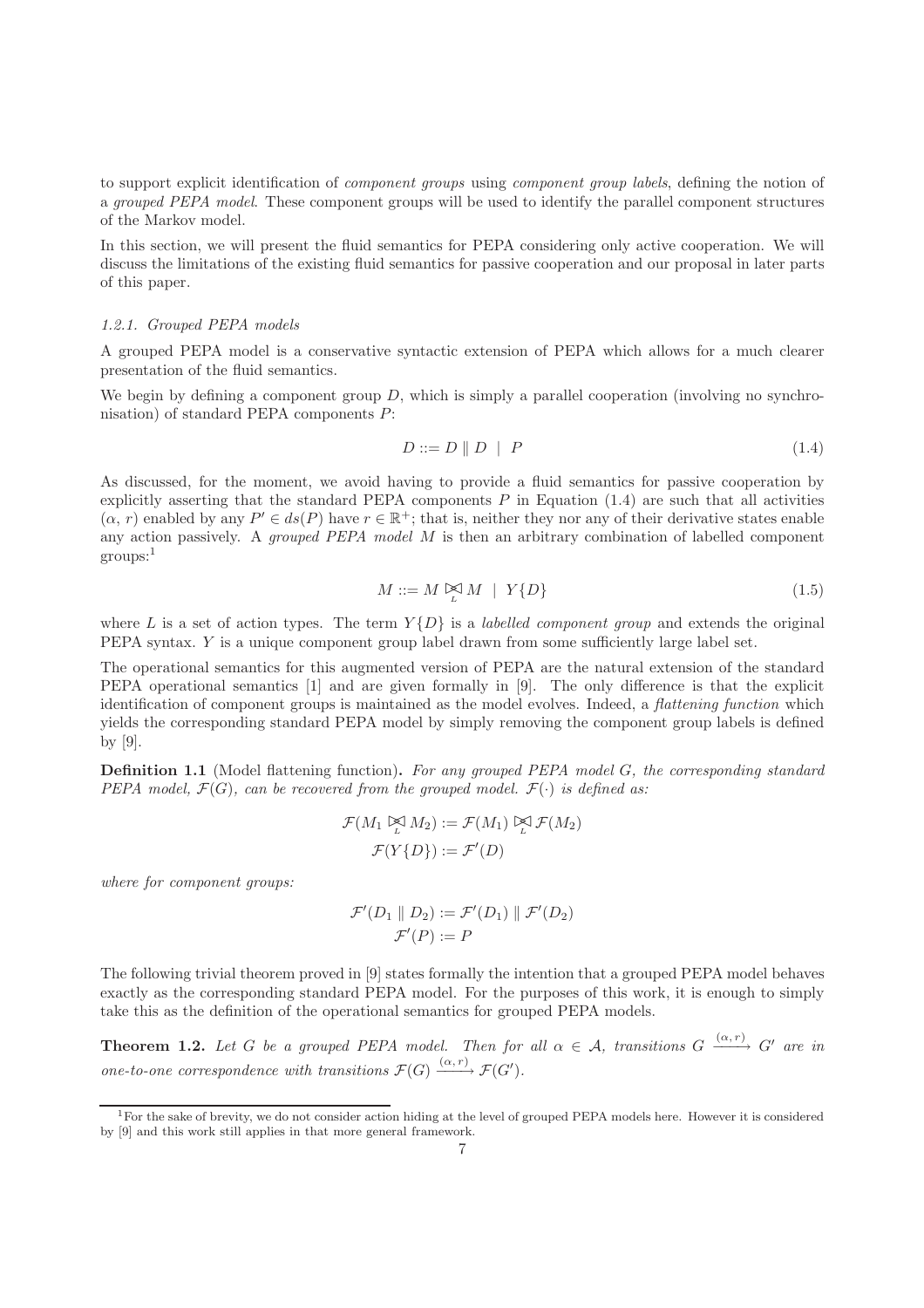| G(G)                | The set of all component group labels in the grouped PEPA<br>model G, e.g. $\mathcal{G}(System_G(N_p, N_r)) = {\bf{P}, R}$                                                                                                                                                                                                                                             |
|---------------------|------------------------------------------------------------------------------------------------------------------------------------------------------------------------------------------------------------------------------------------------------------------------------------------------------------------------------------------------------------------------|
| $\mathcal{B}(G, H)$ | The set of all standard PEPA component states in the<br>component group of $G$ which has group label $H$ , e.g.<br>$\mathcal{B}(System_G(N_p, N_r), \mathbf{P}) = \{P_0, P_1\}$                                                                                                                                                                                        |
| $\mathcal{B}(G)$    | The set of all pairs whose first element<br>is<br>- a<br>component group label and whose second is<br>- a<br>standard PEPA component in the group<br>speci-                                                                                                                                                                                                            |
|                     | fied by that label, e.g. $\mathcal{B}(System_G(N_p, N_r))$ =<br>$\{(\mathbf{P}, P_0), (\mathbf{P}, P_1), (\mathbf{R}, R_0), (\mathbf{R}, R_1)\}\$<br>$\mathcal{C}(G, H, Q)$ The integer count of standard PEPA components in state<br>$Q$ in the component group of G which has group label H,<br>e.g. $\mathcal{C}(System_G(N_p, N_r), \mathbf{R}, Resource_0) = N_r$ |

Tab. 1: Frequently used notation

Furthermore, the apparent rate of a grouped PEPA model  $G$  is defined exactly in terms of the corresponding standard PEPA model, i.e.  $r_{\alpha}(G) := r_{\alpha}(\mathcal{F}(G))$ . The set of derivative states is defined similarly, but each derivative state also maintains its explicit component group labelling. For example, we might represent the model  $System(N_p, N_r)$  introduced earlier as the grouped PEPA model:

 $System_G(N_p, N_r) \stackrel{\text{\it def}}{=} \textbf{Processors}\{Processor_0[N_p]\}\underset{\{\textit{tass}_1\}}{\bowtie} \textbf{Resource}\{Resource_0[N_r]\}$ 

where the definition of the processor and resource components are as before. Note that  $\mathcal{F}(System_G(N_p, N_r)) =$  $System(N_p, N_r)$ . That is,  $System(N_p, N_r)$  has exactly the same operational semantics (and thus underlying CTMC) as  $System_G(N_p, N_r)$ , the only difference is that component groups are made explicit in the latter model.

As the model evolves, the component groupings are maintained, for example, one possible evolution and grouped derivative state of this model is (see the PEPA operational semantics, Figure 1):

$$
\mathbf{Processors}\{P_0[N_p]\}\n\underset{\{task_1\}}{\bowtie}\n\underset{\{task_1\}}{\text{Resource}}\n\text{Resource}\{R_0[N_r]\}\n\underset{\{task_1\}}{\overset{(task_1,\min(N_pr_1,N_rr_2)/N_pN_r)}{\wedge} }\n\text{Processors}\{P_1 \parallel P_0[N_p-1]\}\n\underset{\{task_1\}}{\bowtie}\n\underset{\{task_k\}}{\text{Resource}}\{R_1 \parallel R_0[N_r-1]\}
$$

The purpose of this simple syntactic extension to PEPA is to allow a much clearer presentation of the fluid semantics. In this particular case, the two component groups (identified by the labels Processors and Resources) specify that the fluid analysis will happen at the level of the *P*0, *P*1, *R*<sup>0</sup> and *R*<sup>1</sup> components. That is, these are the four derivative states we will count copies of; there will be one differential equation defined for each of these four component states.

We now define formally some properties of a grouped PEPA model (originally found in [9]) which we will need in order to present the fluid semantics. To aid the reader, Table 1 gives informal definitions and examples for the notation which is used heavily in later sections. In the examples, we have adopted the further shorthand for the component group labels,  $P$  for Processors and  $R$  for Resources.

Definition 1.3 (Set of component group labels). *For any grouped PEPA model* G*, its set of component group labels is*  $\mathcal{G}(G)$  *where*  $\mathcal{G}(\cdot)$  *is defined as:* 

$$
\mathcal{G}(M_1 \underset{L}{\bowtie} M_2) := \mathcal{G}(M_1) \cup \mathcal{G}(M_2)
$$

$$
\mathcal{G}(Y\{D\}) := Y
$$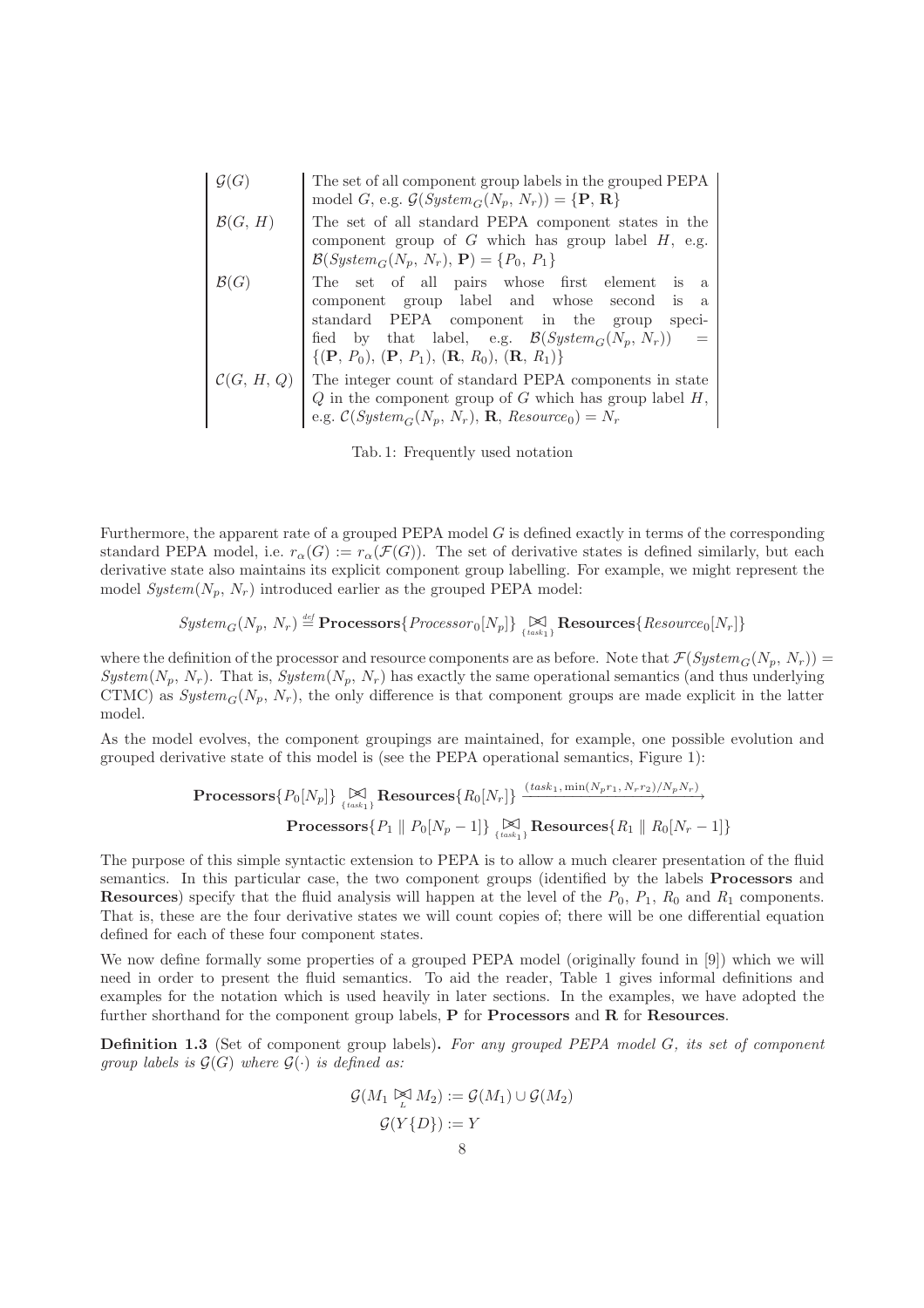Definition 1.4 (Standard PEPA derivative states in a component group). *For any grouped PEPA model* G, the set of standard PEPA component derivative states in a given component group with label  $H \in \mathcal{G}(G)$ *is*  $\mathcal{B}(G, H)$  *where*  $\mathcal{B}(\cdot, \cdot)$  *is defined as:* 

$$
\mathcal{B}(M_1 \not\trianglerighteq M_2, H) := \begin{cases} \mathcal{B}(M_1, H) & \text{if } H \in \mathcal{G}(M_1) \\ \mathcal{B}(M_2, H) & \text{if } H \in \mathcal{G}(M_2) \end{cases}
$$

$$
\mathcal{B}(H\{D\}, H) := \mathcal{B}'(D)
$$

*where for component groups:*

$$
\mathcal{B}'(D_1 \parallel D_2) := \mathcal{B}'(D_1) \cup \mathcal{B}'(D_2)
$$

$$
\mathcal{B}'(P) := ds(P)
$$

Furthermore define  $\mathcal{B}(G)$  to be the subset of  $\mathcal{G}(G) \times \bigcup_{H_i \in \mathcal{G}(G)} \mathcal{B}(G, H_i)$  such that  $(H, P) \in \mathcal{B}(G)$  if and only if  $H \in \mathcal{G}(G)$  and  $P \in \mathcal{B}(G, H)$ . That is, there is exactly one element of  $\mathcal{B}(G)$  for every standard PEPA component and group in which it occurs in the model. This allows us to specify the standard PEPA components of a particular type occurring in a given component group.

We now define the *component counting function*. For a given grouped PEPA model G, this function takes a component group and a standard PEPA component. It returns the number of standard PEPA components of a particular type currently active in the given group.

**Definition 1.5** (Component counting function). For any grouped PEPA model G and  $(H, O) \in \mathcal{B}(G)$ , the *count of members of the group with label* H *in state* P *is*  $\mathcal{C}(G, H, Q)$  *where*  $\mathcal{C}(\cdot, \cdot, \cdot)$  *is defined as:* 

$$
\mathcal{C}(M_1 \underset{L}{\bowtie} M_2, H, Q) := \begin{cases} \mathcal{C}(M_1, H, Q) & \text{if } H \in \mathcal{G}(M_1) \\ \mathcal{C}(M_2, H, Q) & \text{if } H \in \mathcal{G}(M_2) \end{cases}
$$

$$
\mathcal{C}(H\{D\}, H, Q) := \mathcal{C}'(D, Q)
$$

*where for component groups:*

$$
\mathcal{C}'(D_1 \parallel D_2, Q) := \mathcal{C}'(D_1, Q) + \mathcal{C}'(D_2, Q)
$$

$$
\mathcal{C}'(P, Q) := \begin{cases} 1 & \text{if } P = Q \text{ as standard } PEPA \text{ components} \\ 0 & \text{otherwise} \end{cases}
$$

#### *1.2.2. Deriving ODEs from grouped PEPA models*

In this section, we present the fluid semantics for PEPA models, again using the grouped PEPA model framework of [9].

The quantities which will be subject to the fluid approximation are exposed through an aggregation of a grouped PEPA model's state space. Considering  $System_G(N_p, N_r)$  again, we see there are  $N_p \times N_r$  different ways the initial shared  $task_1$  action can be performed because it involves exactly one  $P_0$  and exactly one  $R_0$ component. As defined by the operational semantics of Figure 1, each of these transitions occurs at rate:

$$
\frac{1}{N_p} \frac{1}{N_r} \min(N_p r_1, N_r r_2)
$$

The aggregation collects states together based on the number of each type of component in each component group. In the case of  $System_G(N_p, N_r)$ , we might represent the initial aggregate state informally as " $N_p \times P_0$ ,  $0 \times P_1$ ,  $N_r \times R_0$  and  $0 \times R_1$  components". All of the  $N_p \times N_r$  transitions above would thus become one transition from the aggregate state " $N_p \times P_0$ ,  $0 \times P_1$ ,  $N_r \times R_0$  and  $0 \times R_1$  components" to the aggregate state " $(N_p-1)\times P_0$ ,  $1\times P_1$ ,  $(N_r-1)\times R_0$  and  $1\times R_1$  components" at aggregate rate min $(N_pr_1, N_rr_2)$ . This aggregation process constructs an *underlying aggregated CTMC*. For example, Figure 3 shows the underlying aggregated CTMC for the 2-processor/2-resource model,  $System_G(2, 2)$ .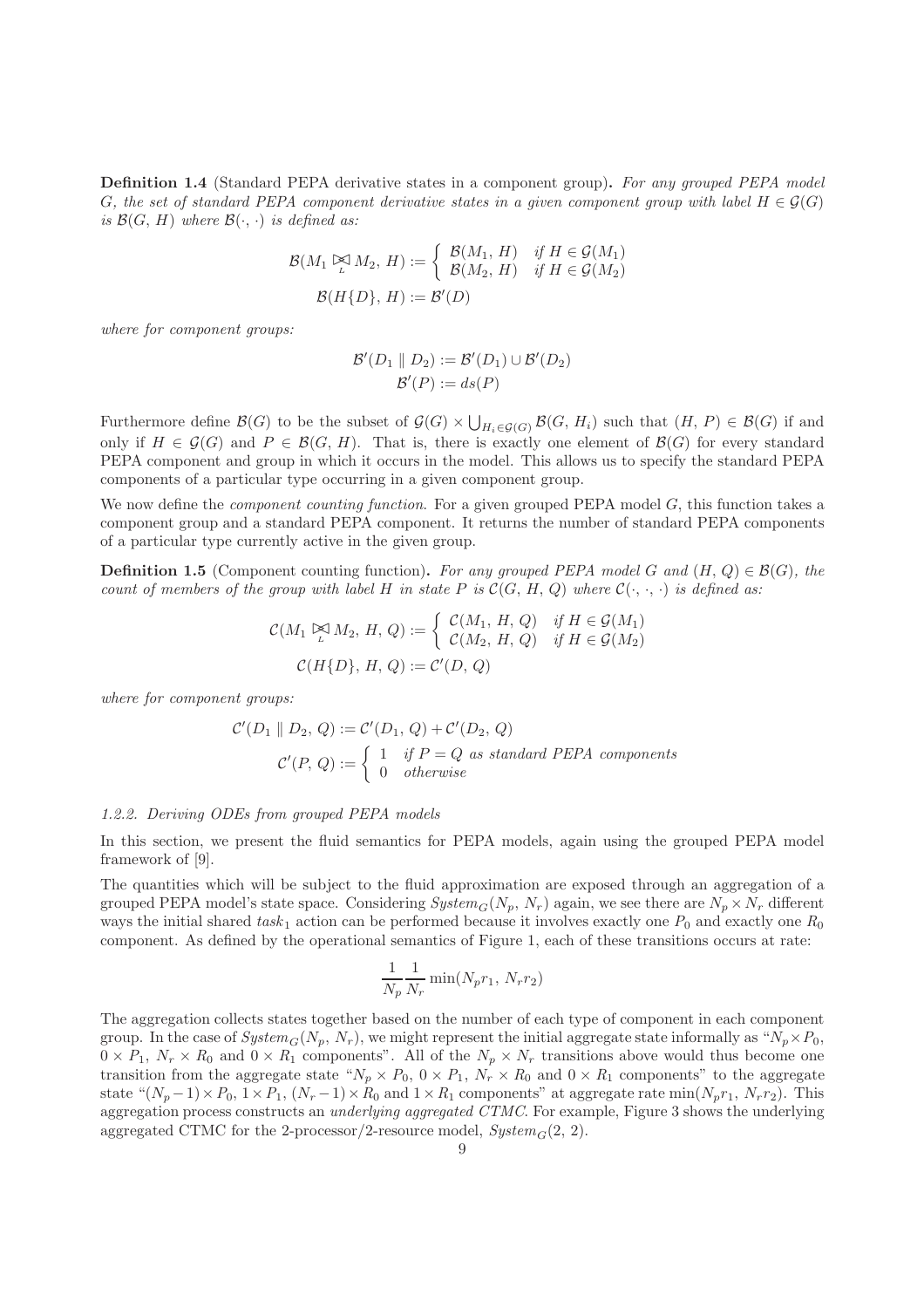

Fig. 3: Underlying aggregated CTMC for simple 2-processor/2-resource model. Each aggregated derivative state is represented by a tuple  $(p, r)^{[n]}$  where p is the number of  $P_0$  components, and r is the number of *R*<sup>0</sup> components active in their respective component groups, fully determining the aggregated state of the model. The superscript  $[n]$  indicates how many states in the original state space have been merged into this particular aggregated state.

In general and more formally, it has been shown [9, Theorem 2.12] that the underlying CTMC of a grouped PEPA model can be aggregated according to the component counts. That is, two states  $G_1$  and  $G_2 \in ds(G)$ are aggregated if and only if  $\mathcal{C}(G_1, H, P) = \mathcal{C}(G_2, H, P)$  for all  $(H, P) \in \mathcal{B}(G)$ , which informally, says simply that they have the same number of each type of standard PEPA component in each component group. Then each state of the underlying aggregated CTMC of a grouped PEPA model can be uniquely determined by the model's initial derivative state G and a function  $E \in \mathcal{B}(G) \to \mathbb{Z}_{\geq 0}$  which counts the number of standard PEPA components of each type currently active in a given component group. Conversely, note that not all such functions specify valid states in the underlying aggregated CTMC (for example, if it specifies a total number of components in a component group that exceeds the component group's size, or specifies an otherwise unreachable CTMC state).

We may then define the *component rate function* for a grouped PEPA model G, which calculates the aggregate rate at which a standard PEPA component  $P$  within a component group  $H$  completes an action  $\alpha$ , in the aggregate state specified by E. This is needed to describe the rate of evolution of a component group from one derivative state to the next when constructing the fluid model.

**Definition 1.6** (Component rate function). Let G be a grouped PEPA model. For  $(H, P) \in \mathcal{B}(G)$ , action *type*  $\alpha \in A$  *and*  $E \in B(G) \to \mathbb{Z}_{\geq 0}$  *specifying the component counts, the component rate is*  $\mathcal{R}_{\alpha}(G, E, H, P)$ *where*  $\mathcal{R}.(\cdot, \cdot, \cdot, \cdot)$  *is defined as:* 

$$
\mathcal{R}_{\alpha}(M_1 \bowtie M_2, E, H, P) := \begin{cases} \frac{\mathcal{R}_{\alpha}(M_i, E, H, P)}{r_{\alpha}(M_i, E)} \min(r_{\alpha}(M_1, E), r_{\alpha}(M_2, E)) \\ \quad \text{if } H \in \mathcal{G}(M_i) \text{ and } \alpha \in L, \text{ for } i = 1 \text{ or } 2 \\ \mathcal{R}_{\alpha}(M_i, E, H, P) \\ \quad \text{if } H \in \mathcal{G}(M_i) \text{ and } \alpha \notin L, \text{ for } i = 1 \text{ or } 2 \end{cases}
$$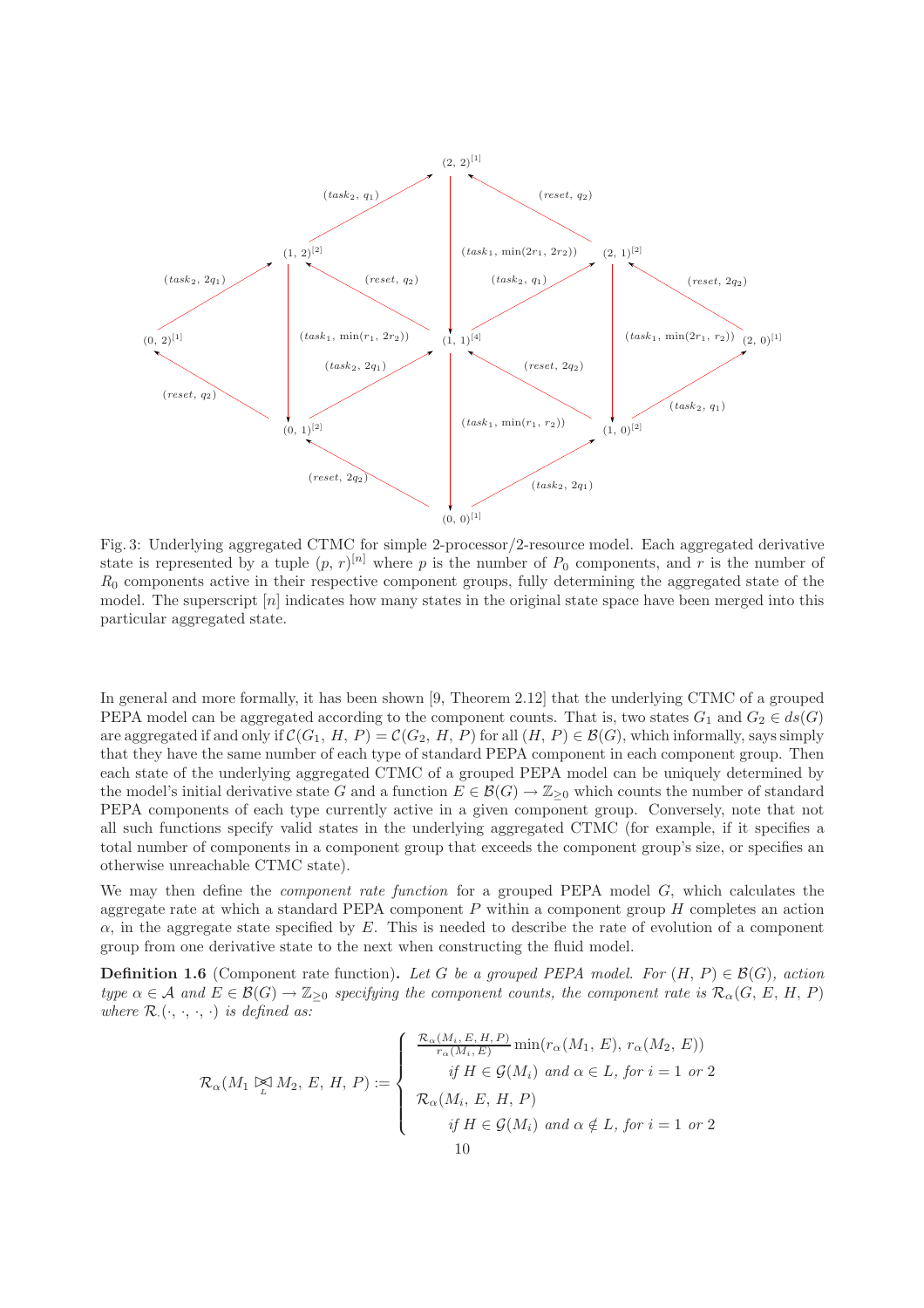$$
\mathcal{R}_{\alpha}(Y\{D\}, E, H, P) := \begin{cases} E(H, P) r_{\alpha}(P) & \text{if } H = Y \text{ and } P \in \mathcal{B}(G, H) \\ 0 & \text{otherwise} \end{cases}
$$

*The terms of the form*  $\frac{\mathcal{R}_{\alpha}(M_i, E, H, P)}{r_{\alpha}(M_i, E)}$  min $(r_{\alpha}(M_1, E), r_{\alpha}(M_2, E))$  *are defined as* 0 *when*  $r_{\alpha}(M_i) = 0$ *.* 

This definition uses an alternate version of the apparent rate function, defined in terms of component counts  $E \in \mathcal{B}(G) \to \mathbb{Z}_{\geq 0}$ . This definition is equivalent to that of Equation (1.3), apart from the explicit specification of component counts by E (hence the prefix *count-oriented*).

**Definition 1.7** (Count-oriented apparent rate). Let G be a grouped PEPA model. Let  $\alpha \in \mathcal{A}$  be an action *type and*  $E \in \mathcal{B}(G) \to \mathbb{Z}_{\geq 0}$  *specify the component counts. Then the count-oriented apparent rate is*  $r_{\alpha}(G, E)$ *where*  $r \cdot (\cdot, \cdot)$  *is defined as:* 

$$
r_{\alpha}(M_1 \trianglerighteq M_2, E) := \begin{cases} \min(r_{\alpha}(M_1, E), r_{\alpha}(M_2, E)) & \text{if } \alpha \in L \\ r_{\alpha}(M_1, E) + r_{\alpha}(M_2, E) & \text{otherwise} \end{cases}
$$

$$
r_{\alpha}(Y\{D\}, E) := \sum_{P_i \in \mathcal{B}(Y\{D\}, Y)} E(Y, P_i) r_{\alpha}(P_i)
$$

For example, we have that:

$$
\mathcal{R}_{task_1}(System_G(N_p, N_r), E, Processors, P_0) = min(N_pr_1, N_rr_2)
$$

assuming  $E_0 \in \mathcal{B}(G) \to \mathbb{Z}_{\geq 0}$  represents the initial state of all processors in state  $P_0$  and all resources in state *R*0, that is:

$$
E_0(\text{Processors}, P_0) = N_p
$$
  
\n
$$
E_0(\text{Processors}, P_1) = 0
$$
  
\n
$$
E_0(\text{Resource}, R_0) = N_r
$$
  
\n
$$
E_0(\text{Resource}, R_1) = 0
$$

For a grouped PEPA model G, let  $(H, P) \in \mathcal{B}(G)$  and introduce the integer-valued stochastic process,  $N_{H, P}(t)$ , which counts the number of P-components active at a given time  $t \geq 0$  within the component group, H. We intend to define, by means of a system of ODEs, real-valued deterministic functions  $v_{H, P}(t)$ as approximations to the  $N_{H, P}(t)$ .

The component rate function will be used to define the system of ODEs associated to a grouped PEPA model. In order to support the continuous approximation, we must first however extend the definition of component rate from elements of  $\mathcal{B}(G) \to \mathbb{Z}_{\geq 0}$  to elements of  $\mathcal{B}(G) \to \mathbb{R}_{\geq 0}$ . This extension is the natural one induced by extending the syntactic definitions (Definitions 1.6 and 1.7) in the obvious manner. For brevity, we define  $\mathcal{E}(G) := \mathcal{B}(G) \to \mathbb{R}_{\geq 0}$ . Of course, component counts which are not integer-valued have no immediate relationship to the original grouped PEPA model since it makes no sense to have a non-integer number of components. However, this extension is exactly what we need for the fluid approximation, where integer component counts are approximated by real variables.

For some time  $t \geq 0$ , define  $E_t \in \mathcal{B}(G) \to \mathbb{Z}_{\geq 0}$  such that  $E_t(H, P) = N_{H, P}(t)$  for all  $(H, P) \in \mathcal{B}(G)$ . It is clear that  $E_t$  represents the aggregated CTMC state at time t. Then it can be shown [9, Theorem 2.15] that  $\mathcal{R}_{\alpha}(G, E_t, H, P)$  is simply the sum of the rates of all outgoing  $\alpha$ -transitions from the current aggregated CTMC state to any other, which involves an evolution of a  $P$ -component in group  $H$ . On the other hand, in order to consider outgoing transitions which involve evolution into a  $P$ -component, we need to make one further definition. We define the *derivative weighting function* which calculates the probability that given that a standard PEPA component P does an  $\alpha$ -action, when it does so, it transits to another specified standard PEPA component Q.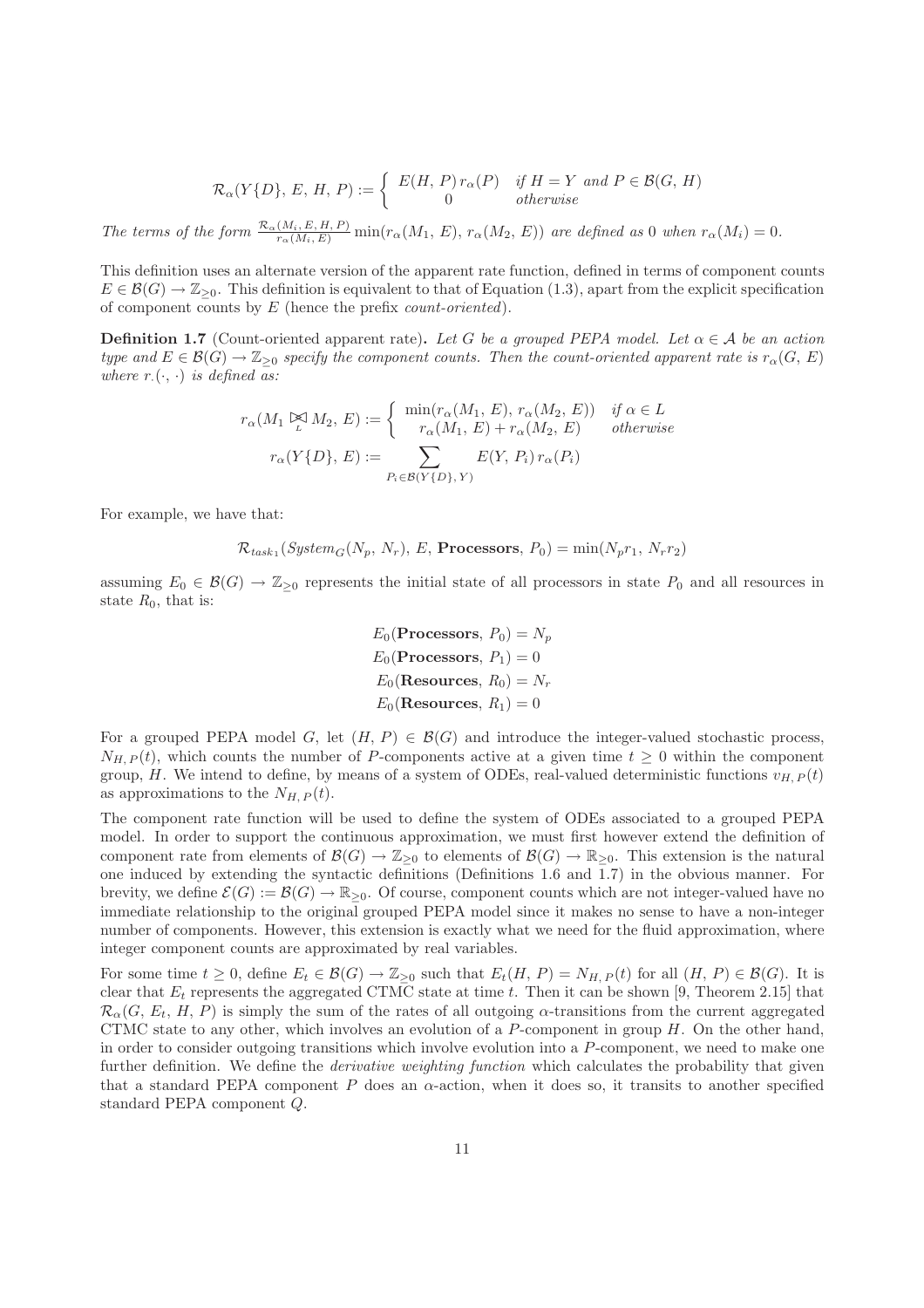**Definition 1.8** (Derivative weighting function). Let P and Q be standard PEPA components and let  $\alpha \in \mathcal{A}$ . *Then:*

$$
p_{\alpha}(P, Q) := \frac{1}{r_{\alpha}(P)} \sum_{P \xrightarrow{(\alpha, \lambda_i)} Q} \lambda_i
$$

*This is defined to be zero when*  $r_{\alpha}(P) = 0$ *.* 

Then it is also the case [9, Theorem 2.15] that the sum of the rates of all outgoing α-transitions from the current aggregated CTMC state which involve evolution into a P-component is:

$$
\sum_{Q_j \in \mathcal{B}(G)} p_{\alpha}(Q_j, P) \mathcal{R}_{\alpha}(G, E_t, H, Q_j)
$$

Since the respective terms  $p_{\alpha}(P, P) \mathcal{R}_{\alpha}(G, E_t, H, P)$ , induced by any self-loops of P to itself, cancel, the rate of all outgoing  $\alpha$ -transitions which increase the number of P-components minus the rate of all outgoing  $\alpha$ -transitions which decrease the number of P-components is then:

$$
\left(\sum_{Q_j\in\mathcal{B}(G,H)}p_{\alpha}(Q_j, P)\mathcal{R}_{\alpha}(G, E_t, H, Q_j)\right) - \mathcal{R}_{\alpha}(G, E_t, H, P)
$$

Considering the sum of all such terms over all action types then motivates the following definition of the system of ODEs associated to a grouped PEPA model.

Definition 1.9 (ODE system associated with a grouped PEPA model). *Let* G *be a grouped PEPA model. We define*  $v_{H, P}(t)$  *over time for*  $(H, P) \in \mathcal{B}(G)$  *by the system of first-order coupled ODEs:* 

$$
\dot{v}_{H,\,P}(t) = \sum_{\alpha_i \in \mathcal{A}} \left( \sum_{Q_j \in \mathcal{B}(G,\,H)} p_{\alpha_i}(Q_j,\,P) \, \mathcal{R}_{\alpha_i}(G,\,V(t),\,H,\,Q_j) \right) - \mathcal{R}_{\alpha_i}(G,\,V(t),\,H,\,P)
$$

*for all*  $(H, P) \in \mathcal{B}(G)$  *and where for*  $t \in \mathbb{R}_{\geq 0}$ ,  $V(t) \in \mathcal{E}(G)$  *is given by*  $V(t) := (\lambda(H, P) \rightarrow v_{H, P}(t))$  *for all*  $(H, P) \in \mathcal{B}(G)$ .

## *1.2.3. Fluid analysis example*

We now apply Definition 1.9 directly to the simple grouped PEPA model  $System_G(N_p, N_r)$ , resulting in the following system of ODEs:

$$
\dot{v}_{P_0}(t) = -\min(r_1 v_{P_0}(t), r_2 v_{R_0}(t)) + q_1 v_{P_1}(t)
$$
  
\n
$$
\dot{v}_{P_1}(t) = \min(r_1 v_{P_0}(t), r_2 v_{R_0}(t)) - q_1 v_{P_1}(t)
$$
  
\n
$$
\dot{v}_{R_0}(t) = -\min(r_1 v_{P_0}(t), r_2 v_{R_0}(t)) + q_2 v_{R_1}(t)
$$
  
\n
$$
\dot{v}_{R_1}(t) = \min(r_1 v_{P_0}(t), r_2 v_{R_0}(t)) - q_2 v_{R_1}(t)
$$

where we have abbreviated  $v_{\text{Processors}, P_0}(t)$  as  $v_{P_0}(t)$  and  $N_{\text{Processors}, P_0}(t)$  as  $N_{P_0}(t)$  and so on. Figure 4 compares the result of integrating these ODEs, with the corresponding expectations, obtained by repeated stochastic simulation of the underlying CTMC. Specifically, we show comparisons between  $v_{P_0}(t)$ and  $\mathbb{E}[N_{P_0}(t)]$ , and  $v_{R_0}(t)$  and  $\mathbb{E}[N_{R_0}(t)]$ .

We observe an impressive correspondence, both in the steady-state and transient phases. Indeed, for much of the time, the ODE solution is indistinguishable from the actual expectation it approximates.

General theoretical justification for this style of approximation has been offered from this point of view, that is, as an approximation to the expectations of the component counting stochastic processes by Hayden *et al.* [9]. Also, Geisweiller *et al.* [17] justify the approximation using a result of Kurtz [18] as a deterministic approximation to the component counting stochastic processes, valid in the limit of large numbers of components.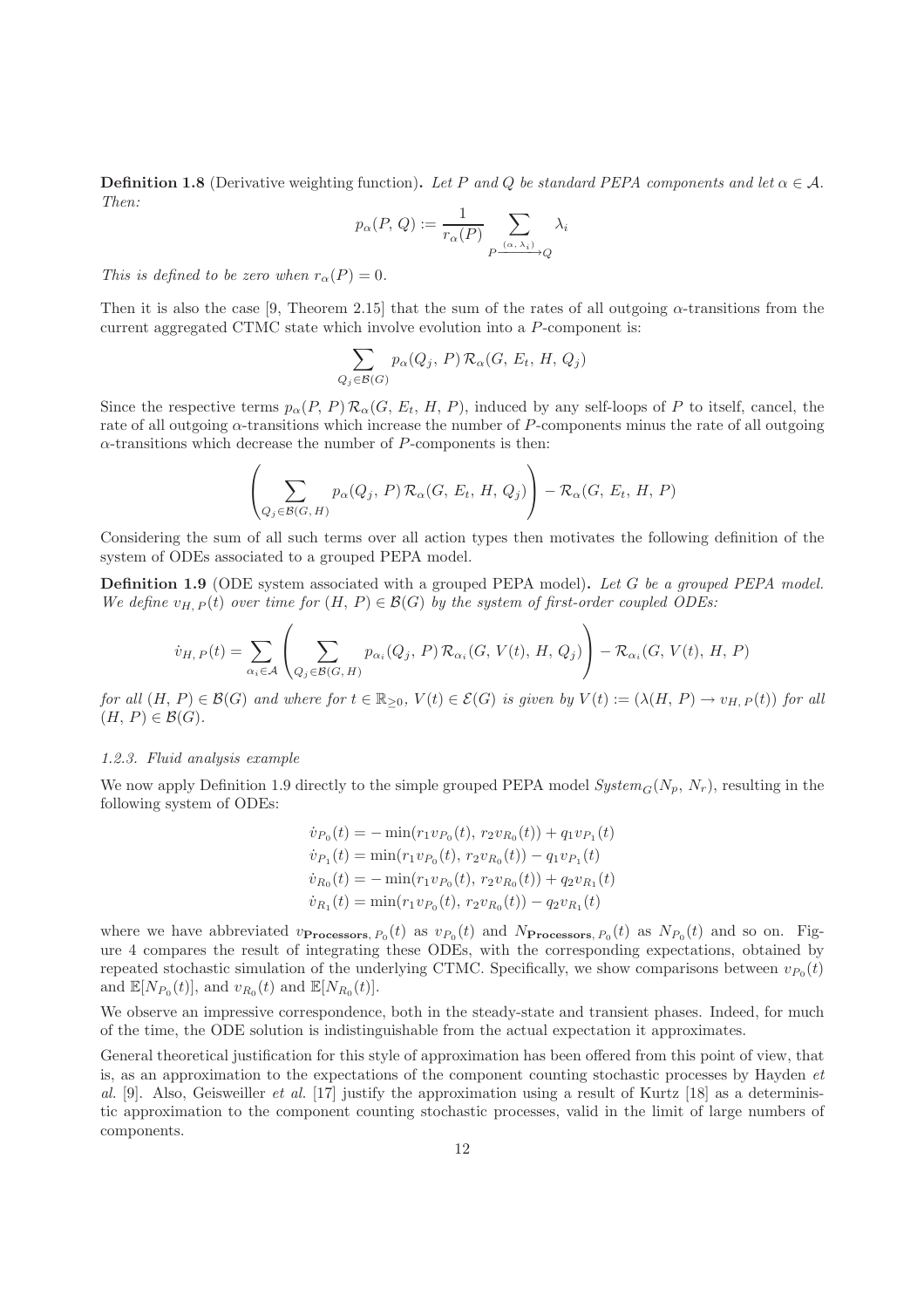

Fig. 4: Comparison of ODE solutions with expectations obtained through stochastic simulation of the underlying CTMC for simple processor/resource model. Rates used are  $r_1 = 2.0$ ,  $r_2 = 14.0$ ,  $q_1 = 14.0$  and  $q_2 = 2.0$ . Initial conditions are 50  $P_0$  and 20  $R_0$  components.

#### 2. Existing fluid semantics for passive cooperation

In this section, we survey the existing work in this area [8], discuss its limitations and identify why providing an accurate fluid semantics for passive cooperation is non-trivial.

The existing proposal by Bradley *et al.* [8] has seen some use in modelling real systems [19, 20]. It can be defined simply by a direct extension of the component rate function to capture the aggregate CTMC rate under passive cooperation. To express this formally, the existing definitions for the component rate function (Definition 1.6) and the ODE system (Definition 1.9) can be used without modification if we extend the definition of minimum over all of  $\mathbb{R}^+_$  :=  $\lambda_i \in \mathbb{R}^+ \cup \{n \top \mid n \in \mathbb{Q}, n > 0\}$ , that is, including potentially passive rates, by:

$$
\min(r_1, r_2) := \begin{cases} r_1 & \text{if } r_1 < r_2 \\ r_2 & \text{otherwise} \end{cases}
$$

for  $r_1$  and  $r_2 \in \mathbb{R}^+$  using the algebraic rules for passive rates given by Equation (1.2). Since all passive actions must be synchronised in the final model, the component rate function will always evaluate to a real value, and the ODEs will be well-defined.<sup>2</sup> Furthermore, it is easy to see that even when we allow passive cooperation, [9, Theorem 2.15] still holds, that is,  $\mathcal{R}_{\alpha}(G, E, H, P)$  is still the sum of the rates of all outgoing  $\alpha$ -transitions from the aggregated CTMC state represented by  $E \in \mathcal{B}(G) \to \mathbb{Z}_{\geq 0}$  to any other, which involves an evolution of a P-component in group  $H$ .

We now illustrate the kinds of ODE systems obtained under this proposal by modifying the model  $System_G(N_p, N_r)$ 

<sup>&</sup>lt;sup>2</sup>Although, as we will see, they may not actually have a meaningful solution.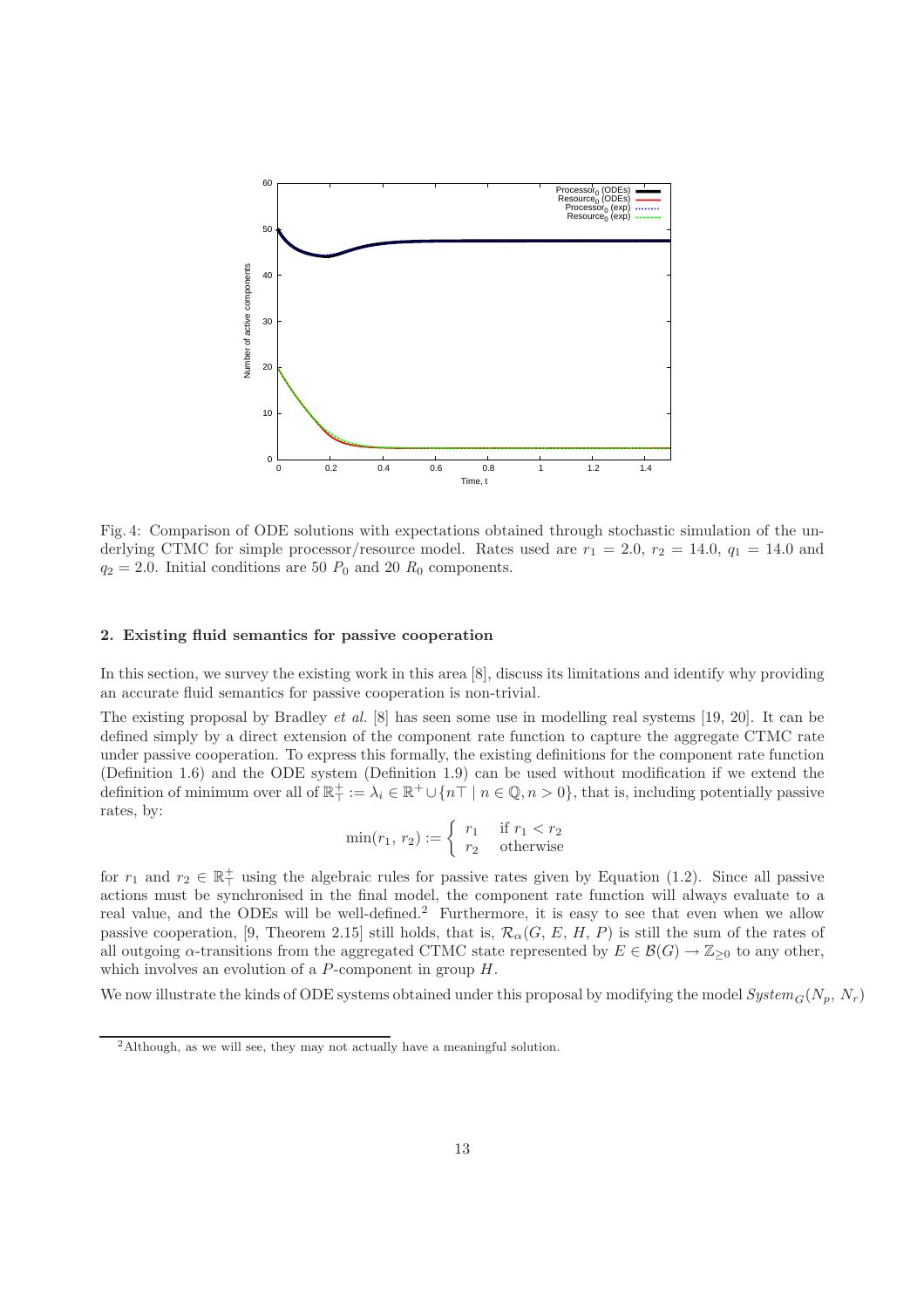to use passive instead of active cooperation:

 $Processor_0 \stackrel{\text{def}}{=} (task_1, r).Processor_1$  $Processor_1 \stackrel{\text{\tiny def}}{=} (task_2, q_1).Processor_0$  $Resource_0 \triangleq (task_1, \top).Resource_1$  $Resource_1 \triangleq (reset, q_2).Resource_0$ 

The resource now completes  $task_1$  passively. We call this modified model with passive cooperation  $System_G^{\top}(N_p, N_r)$ . The ODEs defined for this model if Definition 1.9 is applied directly, using the above extended minimum function, are then:

$$
\dot{v}_{P_0}(t) = -\mathbf{I}(v_{R_0}(t)) \cdot v_{P_0}(t) \cdot r + v_{P_1}(t) \cdot q_1
$$
  
\n
$$
\dot{v}_{P_1}(t) = -v_{P_1}(t) \cdot q_1 + \mathbf{I}(v_{R_0}(t)) \cdot v_{P_0}(t) \cdot r
$$
  
\n
$$
\dot{v}_{R_0}(t) = -\mathbf{I}(v_{R_0}(t)) \cdot v_{P_0}(t) \cdot r + v_{R_1}(t) \cdot q_2
$$
  
\n
$$
\dot{v}_{R_1}(t) = -v_{R_1}(t) \cdot q_2 + \mathbf{I}(v_{R_0}(t)) \cdot v_{P_0}(t) \cdot r
$$

where the indicator functions originate in terms of the form  $\min(r, q\top) = \mathbf{I}(q)r$ , where:

$$
\mathbf{I}(x) := \begin{cases} 1 & \text{if } x > 0 \\ 0 & \text{if } x = 0 \end{cases}
$$

 $\mathbf{I}(v_{R_0}(t))$  conditions the rate of  $task_1$  actions on the presence of  $R_0$  components. However, the existence of such indicator functions results in the ODE system having a discontinuous right-hand side. Therefore, it is not guaranteed by the standard theoretical results that they have a solution. Indeed, there exist many possible interpretations of the differential equations themselves. When we talk of a solution to these equations, we usually mean continuous functions which are at least differentiable in every time interval for which the right-hand side of the ODEs are continuous, with derivatives satisfying the ODEs at these points. However, we will see that for the above model no such meaningful solution can actually exist.

## *2.1. Interpretation of the differential equations*

In the case of  $System_G^{\top}(N_p, N_r)$ , for some parameter combinations,  $v_{R_0}(t)$  never reaches zero and the ODEs have a unique solution for all times  $t \geq 0$  (e.g. Figure 5a). However, for more interesting cases,  $v_{R_0}(t)$  does reach zero (e.g. Figure 5b, where the ODE solution is shown only up to this point). The question then arises as to whether there exists a meaningful continuation of the ODE solution past this point. To see that there cannot, assume there does and define:

$$
t_1 := \inf\{t : v_{R_0}(t) = 0\} < \infty
$$

By continuity of  $v_{R_0}(t)$ , we must have  $v_{R_0}(t_1) = 0$ . Now it cannot be that  $v_{R_0}(t) = 0$  for all  $t \in [t_1, t_1 + \delta)$ for some  $\delta > 0$ , because we would then have  $\dot{v}_{R_0}(t) > 0$  for all  $t \in (t_1, t_1 + \delta')$  for some  $0 < \delta' < \delta$  by the ODEs, a contradiction. Thus by continuity of  $v_{R_0}(t)$ , we have either  $v_{R_0}(t) < 0$  or  $v_{R_0}(t) > 0$  for all  $t \in (t_1, t_1 + \epsilon)$  for some  $\epsilon > 0$ . In the first case, the ODE solution is no longer meaningful since negative component counts have no reasonable interpretation in terms of the original model. In the second case, we have a contradiction because the ODEs assert  $\dot{v}_{R_0}(t) < 0$  at least in some interval  $t \in (t_1, t_1 + \epsilon')$  for some  $0 < \epsilon' < \epsilon$ .

In practice, for instance in [8], it appears that the solution is artificially continued past  $t_1$ . In the context of our example, this amounts to setting  $v_{R_0}(t) = 0$  for all  $t \ge t_1$  and discounting the differential equation for  $\dot{v}_{R_0}(t)$ . For this to have any chance of being meaningful, we would also set  $v_{R_1}(t) = N_r$  for all  $t \ge t_1$ to preserve the conservation law  $v_{R_0}(t) + v_{R_1}(t) = N_r$ , thus discounting the differential equation for  $\dot{v}_{R_1}(t)$ .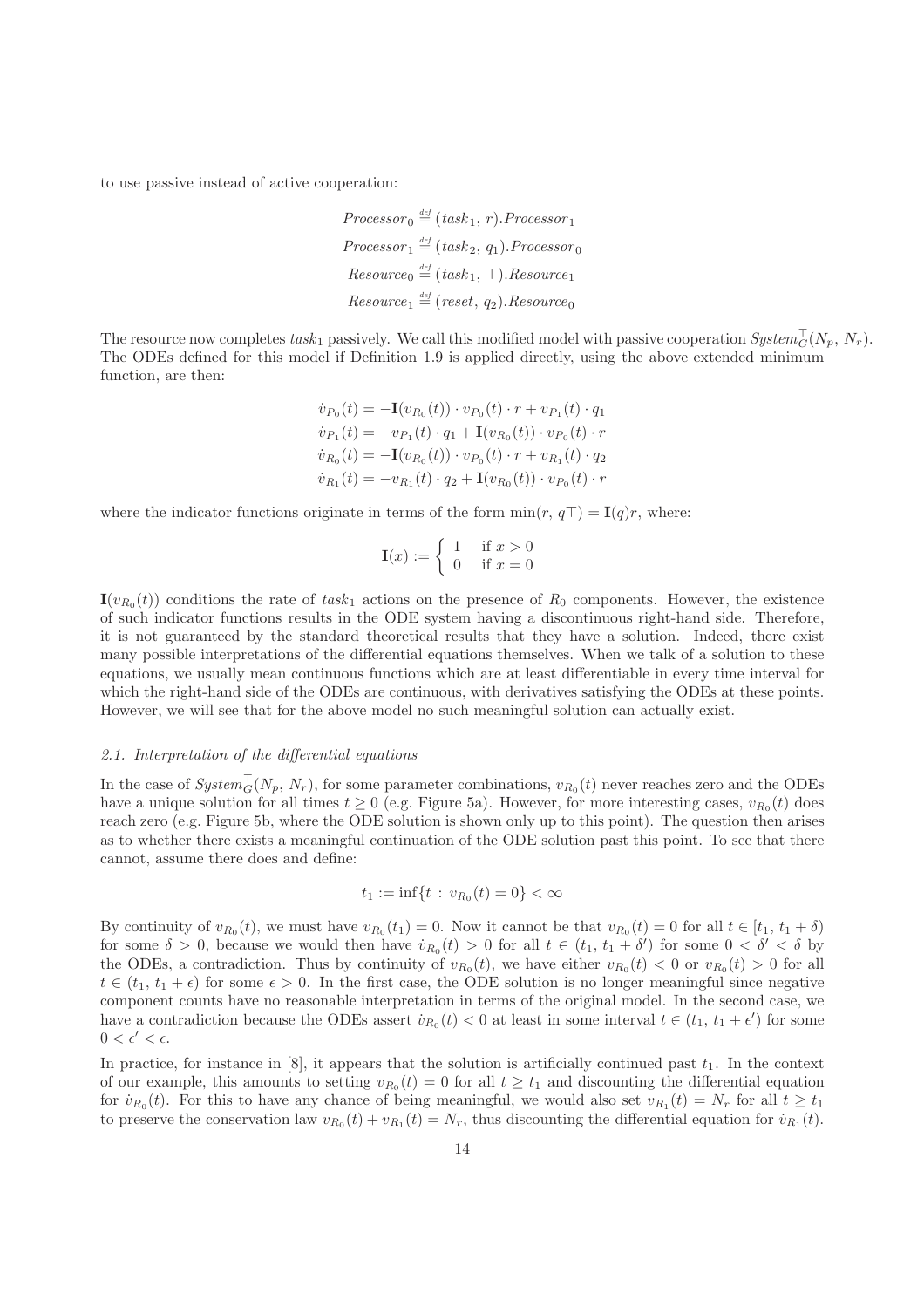

(a) Rates:  $r = 4.0$ ,  $q_1 = 2.0$  and  $q_2 = 4.0$ . Initial conditions:  $N_p = 50$   $P_0$  and  $N_r = 50$   $R_0$  components.



(b) Rates:  $r = 1.0$ ,  $q_1 = 0.5$  and  $q_2 = 1.0$ . Initial conditions:  $N_p = 50$   $P_0$  and  $N_r = 20$   $R_0$  components. ODE solution only shown up to where it exists meaningfully.



(c) Rates:  $r = 1.0$ ,  $q_1 = 0.5$  and  $q_2 = 1.0$ . Initial conditions:  $N_p = 50$   $P_0$  and  $N_r = 20$   $R_0$  components. ODE solution artificially-continued past where it exists meaningfully.

Fig. 5: ODE solution and expectation (obtained through repeated stochastic simulation) comparison for  $System_G^{\top}(N_p, N_r)$ .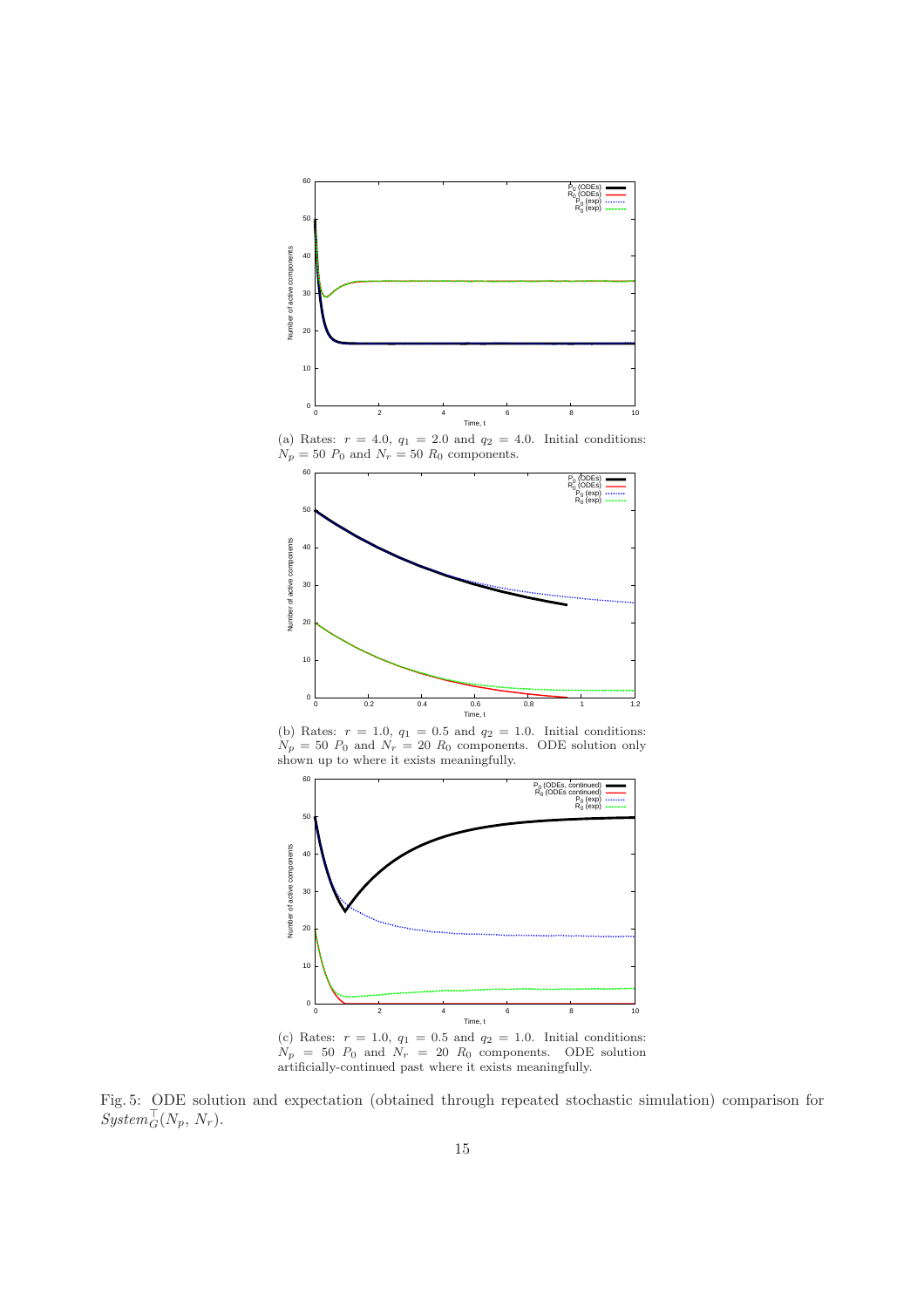The evolution of  $v_{P_0}(t)$  and  $v_{P_1}(t)$  for  $t \geq t_1$  is then defined to be according to their differential equations, which, for  $t \geq t_1$ , can now be written as:

$$
\dot{v}_{P_0}(t) = v_{P_1}(t) \cdot q_1 \n\dot{v}_{P_1}(t) = -v_{P_1}(t) \cdot q_1
$$

This is clearly an arbitrary extension of the solution past  $t_1$  and, as expected, performs very poorly after this time (e.g. Figure 5c). Furthermore, it is unclear how this treatment would extend to the case of more than two standard PEPA components in the Resources component group. In the case of our example, the conservation law dictates that  $v_{R_1}(t)$  must be equal to  $N_r$  for  $t \geq t_1$ , but if there was also another derivative state,  $R_2$ , the question as to how  $N_r$  should be split between  $R_1$  and  $R_2$  arises.

In terms of the model, this artificial solution is basically simulating a scenario where as soon as the  $R_0$ components are exhausted, they are no longer replenished, that is, the *R*<sup>1</sup> components stop performing their *reset* task. Therefore,  $P_0$  components are no longer able to perform their  $task_1$  action and eventually all  $P_1$ components complete their  $task_2$  action and become  $P_0$  components, in which state they stay forever. This has limited relationship to the modelling situation intended by the original model, which is that a lack of  $R_0$ components would eventually act as a bottleneck, slowing down the rate at which *task* <sup>1</sup> actions are performed, but not eliminating them altogether. It is thus no surprise that we have such poor correspondence. However, we do note that under this interpretation we are able to identify the approximate point at which this blocking phase begins. In cases such as that of Figure 5a, where blocking is less likely (and in terms of the ODEs, the indicator function does not come into play), we have a predictably more accurate correspondence.

Since this approach performs so poorly for models of interest, and this is in line with our general expectations, we do not explore it further here.

#### 3. A new fluid semantics for passive cooperation

In this section, we show how instances of passive cooperation in a grouped PEPA model can be replaced by active cooperation such that the underlying CTMC remains unchanged. The fluid semantics of Section 1.2.2 for active cooperation can then be applied directly. This two-step process then yields a new fluid semantics for passive cooperation. We will see that this approach is both empirically and theoretically more promising than that of Section 2.

#### *3.1. Motivation*

We consider again the simple model  $System_G^{\top}(N_p, N_r)$  which has an instance of passive cooperation. Recall that the aggregate CTMC rate at time t, at which the shared action  $task_1$  is completed is given by:

$$
\mathbf{I}(N_{R_0}(t))\cdot N_{P_0}(t)\cdot r
$$

In other words, if there are  $R_0$  components available, the rate is  $N_{P_0}(t) \cdot r$ , and zero otherwise. Since the size of each component group is fixed  $(N_p \text{ and } N_r \text{ respectively})$ , we have an upper bound on the unsynchronised rate at which the active partner(s) in a passive cooperation can perform the shared action. In the case of this example, the passive partner is  $P_0$  and the maximum aggregate rate at which such components can perform a  $task_1$  action is  $N_p \cdot r$ . This insight allows us to write the aggregate CTMC rate at time t equivalently as:

$$
\min(N_{P_0}(t) \cdot r, N_{R_0}(t) \cdot N_p \cdot r) = r \cdot \min(N_{P_0}(t), N_{R_0}(t) \cdot N_p)
$$

If  $N_{R_0}(t) = 0$ , then the expression is zero, as desired. Otherwise,  $N_{R_0}(t) \ge 1$ , and thus  $N_{R_0}(t) \cdot N_p \ge N_p \ge 1$  $N_{P_0}(t)$ , so the expression is  $N_{P_0}(t) \cdot r$ , as desired. The key point to note here is that this has the syntactic form of the rate of a shared action in an *active* cooperation. Indeed, it suggests the construction of an equivalent model, exhibiting only active cooperation by replacing the definition of  $R_0$  in  $System_G^{\top}(N_p, N_r)$ :

$$
R_0 \stackrel{\text{\tiny def}}{=} (task_1, \top).R_1
$$
  
16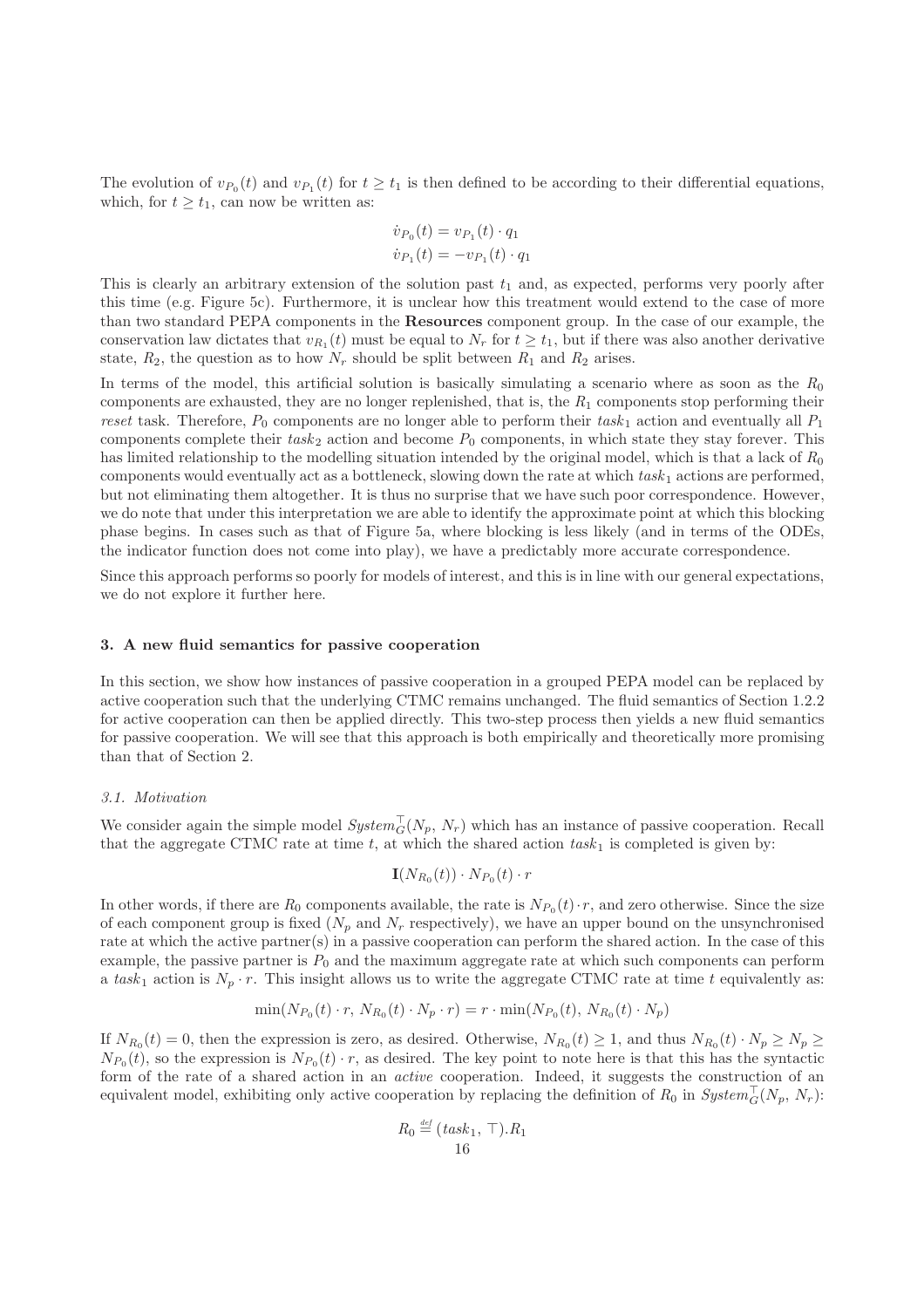

Fig. 6: ODE solution (replacing passive cooperation with active cooperation of rate  $p = N_p \cdot r$ ) and expectation (obtained through repeated stochastic simulation) comparison for  $System_G^{(\top)}(N_p, N_r)$ . Rates used are  $r = 1.0$ ,  $q_1 = 0.5$  and  $q_2 = 1.0$ . Initial conditions are  $N_p = 50$   $P_0$  and  $N_r = 20$   $R_0$  components.

with:

$$
R_0 \stackrel{\text{\tiny def}}{=} (task_1, N_p \cdot r).R_1
$$

Call the new model  $System_G^{(\top)}(N_p, N_r)$ . It is easy to see that this modification does not change the model's aggregated derivation graph (and thus the underlying aggregated CTMC). Indeed, it is possible in general to view passive cooperation simply as a particular instance of active cooperation. The fluid semantics for active cooperation (Section 1.2.2) can then be applied to passive cooperation by first making the above type of translation. Of course, in the above example, any rate  $p \geq N_p \cdot r$  also works in  $R_0 \stackrel{\text{\tiny def}}{=} (task_1, p) \cdot R_1$  so there is not just one equivalent active cooperation instance.

Proceeding with the programme suggested above and applying the fluid semantics for active cooperation to the modified version of  $System_G^{\top}(N_p, N_r)$ ,  $System_G^{(\top)}(N_p, N_r)$  (using the rate  $p = N_p \cdot r$ ) yields the following system of ODEs:

$$
\dot{v}_{P_0}(t) = -\min(v_{P_0}(t) \cdot r, v_{R_0}(t) \cdot N_p \cdot r) + v_{P_1}(t) \cdot q_1
$$
\n
$$
\dot{v}_{P_1}(t) = -v_{P_1}(t) \cdot q_1 + \min(v_{P_0}(t) \cdot r, v_{R_0}(t) \cdot N_p \cdot r)
$$
\n
$$
\dot{v}_{R_0}(t) = -\min(v_{P_0}(t) \cdot r, v_{R_0}(t) \cdot N_p \cdot r) + v_{R_1}(t) \cdot q_2
$$
\n
$$
\dot{v}_{R_1}(t) = -v_{R_1}(t) \cdot q_2 + \min(v_{P_0}(t) \cdot r, v_{R_0}(t) \cdot N_p \cdot r)
$$
\n(3.1)

We notice an immediate improvement of the situation under this new passive fluid semantics. The ODEs are Lipschitz continuous and thus we are guaranteed a globally unique solution as was shown not necessarily to be the case with the existing passive fluid semantics. Figure 6 shows this solution for the interesting (blocking) parameters used to generate Figures 5b and 5c. On comparing these figures, we see that a marked improvement under the new semantics is evident, not least is the fact that the fluid analysis is meaningful after the critical point when the  $R_0$  bottleneck takes effect.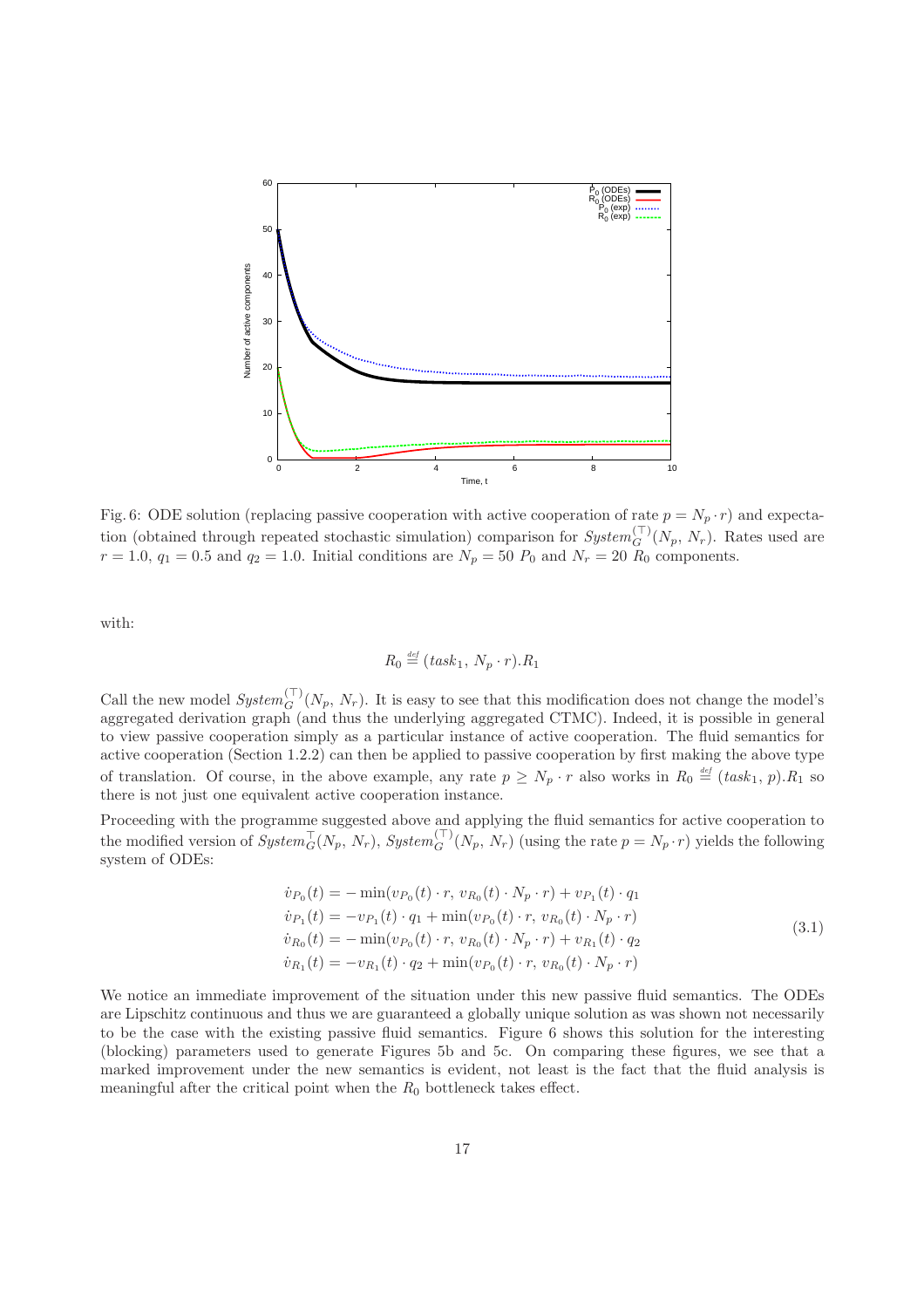#### *3.2. Formal translation*

We now define the above transformation formally for an arbitrary grouped PEPA model. The first notion we define is for a given component group and action, the lowest rate at which standard PEPA components within that component group must perform the action to be *effectively passive*.

**Definition 3.1** (External rate of effective passivity). For a grouped PEPA model G, action  $\alpha \neq \tau$  and *component group* H, the external rate of effective passivity is  $\mathcal{E}_{\alpha}(G, H) := \mathcal{E}_{\alpha}'(G, H, 0)$ , where  $\mathcal{E}'(\cdot, \cdot, \cdot)$  is *defined as:*

$$
\mathcal{E}_{\alpha}'(M_1 \trianglerighteq M_2, H, r) := \begin{cases} \mathcal{E}_{\alpha}'(M_1, H, \max(r, r_{\alpha}^{max}(M_2))) & \text{if } H \in \mathcal{G}(M_1), \alpha \in L \\ \mathcal{E}_{\alpha}'(M_1, H, r) & \text{if } H \in \mathcal{G}(M_1), \alpha \notin L \\ \mathcal{E}_{\alpha}'(M_2, H, \max(r, r_{\alpha}^{max}(M_1))) & \text{if } H \in \mathcal{G}(M_2), \alpha \in L \\ \mathcal{E}_{\alpha}'(M_2, H, r) & \text{if } H \in \mathcal{G}(M_2), \alpha \notin L \end{cases}
$$

Note that for any legal (synchronised) passive enabling of an action within component group  $H$ ,  $\mathcal{E}_{\alpha}(G, H) \neq$  $0. r^{\max}_{\cdot}(\cdot)$  is the *maximum real apparent rate*. However, before giving this formally, we first need to define the *size of a component group*.

Definition 3.2 (Component group size). *For any grouped PEPA model* G*, the size of a given component group*  $H \in \mathcal{G}(G)$  *is*  $\mathcal{S}(G, H)$  *where*  $\mathcal{S}(\cdot, \cdot)$  *is defined as:* 

$$
\mathcal{S}(M_1 \bowtieeq M_2, H) := \begin{cases} \mathcal{S}(M_1, H) & \text{if } H \in \mathcal{G}(M_1) \\ \mathcal{S}(M_2, H) & \text{if } H \in \mathcal{G}(M_2) \end{cases}
$$

$$
\mathcal{S}(M/L, H) := \mathcal{S}(M, H)
$$

$$
\mathcal{S}(H\{D\}, H) := \mathcal{S}'(D)
$$

*where for component groups:*

$$
\mathcal{S}'(D_1 \parallel D_2) := \mathcal{S}'(D_1) + \mathcal{S}'(D_2)
$$

$$
\mathcal{S}'(P) := 1
$$

**Definition 3.3** (Maximum real apparent rate). For a grouped PEPA model G and action type  $\alpha$ , the *maximum real apparent rate is*  $r_\alpha^{max}(G)$ , where  $r_\alpha^{max}(\cdot)$  *is defined as:* 

$$
r_{\alpha}^{max}(M_1 \trianglerighteq M_2) := \begin{cases} \min(r_{\alpha}^{max}(M_1), r_{\alpha}^{max}(M_2)) & \text{if } \alpha \in L \\ r_{\alpha}^{max}(M_1) + r_{\alpha}^{max}(M_2) & \text{if } \alpha \notin L \end{cases}
$$

$$
r_{\alpha}^{max}(Y\{D\}) := \mathcal{S}(Y\{D\}, Y) \times \max_{P \in \mathcal{B}(Y\{D\}, Y)} r_{\alpha}^{max}(P)
$$

*where for standard PEPA components*

$$
r_{\alpha}^{max}(P) := \max_{P_i \in ds(P)} \sum_{\substack{\lambda_j \in \mathbb{R} \\ P_i \xrightarrow{(\alpha, \lambda_j)}}} \lambda_j
$$

The name maximum real apparent rate is not entirely accurate, indeed it is the case that:

$$
r_\alpha^{\max}(G) \ge \max\{r_\alpha(G_i) : G_i \in ds(G) \text{ and } r_\alpha(G_i) \in \mathbb{R}\}\
$$

The lack of equality is due to the fact that not all component group configurations are necessarily reachable. Taking the right-hand side of the above inequality in the definition of the external rate of effective passivity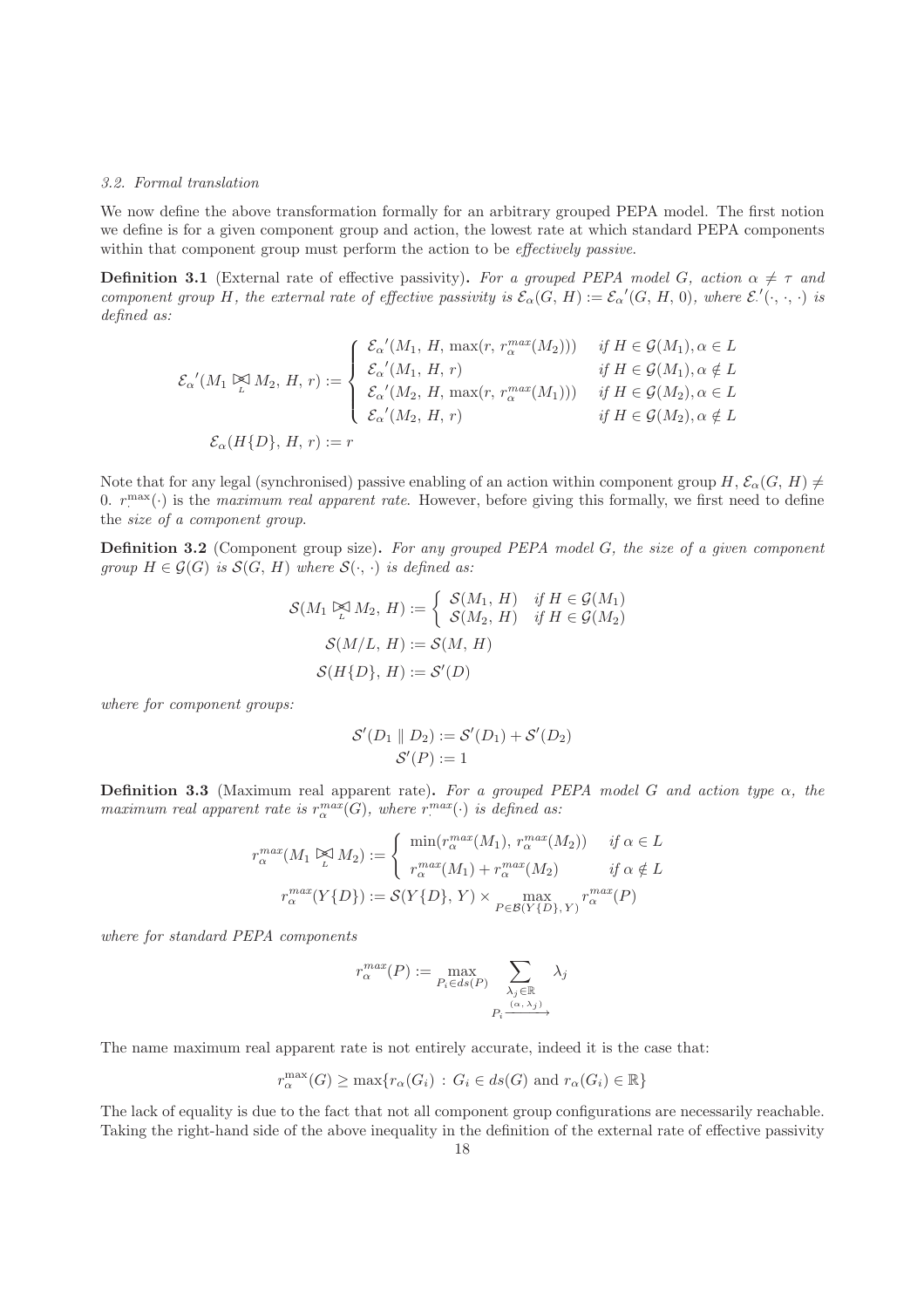instead could therefore potentially result in a tighter (lower) rate of effective passivity. However its evaluation would potentially require a costly expansion of  $ds(G)$ , whereas the evaluation of  $r_\alpha^{\max}(G)$  does not.

At this point, it might seem sufficient to simply replace all standard PEPA prefix sub-components  $(\alpha, \top)$ . within each component group H with  $(\alpha, \mathcal{E}_{\alpha}(G, H)).$  However, as well as being effectively passive to other component groups, such standard PEPA components must also maintain their effective passivity within their enclosing standard PEPA structure. The following function on standard PEPA components computes an *internal rate of effective passivity* for this purpose.

Definition 3.4 (Internal rate of effective passivity). *For any standard PEPA component* P *and action type*  $\alpha \neq \tau$ , the internal rate of effective passivity  $\mathcal{E}^{int}_{\alpha}(P) := \mathcal{E}^{int}_{\alpha}(P, 0)$  is a lower bound with which passive *rates can be replaced while still maintaining effective passivity within the standard PEPA component, where*  $\mathcal{E}^{int}(\cdot, \cdot)$  *is defined as:* 

$$
\mathcal{E}_{\alpha}^{int}(P_1 \trianglerighteq P_2, r) := \begin{cases} \max(\mathcal{E}_{\alpha}^{int}(P_1, \max(r, r_{\alpha}^{max}(P_2))), \mathcal{E}_{\alpha}^{int}(P_2, \max(r, r_{\alpha}^{max}(P_1)))) & \text{if } \alpha \in L \\ \max(\mathcal{E}_{\alpha}^{int}(P_1, r), \mathcal{E}_{\alpha}^{int}(P_2, r)) & \text{if } \alpha \notin L \end{cases}
$$

$$
\mathcal{E}_{\alpha}^{int}(P/L, r) := \begin{cases} \mathcal{E}_{\alpha}^{int}(P, 0) & \text{if } \alpha \in L \\ \mathcal{E}_{\alpha}^{int}(P, r) & \text{if } \alpha \notin L \end{cases}
$$

$$
\mathcal{E}_{\alpha}^{int}(S, r) := r
$$

Defining  $\mathcal{E}^{\text{int}}_{\alpha}(G, H) := \max_{P \in \mathcal{B}(G, H)} \mathcal{E}^{\text{int}}_{\alpha}(P)$ , it is sufficient to replace all standard prefix sub-components  $(\alpha, \top)$ . P within component group H with:

$$
(\alpha, \max(\mathcal{E}_{\alpha}(G, H), \mathcal{E}_{\alpha}^{\text{int}}(G, H))).
$$

in order to simultaneously guarantee both effective external and effective internal passivity. We state this result formally in the following theorem.

**Theorem 3.5.** *Let* G *be a grouped PEPA model. For every component group*  $H \in \mathcal{G}(G)$  *and standard PEPA component*  $P \in \mathcal{B}(G, H)$ *, replace* P in G with P' where  $P' := \mathcal{T}(P)$  to define the grouped PEPA model G', *where*  $\mathcal{T}(\cdot)$  *is defined as:* 

$$
\mathcal{T}((\alpha, r).S) := \begin{cases} (\alpha, R).T(S) & \text{if } r = \top \\ (\alpha, r).T(S) & \text{otherwise} \end{cases}
$$

where  $R := \max(\mathcal{E}_{\alpha}(G, H), \mathcal{E}_{\alpha}^{int}(G, H)).$ 

$$
\mathcal{T}(S_1 + S_2) := \mathcal{T}(S_1) + \mathcal{T}(S_2)
$$

$$
\mathcal{T}(P/L) := \mathcal{T}(P)/L
$$

$$
\mathcal{T}(P_1 \bowtie_{\mathcal{L}} P_2) := \mathcal{T}(P_1) \bowtie_{\mathcal{L}} \mathcal{T}(P_2)
$$

*Then* G′ *has only active cooperation. Furthermore,* G *and* G′ *have the same aggregated derivation graph (and thus underlying aggregated CTMC).*

Of course, to state this completely formally, we must unify each standard PEPA component  $P$  in  $G$  with its replacement  $P'$  in  $G'$ .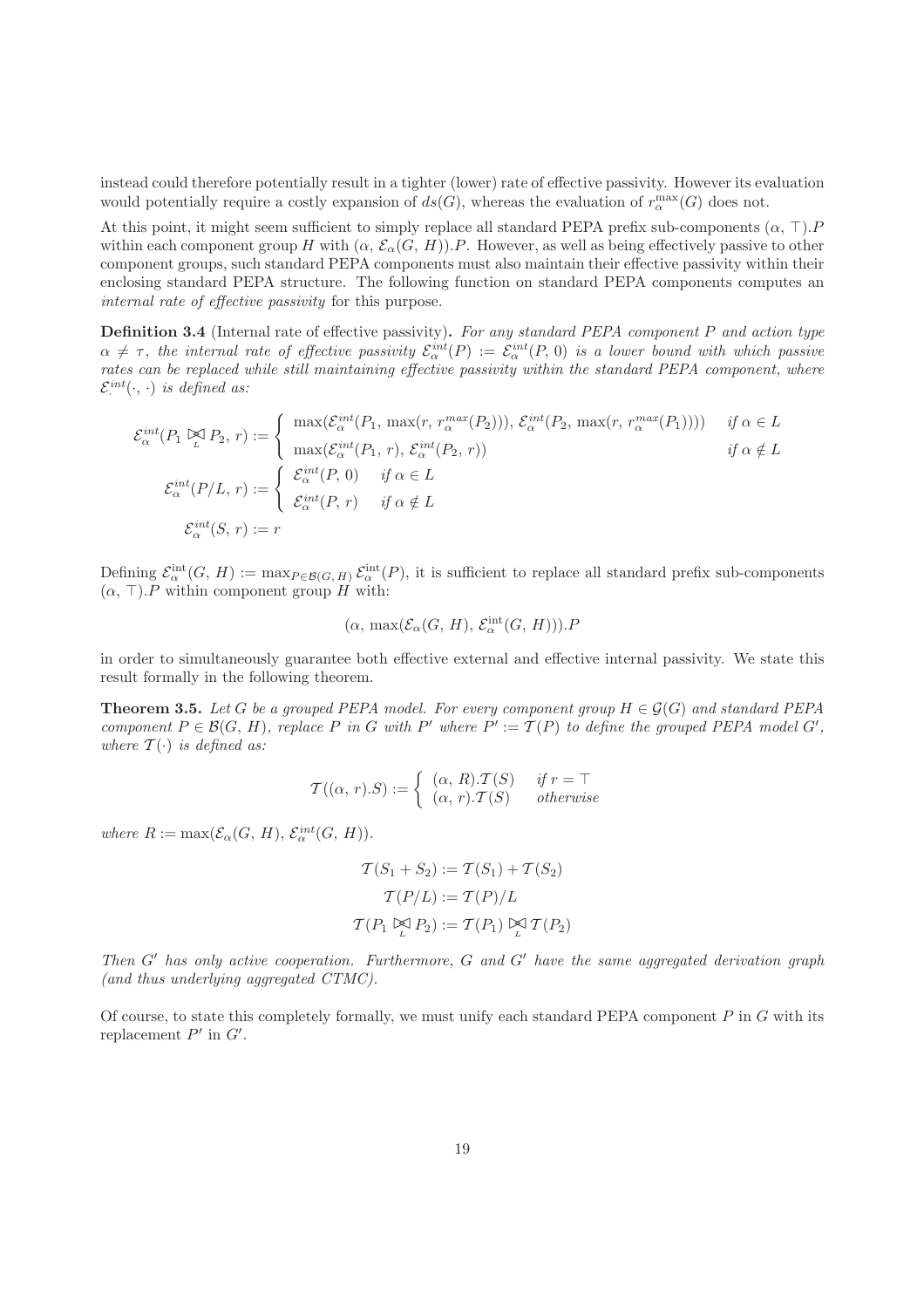#### *3.2.1. Example translation*

We now illustrate this result by means of a more complicated example grouped PEPA model:

$$
P_0 \stackrel{\text{def}}{=} (a, \top).P_1 \qquad P_2 \stackrel{\text{def}}{=} (a, \top).P_2 + (a, \top).P_3
$$
\n
$$
P_1 \stackrel{\text{def}}{=} (a, r_1).P_0 \qquad P_3 \stackrel{\text{def}}{=} (a, r_2).P_2
$$
\n
$$
P \stackrel{\text{def}}{=} P_0 \bowtie P_2
$$
\n
$$
R_0 \stackrel{\text{def}}{=} (a, \top).R_1 \qquad R_1 \stackrel{\text{def}}{=} (a, r_3).R_0
$$
\n
$$
Q_0 \stackrel{\text{def}}{=} (a, r_4).Q_1 \qquad Q_1 \stackrel{\text{def}}{=} (a, r_5).Q_0
$$
\n
$$
System \stackrel{\text{def}}{=} \left[ \mathbf{P} \{ P[N] \} \underset{\{a\}}{\bowtie} \mathbf{R} \{ R_0[M] \} \right] \underset{\{a\}}{\bowtie} \mathbf{Q} \{ Q_0[O] \}
$$

For component group P:

 $\mathcal{E}_a(G, \mathbf{P}) = \max(O \times \max(r_4, r_5), M \times r_3)$ 

and  $\mathcal{E}_a^{\text{int}}(G, \mathbf{P}) = \max(r_1, r_2)$ , so we could replace the ⊤s in  $P_0$  and  $P_2$  with a real value greater than or equal to the following expression:

 $\max(\max(O \times \max(r_4, r_5), M \times r_3), \max(r_1, r_2))$ 

In the case of component group **R**, we have trivially  $\mathcal{E}_a^{\text{int}}(G, \mathbf{R}) = 0$ . Also:

 $\mathcal{E}_a(G, \mathbf{R}) = \max(O \times \max(r_4, r_5), N \times \max(r_1, r_2))$ 

so we could replace the passive rate in *R*<sup>0</sup> with a real value greater than or equal to the following expression:

$$
\max(O \times \max(r_4, r_5), N \times \max(r_1, r_2))
$$

#### *3.3. Passive fluid semantics as a first moment approximation*

In this section, we provide theoretical justification for the new passive fluid semantics. In particular, we show how it can be viewed as approximating the first moments of the component counting processes. Furthermore, this insight also provides justification for choosing the lowest rate of effective passivity when translating instances of passive cooperation to equivalent instances of active cooperation.

We begin by showing that the underlying aggregated CTMC of a grouped PEPA model can be decomposed into the sum of a martingale,  $\mathbf{M}(t)$ , and its so-called *compensator* process,  $\mathbf{A}(t)$  as shown in Equation (3.3) (for more information on the rôle of martingale and compensator processes, see  $[21,$  Chapter  $25]$ ,  $[22]$ ). This decomposition will also be used in Section 3.4 to discuss issues of fluid convergence.

First we apply an ordering to  $\mathcal{B}(G)$  so that we may construct vector-valued processes  $\mathbf{N}(t)$  and  $\mathbf{v}(t)$  on  $\mathbb{R}^n_+$ where  $n = |\mathcal{B}(G)|$  with entries that are the  $N_{H, P}(t)$  and  $v_{H, P}(t)$  respectively.<sup>3</sup> Furthermore, under the same ordering, define the *rate vector*  $\mathbf{r}(\mathbf{N}(t))$ , such that the entry of  $\mathbf{r}(\mathbf{N}(t))$  corresponding to  $(H, P) \in \mathcal{B}(G)$  is:

$$
\sum_{\alpha_i \in \mathcal{A}} \left( \sum_{Q_j \in \mathcal{B}(G, H)} p_{\alpha_i}(Q_j, P) \mathcal{R}_{\alpha_i}(G, \mathbf{N}(t), H, Q_j) \right) - \mathcal{R}_{\alpha_i}(G, \mathbf{N}(t), H, P) \tag{3.2}
$$

That is, simply the difference between the rate at which the count of  $P$  components in group  $H$  is incremented and that at which it is decremented, which was the quantity used to define the differential equations of Definition 1.9. Indeed, we have by definition  $\dot{\mathbf{v}}(t) = \mathbf{r}(\mathbf{v}(t)).$ 

We then define:

where:

$$
\mathbf{M}(t) := \mathbf{N}(t) - \mathbf{A}(t)
$$
\n
$$
\mathbf{A}(t) := \mathbf{N}(0) + \int^t \mathbf{r}(\mathbf{N}(s)) ds
$$
\n(3.3)

<sup>3</sup>It is immediate from Definition 1.9 that  $\dot{v}_{H, P}(t) \geq -v_{H, P}(t)$ , giving  $v_{H, P}(t) \geq 0$  by an easy argument.

0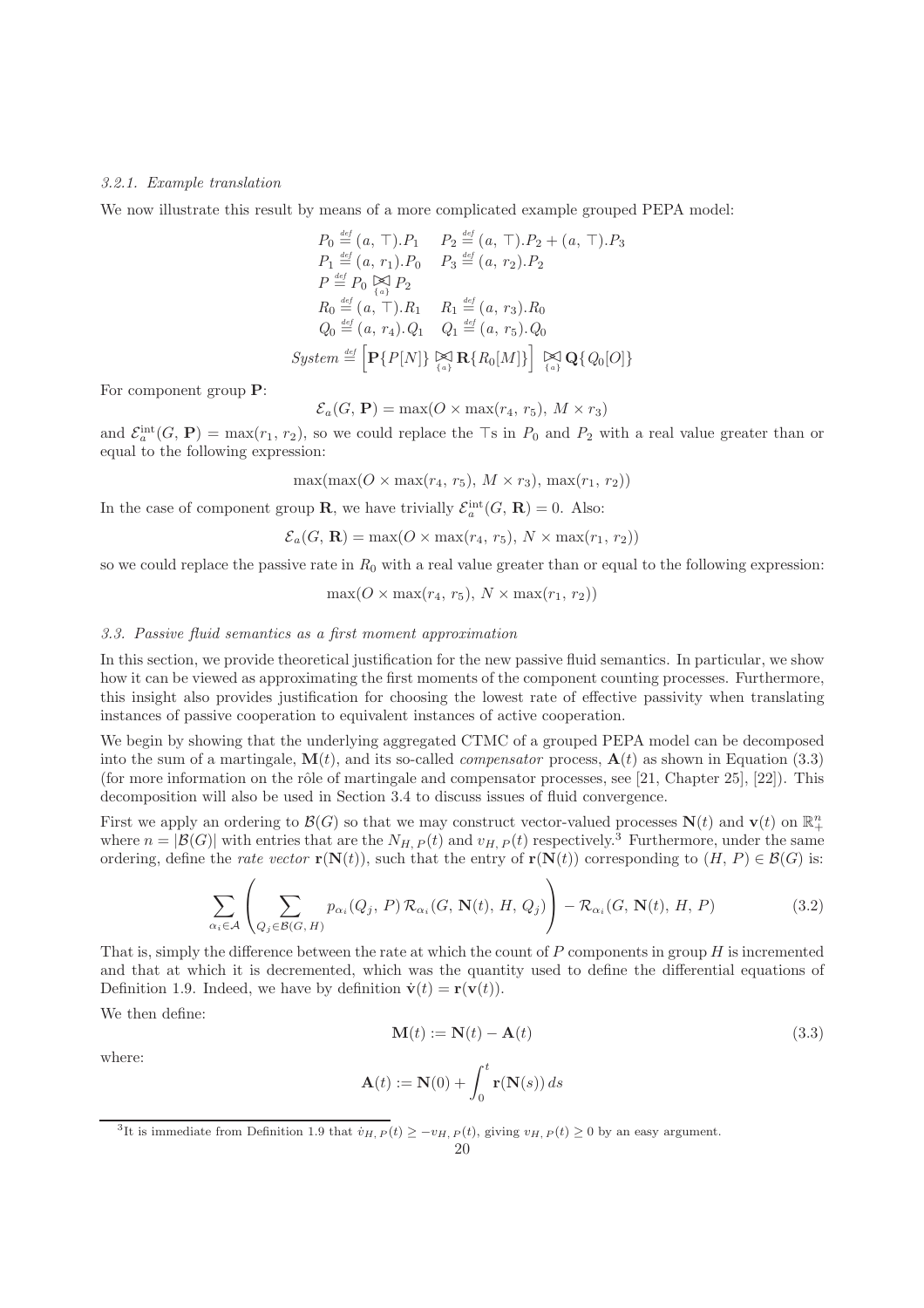Theorem 3.6. *Let* G *be a grouped PEPA model with only active cooperation. Define the stochastic processes*  $N(t)$  *and*  $M(t)$  *as above. Then*  $M(t)$  *is a vector-valued martingale.* 

*Proof.* See Appendix A.1.

Since  $\mathbf{M}(t)$  is a martingale (so  $\mathbb{E}[\mathbf{M}(t)] = \mathbb{E}[\mathbf{M}(0)] = 0$ ), we may write:

$$
\mathbb{E}[\mathbf{N}(t)] = \mathbb{E}[\mathbf{N}(0)] + \mathbb{E}\left[\int_0^t \mathbf{r}(\mathbf{N}(s)) ds\right] = \mathbb{E}[\mathbf{N}(0)] + \int_0^t \mathbb{E}[\mathbf{r}(\mathbf{N}(s))] ds
$$
\n(3.4)

by Fubini's theorem.

From this result, it follows that  $\mathbf{v}(t)$  is an approximation to  $\mathbb{E}[\mathbf{N}(t)]$  obtained on applying the following approximation to the right-hand side of Equation (3.4):

$$
\mathbb{E}[\mathbf{r}(\mathbf{X})] \approx \mathbf{r}(\mathbb{E}[\mathbf{X}]) \tag{3.5}
$$

for random vectors X. For a large class of models, the component rate function (Definition 1.6) consists only of minimum functions and linear combinations of component counts. In such cases, this approximation will reduce to the following:

$$
\mathbb{E}[\min(X, Y)] \approx \min(\mathbb{E}[X], \mathbb{E}[Y])
$$

potentially applied repeatedly, for random variables  $X$  and  $Y$ . In fact, by Jensen's inequality and concavity of minimum, it is actually the case that:

$$
\mathbb{E}[\min(X, Y)] \le \min(\mathbb{E}[X], \mathbb{E}[Y])
$$

For example, in the case of  $System_G^{(\top)}(N_p, N_r)$ , we recall that the rate of effective passivity given by Theorem 3.5 was  $r N_p$ . Thus in the case of this model, Equation (3.5) reduces to the approximation:

$$
r \mathbb{E}[\min(N_{P_0}(t), N_{R_0}(t) N_p)] \approx r \min(\mathbb{E}[N_{P_0}(t)], \mathbb{E}[N_{R_0}(t)] N_p)
$$

As mentioned above, this approximation will in fact overestimate:

$$
r \mathbb{E}[\min(N_{P_0}(t), N_{R_0}(t) N_p)] \le r \min(\mathbb{E}[N_{P_0}(t)], \mathbb{E}[N_{R_0}(t)] N_p)
$$

We see from this inequality that using a rate of effective passivity higher than  $r N_p$  can only make this approximation worse. A straightforward extension of this argument offers the same justification in general for always choosing the smallest rate of effective passivity as in Theorem 3.5.

Indeed, Figure 7 supports this also — using a higher than necessary rate of effective passivity is seen to reduce the quality of the approximation to the actual expectations.

#### *3.4. Fluid limits*

In the case of active cooperation, Geisweiller *et al.* [17] have applied a result of Kurtz [18] to show that in an appropriate limit of increasing component populations and over bounded intervals of time, the component counting processes become deterministic and approach the solution of the associated system of ODEs (Definition 1.9) with high probability.

With a view to stating this more formally, we say that when two grouped PEPA models are structurally the same, differing only in that they may have different component population sizes, they are *structurally equivalent*.

 $\Box$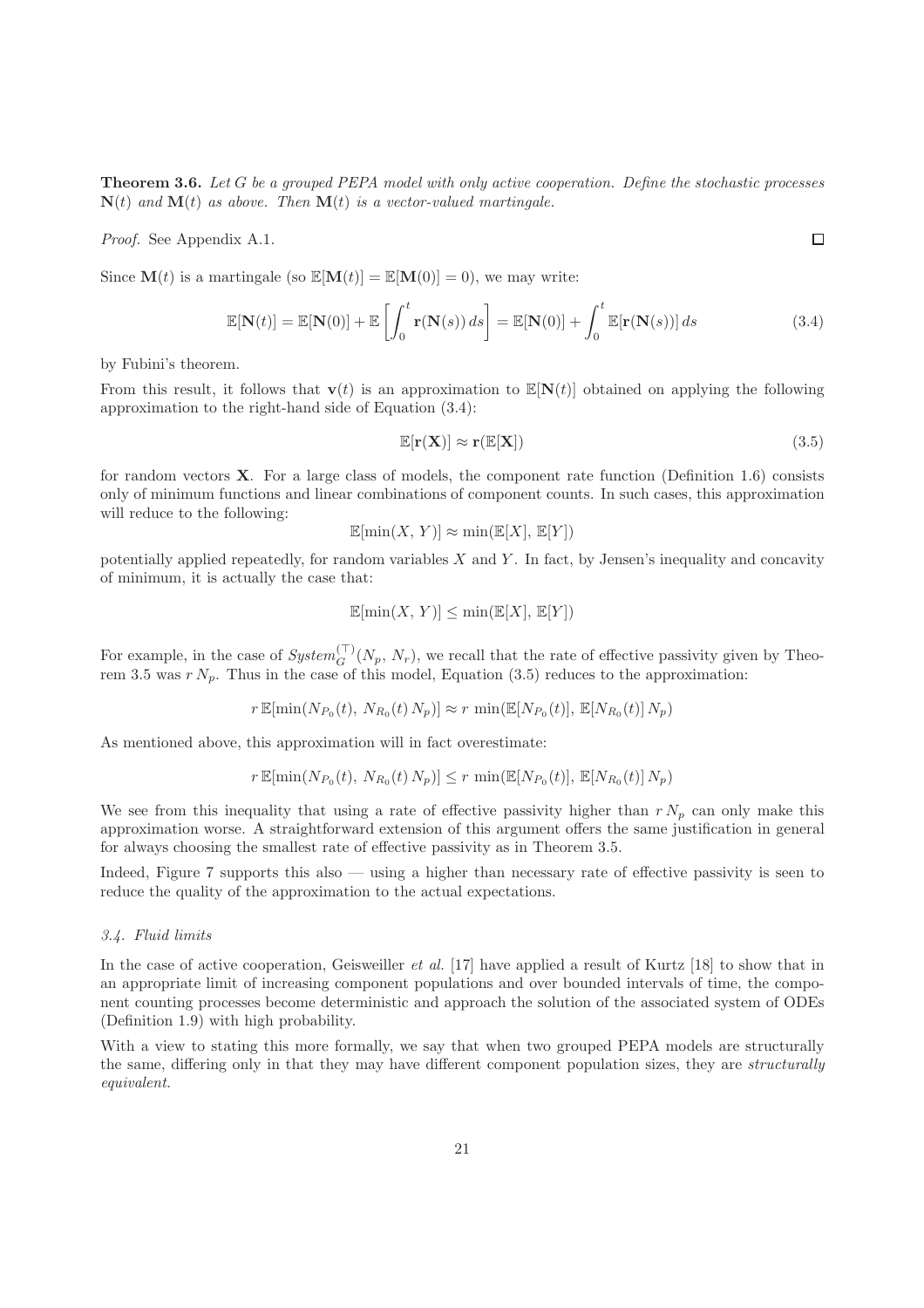

Fig. 7: ODE solutions (multiple rates of effective passivity) and expectation (obtained through repeated stochastic simulation) comparison for  $System_G^{(\top)}(N_p, N_r)$ . Other rates used are  $r = 1.0, q_1 = 0.5$  and  $q_2 = 1.0$ . Initial conditions are  $N = 50 P_0$  and  $M = 20 R_0$  components.

**Definition 3.7** (Structural equivalence). Let  $G_1$  and  $G_2$  be two grouped PEPA models. Then we say they *are structurally equivalent if*  $\mathcal{B}(G_1) = \mathcal{B}(G_2)$  *and*  $\mathcal{S}(G_1, G_2) =$ **true***, where*  $\mathcal{S}(\cdot, \cdot)$  *is defined as:* 

$$
\mathcal{S}(M_1 \not\trianglerighteq M_2, N_1 \not\trianglerighteq N_2) := \mathcal{S}(M_1, N_1) \wedge \mathcal{S}(M_2, N_2)
$$

$$
\mathcal{S}(Y\{D_1\}, Y\{D_2\}) := \text{true}
$$

*and* false *in all other cases.*

When we say a *sequence* of grouped PEPA models is structurally equivalent, we mean that each pair is. An example of a sequence of structurally equivalent grouped PEPA models is:

 $\{System_G(2i, i)\}_{i=1}^{\infty}$ 

We also define the *size of a grouped PEPA model*,  $\mathcal{S}(G)$ , which is simply the sum of the sizes of all component groups in G, so  $\mathcal{S}(System_G(2i, i)) = 3i$ .

Let  ${G_i}_{i=1}^{\infty}$  be a sequence of structurally equivalent grouped PEPA models with only active cooperation such that  $\mathcal{S}(G_i) \to \infty$  as  $i \to \infty$  (the total component population increases without bound). Write  $N_i(t)$ for the CTMC associated to  $G_i$  and  $\mathbf{v}_i(t)$  for the solution to the associated system of ODEs for  $G_i$ . In the language of grouped PEPA models, the theorem of Kurtz [18] mentioned above can then be used, in a similar fashion to Geisweiller *et al.* [17], to show that for all  $\delta > 0$ ,  $T > 0$ :

$$
\mathbb{P}\left\{\sup_{0\leq t\leq T} \mathcal{S}(G_i)^{-1} \|\mathbf{N}_i(t) - \mathbf{v}_i(t)\| \geq \delta\right\} \longrightarrow 0\tag{3.6}
$$

as  $i \to \infty$ . That is, the relative error between the deterministic solution of the associated system of ODEs and the underlying CTMC can be made arbitrarily small over bounded time intervals with high probability. This is essentially a convergence in probability result.

On first thought it would seem then that this result could also apply directly to models with passive cooperation, under the new fluid semantics, that is, after the passive cooperation has been removed and translated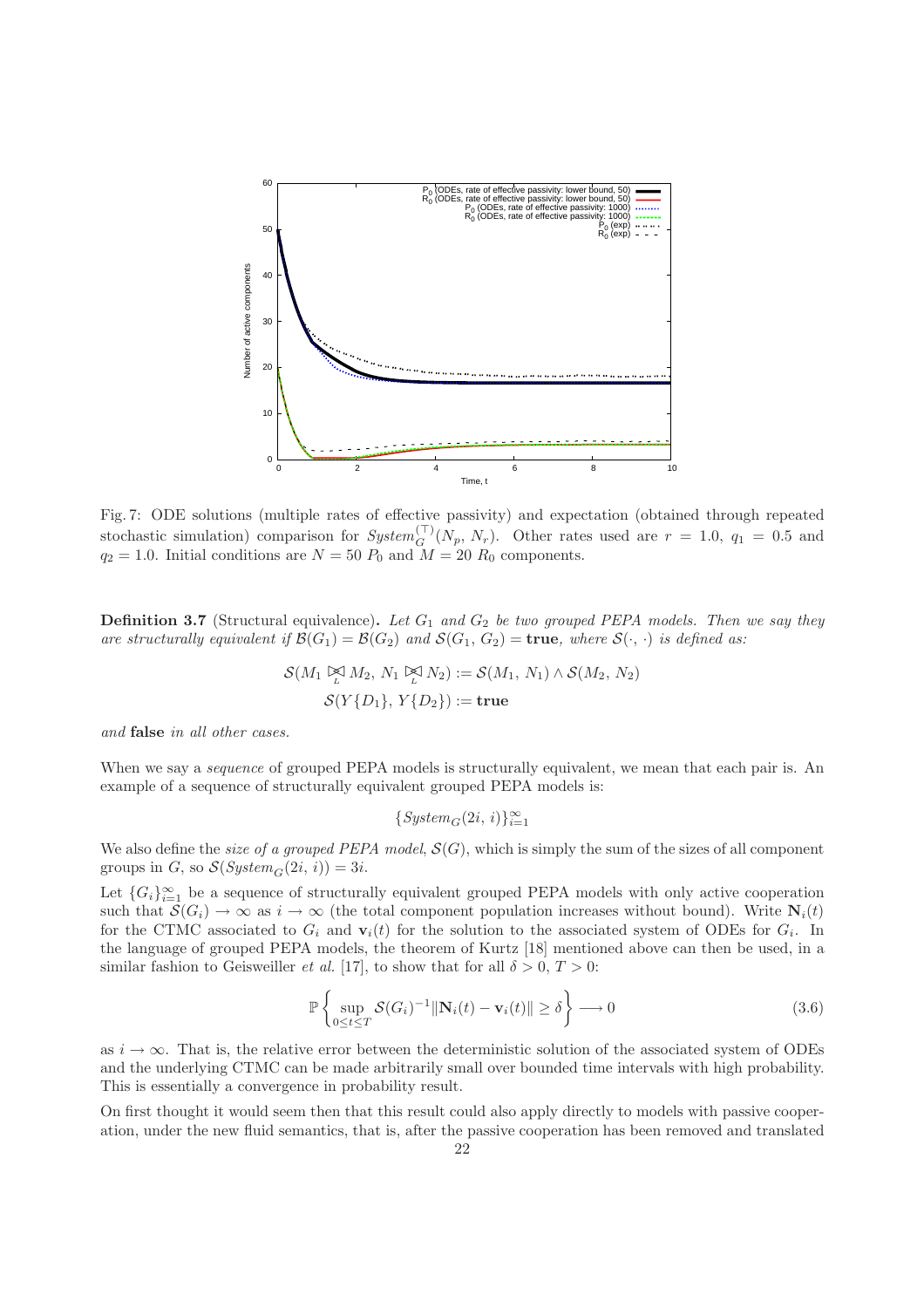to equivalent active cooperation. Unfortunately this is not the case since as the component population size increases, so too must the rates of effective passivity used in the translation, and thus a sequence of structurally equivalent grouped PEPA models with passive cooperation will not still be structurally equivalent after this translation. In the specific formulation of Kurtz, the associated family of translated CTMCs is not *density dependent*. For example, consider the sequence of grouped PEPA models  $\{System_G^{(\top)}(2i, i)\}_{i=1}^{\infty}$ obtained by translating instances of passive cooperation in the models *System*<sup>⊤</sup> <sup>G</sup>(2i, i) to equivalent instances of active cooperation using Theorem 3.5. This is no longer a structurally equivalent sequence since for each i, the  $R_0$  component is defined differently (with a different rate of effective passivity), dependent on i:

$$
R_0 \stackrel{\text{\tiny def}}{=} (task_1, 2i \cdot r).R_1
$$

Therefore this particular theorem of Kurtz does not deliver a result of the form of Equation (3.6) for models involving passive cooperation under the new fluid semantics defined by this work. However, it would seem that such a result probably does hold, at least for a large class of models.

#### *3.4.1. Fluid limit conjecture for passive cooperation*

Recall from Section 3.3 that we may decompose the underlying aggregated CTMC of a grouped PEPA model,  $G$ ,  $N(t)$ , involving only active cooperation, as follows:

$$
\mathbf{N}(t) = \mathbf{N}(0) + \int_0^t \mathbf{r}(\mathbf{N}(s)) ds + \mathbf{M}(t)
$$
\n(3.7)

where  $\mathbf{M}(t)$  is a martingale (Theorem 3.6). We will see how this point of view provides an alternative route to Equation (3.6) other than the theorem of Kurtz [18], when structurally equivalent sequences involving only active cooperation are considered and furthermore, it clarifies the nature of the problem when dealing with translated passive cooperation and suggests that there is certainly scope for such a result to also hold in this case.

The key is that since  $\mathbf{M}(t)$  is a martingale, we are able to use Doob's inequality to obtain the following bound, which still holds, even for sequences of grouped PEPA models which involve passive cooperation.

**Theorem 3.8.** Let  $\{G_i\}_{i=1}^{\infty}$  be a structurally equivalent sequence of grouped PEPA models, potentially *with passive cooperation. Translate all instances of passive cooperation to equivalent instances of active cooperation to construct the not necessarily structurally equivalent sequence*  $\{G'_i\}_{i=1}^{\infty}$ .

*Assume the highest jump rate of the underlying CTMC is bounded by*  $\mathcal{S}(G_i')$  R *for some*  $R > 0$ *, independent of i*, and write  $|\mathcal{B}| := |\mathcal{B}(G'_i)|$ , which is independent of *i* by the original assumption of structural equivalence. *Define the stochastic processes*  $N_i(t)$  *and*  $M_i(t)$  *with respect to the*  $G'_i$  *(or the*  $G_i$ *; these stochastic processes are the same), as above. Then for all*  $i > 0$ ,  $\delta > 0$  *and*  $T > 0$ *:* 

$$
\mathbb{P}\left\{\sup_{0\leq t\leq T} \mathcal{S}(G'_i)^{-1} \left\|\mathbf{M}_i(t)\right\| \geq \delta\right\} \leq \mathcal{S}(G'_i)^{-1} f(R, |\mathcal{B}|)
$$

*where*  $f(R, |\mathcal{B}|)$  *does not depend on i.* 

*Proof.* See Appendix A.2.

Let  $\{G_i\}_{i=1}^n$  be a structurally equivalent set of grouped PEPA models with only active cooperation. Again, write  $N_i(t)$  for the CTMC associated to  $G_i$  and  $\mathbf{v}_i(t)$  for the solution to the associated system of ODEs for  $G_i$ . Write also  $\mathbf{M}_i(t)$  for the associated martingale in the decomposition of Equation (3.7) and  $\mathbf{r}_i(\cdot)$  for the rate function associated to  $G_i$ .

We can then recover the result of Kurtz, as stated in Equation  $(3.6)$  as follows. First we apply the triangle inequality to  $\mathcal{S}(G)^{-1} \|\mathbf{N}_i(t) - \mathbf{v}_i(t)\|$  using Equation (3.7):

$$
\mathcal{S}(G)^{-1} \|\mathbf{N}_{i}(t) - \mathbf{v}_{i}(t)\| \leq \mathcal{S}(G)^{-1} \|\mathbf{M}(t)\| + \mathcal{S}(G)^{-1} \int_{0}^{t} \|\mathbf{r}_{i}(\mathbf{N}_{i}(s)) - \mathbf{r}_{i}(\mathbf{v}_{i}(s))\| ds
$$

 $\Box$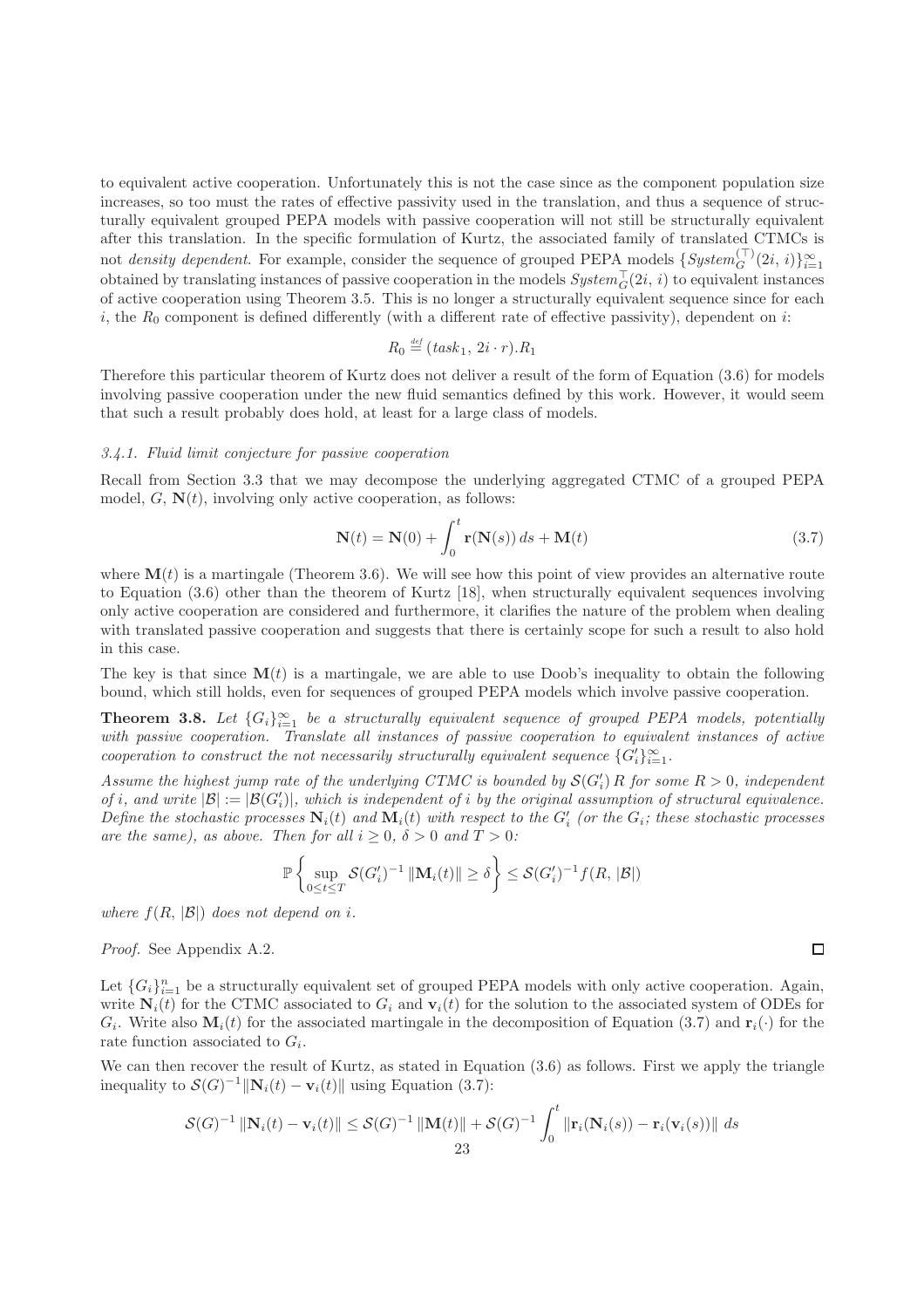Due to structural equivalence of the sequence in question, the rate function  $\mathbf{r}_i(\cdot)$  is the same for all i (they have the same system of ODEs), and we can choose a Lipschitz constant for  $\mathbf{r}_i(\cdot)$  independent of i, say  $K > 0$ . Thus we have:

$$
S(G)^{-1} \|\mathbf{N}_{i}(t) - \mathbf{v}_{i}(t)\| \le S(G)^{-1} \|\mathbf{M}(t)\| + K \int_{0}^{t} S(G)^{-1} \|\mathbf{N}_{i}(s) - \mathbf{v}_{i}(s)\| ds \qquad (3.8)
$$

We now apply Theorem 3.8 to our sequence to obtain that for all  $\epsilon > 0$ ,  $T > 0$ :

$$
\mathbb{P}\left\{\sup_{0\leq t\leq T} \mathcal{S}(G_i)^{-1} \left\|\mathbf{M}_i(t)\right\| \geq \epsilon\right\} \leq \mathcal{S}(G_i)^{-1} C
$$

where  $C > 0$  is independent of  $G_i$ . On this event, we may then apply Grönwall's inequality (see e.g. [23, Page 498]), as is the style of Kurtz [18, 23] and others [22] with  $\epsilon = \delta e^{-KT}$  to obtain the result of Equation (3.6). Now consider the case that  ${G_i}_{i=1}^{\infty}$  is a structurally equivalent sequence, but one which involves passive cooperation. We apply Theorem 3.5 to translate the instances of passive cooperation to equivalent instances of active cooperation, yielding say,  $\{G'_i\}_{i=1}^{\infty}$ . Theorem 3.8 still holds in this case but we cannot continue the reasoning above further because the rate functions after the translation  $\mathbf{r}'_i(\cdot)$  are now different for each i, since the rate of effective passivity is different. Furthermore if  $\mathcal{S}(G_i') \to \infty$  as  $n \to \infty$ , it will be the case that the Lipschitz constant of  $\mathbf{r}'_i(\cdot)$  increases with i. For example, consider again the sequence  $\{System_G^{(\top)}(2i, i)\}_{i=1}^{\infty}$ . The system of ODEs for the *i*th element of this sequence involves terms of the form (see Equation (3.1)):

$$
r \cdot \min(v_{P_0}(t), v_{R_0}(t) \cdot 2i)
$$

so the potential magnitude of its derivative increases with i.

This is to be expected with passive cooperation. The larger the population, the larger the maximum rate of a shared action can be, and thus the larger the potential magnitude of the 'drop' in this rate when the number of passive partners reaches zero (a drop which must happen between one and zero passive components). For this reason, we cannot just apply Grönwall's inequality to obtain a result of the form of Equation  $(3.6)$ , since we would have to set  $\epsilon = \delta e^{-\mathcal{S}(G_i)KT}$  for some  $K > 0$ , which has an exponential dependence on  $\mathcal{S}(G_i)$ . Grönwall's inequality is a relatively crude device so the failure to extend this particular proof technique should not necessarily be regarded as an indication that such a result does not hold. Indeed, it would appear empirically that such a statement does hold in many cases (see for example, Figures 8 and 10).

Furthermore, by Theorem 3.8 we still have that for all  $T > 0$ ,  $\delta > 0$  (using primed versions of quantities associated with  $\{G_i\}_{i=1}^{\infty}$  to refer to their analogues associated to  $\{G'_i\}_{i=1}^{\infty}$  after the translation of passive to equivalent active cooperation):

$$
\mathbb{P}\left\{\sup_{0\leq t\leq T}\left\|\mathcal{S}(G_i')^{-1}\left[\mathbf{N}_i'(0)+\int_0^t \mathbf{r}_i'(\mathbf{N}_i'(s))\,ds\right]-\mathcal{S}(G_i')^{-1}\mathbf{N}_i'(t)\right\|\geq \delta\right\}\longrightarrow 0\tag{3.9}
$$

as  $i \to \infty$ . Let the jump times of  $G_i'$  be  $\{\tau_j^i\}_{j=0}^{\infty}$  with  $\tau_0^i := 0$ . Then, for  $\tau_k^i \le t \le \tau_{k+1}^i$ , by definition:

$$
\mathbf{N}'_i(0) + \int_0^t \mathbf{r}'_i(\mathbf{N}'_i(s)) ds = \mathbf{N}'_i(0) + \sum_{j=0}^{k-1} (\tau^i_{j+1} - \tau^i_j) \mathbf{r}'_i(\mathbf{N}'_i(\tau^i_j)) + (t - \tau^i_k) \mathbf{r}'_i(\mathbf{N}'_i(\tau^i_k))
$$
(3.10)

Equations (3.9) and (3.10) suggest together that  $\mathcal{S}(G_i')^{-1}N_i'(t)$  can, with a certain probability, be viewed as an approximate discrete integration of  $\mathcal{S}(G_i')^{-1} \mathbf{v}_i'(t)$ , perturbed at each time step by an error of maximum magnitude,  $\delta$ , which, as in the case of purely active cooperation, we are able to make arbitrarily small by increasing i sufficiently.

Furthermore, it is straightforward to see that for all  $j \geq 0$ , the timestep size,  $\tau_{j+1}^i - \tau_j^i$  can usually be bounded above in distribution by an exponential random variable with rate  $Q\mathcal{S}(G_i)$  for some constant,  $Q$ ,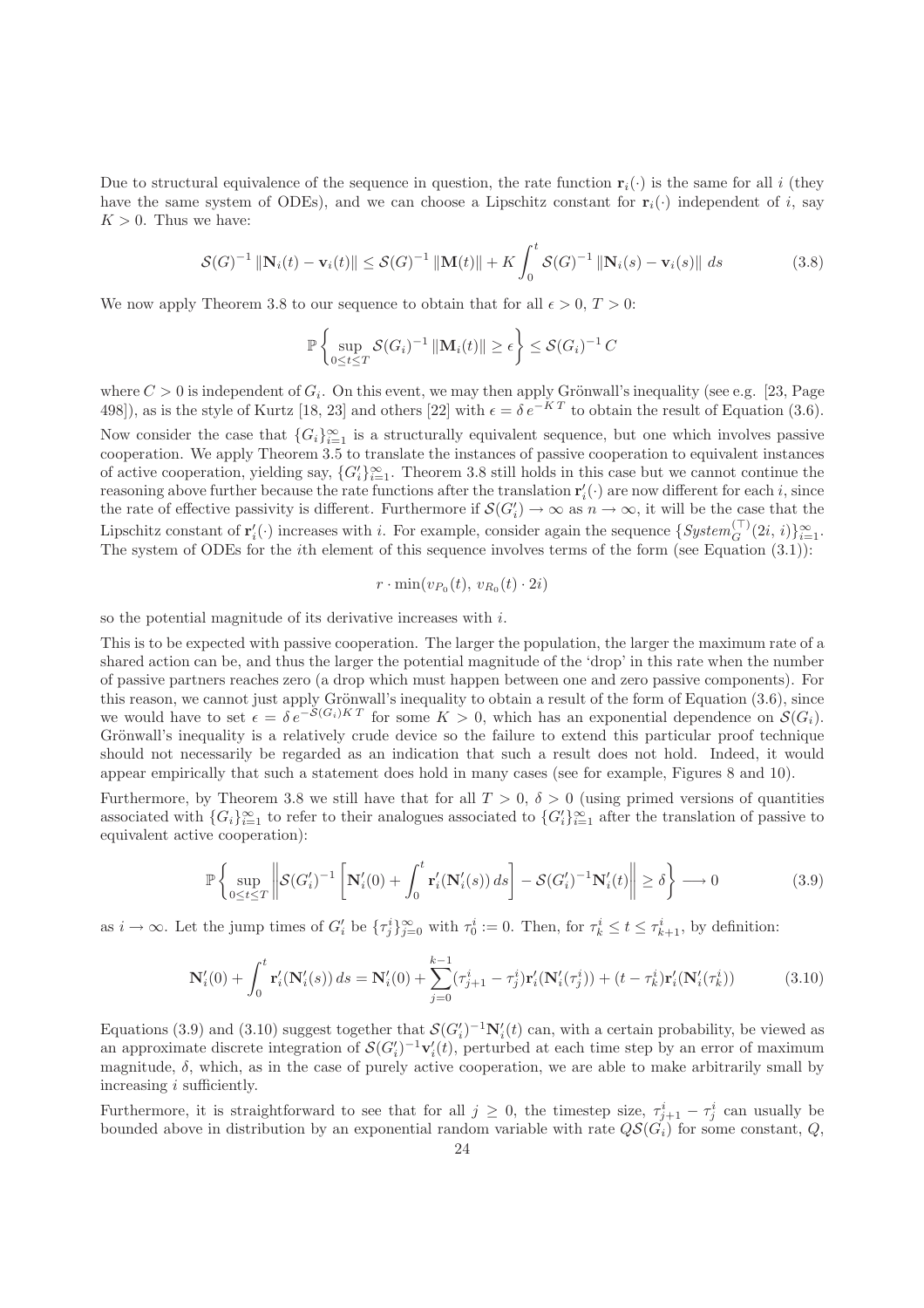

Fig. 8: ODE solution and one trace (obtained through stochastic simulation) comparison for  $System_G^{(\top)}(N_p, N_r)$ , scaling the population sizes. Rates used are  $r = 1.0$ ,  $q_1 = 0.5$  and  $q_2 = 1.0$ .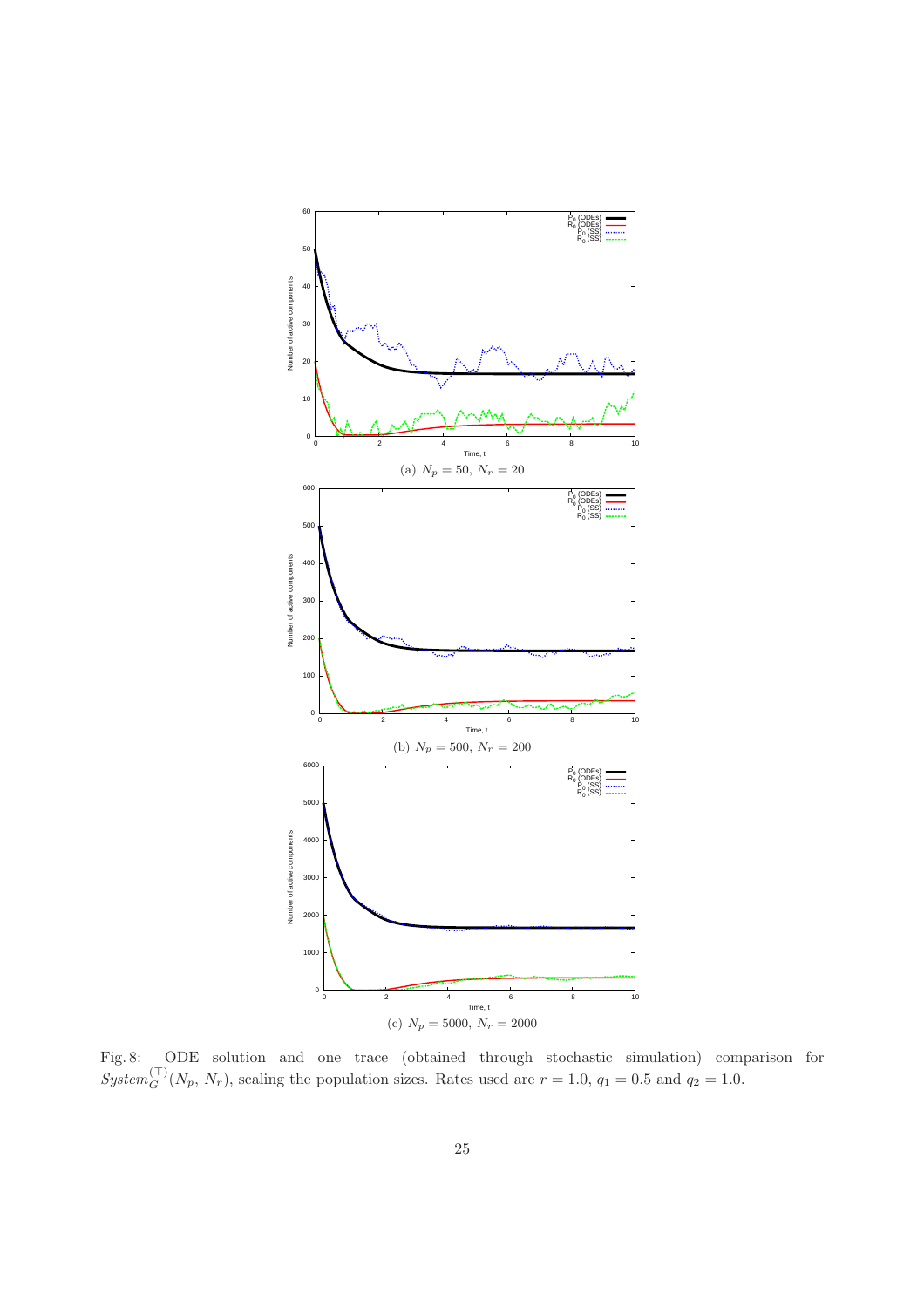independent of *i*. To see why, consider again the sequence,  $\{System_G^{(\top)}(2i, i)\}_{i=1}^{\infty}$ . At any time,  $t > 0$ , the total jump rate of the underlying CTMC for model  $i$  is:

$$
r \cdot \min(N_{P_0}(t), N_{R_0}(t) \cdot 2i) + N_{P_1}(t) \cdot q_1 + N_{R_1}(t) \cdot q_2 \ge m \cdot (\min(N_{P_0}(t), N_{R_0}(t) \cdot 2i) + N_{P_1}(t) + N_{R_1}(t))
$$
  
 
$$
\ge mi
$$

where  $m := \min\{r, q_1, q_2\}.$ 

So, with both of these points in mind, we might reasonably expect that for sufficiently large  $i$ ,  $\mathcal{S}(G_i')^{-1} \mathbf{N}_i'(t)$ still approximates  $\mathcal{S}(G_i')^{-1} \mathbf{v}_i'(t)$  well with high probability.

However, in contrast to the case of purely active cooperation, the increasing stiffness of  $\mathbf{r}'_i(\cdot)$  could mean that the errors introduced by this perturbed discrete integration do not decay sufficiently in the fluid limit. That is at least we are not able to prove that they do using Grönwall's inequality. What has changed in the case of passive cooperation is that when the dominant side of an effectively passive  $\min(\cdot, \cdot)$  term in  $\mathbf{r}'_i(\cdot)$  changes in between jump times,  $\tau_j^i$  and  $\tau_{j+1}^i$ , errors which are potentially of order,  $(\tau_{j+1}^i - \tau_j^i)O(\mathcal{S}(G_i))$  could be introduced locally by the discrete integration process itself (ignoring for now, the perturbation,  $\delta$ , which is the same as in the case of active cooperation). Given that the size of timesteps can be expected to decrease as  $O(\mathcal{S}_i(G)^{-1})$ , the local error introduced in the worst case (when the dominant side of a min( $\cdot$ ,  $\cdot$ ) changes) can be expected to remain roughly constant as i increases, and thus to decay when scaled by  $\mathcal{S}(G_i)^{-1}$ .

In order for a result of the form of Equation (3.6) to hold, we would require that the *global* error can be decayed in the limit  $i \to \infty$  by the multiplication with the term  $\mathcal{S}(G_i)^{-1}$  over the whole of  $[0, T]$ . It appears that indeed this is the case in, for example, Figures 8 and 10. Based on the above discussion, we would conjecture that whether or not this holds for the general case of effectively passive cooperation is dependent on two things. One is how often the dominant side of an effectively passive  $\min(\cdot, \cdot)$  term is likely to change between timesteps. That is, how much time we can expect a process to remain very close to the point of exhaustion of passive cooperation partners. This is when the larger magnitude local errors unseen in the case of active cooperation can potentially be introduced. The second is the stability of the trajectories of the associated systems of ODEs, and in particular whether or not the small magnitude oscillations described above build up resulting in larger scale  $(O(S(G_i)))$  errors globally, or are cancelled out before this can happen.

### 4. Worked example

We demonstrate the new passive fluid analysis technique using a worked example. We consider a generic three-tier software architecture model of a distributed voting system with failures. The system comprises voter, poller and counter components. A large population of voter components send *vote* messages to a population of pollers. The pollers in turn register their votes with a small number of counter components.

In the system below, the usual scaling of a 3-tier architecture applies such that  $N \gg M > C$ , where N voter components exist in parallel and cooperate with M poller components which in turn cooperate with C counter components. We model this as the following grouped PEPA model, *Election*(N, M, C), which employs multiple instances of passive cooperation:

$$
Electronic(N,\,M,\,C) \stackrel{\mathrm{\scriptscriptstyle def}}{=} \mathbf{Voters} \{\mathit{Voter}[N]\} \underset{\{\mathit{vote}\}}{\bowtie} \Big(\mathbf{Pollers} \{\mathit{Poller}[M]\} \underset{\{\mathit{register}\}}{\bowtie} \mathbf{Counter}[\mathit{C}]\} \Big)
$$

A voter is defined straightforwardly to be a component that can issue a *vote* message, then become dormant for a period before returning to become an active voting agent again.

$$
Voter \stackrel{\text{def}}{=} (vote, r_v).Voter_d
$$
  

$$
Voter_d \stackrel{\text{def}}{=} (pause, r_p).Voter
$$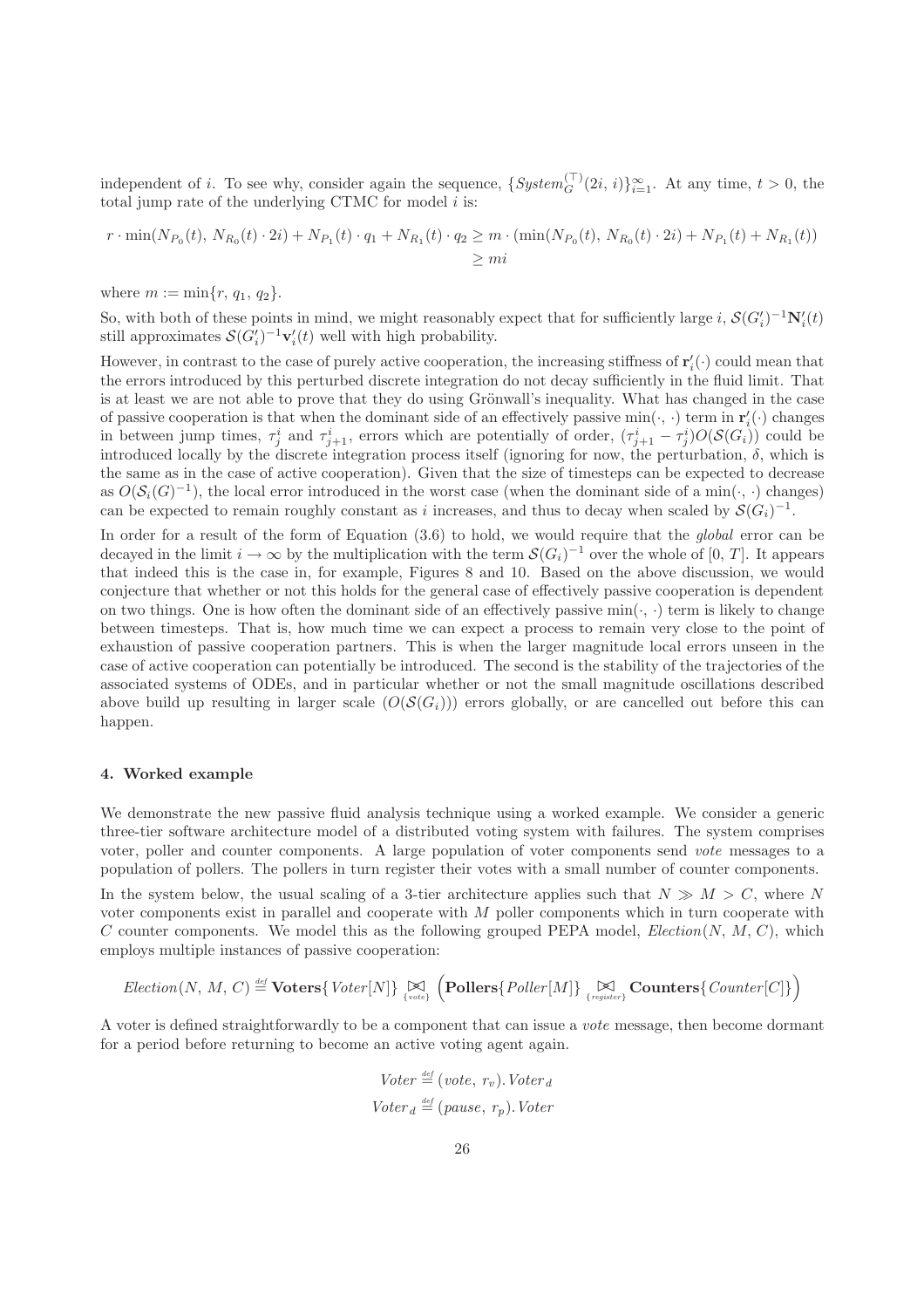A poller waits passively for a *vote* action before issuing a *register* request. Sporadically, the poller components can fail, in which case a recovery period is required before the polling component can behave normally again.

> $Poller \stackrel{\text{def}}{=} (vote, \top). Poller_r + (fail, r_f^p). Poller_f$  $Poller<sub>r</sub> \stackrel{\text{def}}{=} (register, r_{reg}).$ *Poller*  $Poller_f \triangleq (repair, r_{rep}^p)$ . *Poller*

A counter waits passively for a *register* action before recording the vote for audit. Sporadically, the counter components can similarly fail, in which case a recovery period is required before they in turn are returned to the pool of working counter components.

> $Counter \stackrel{\text{\tiny def}}{=} (register, \top)$ .  $Counter_r + (fail, r_f^c)$ .  $Counter_f$  $Counter_r \stackrel{\text{\tiny def}}{=} (record, r_{rec}).Counter$  $Counter_f \stackrel{\text{{\tiny def}}}{=} ( repair, r_{rep}^c)$ . *Counter*

In order to apply the new fluid semantics described in this paper, we must first convert the instances of passive cooperation to equivalent instances of active cooperation using Theorem 3.5. This produces the equivalent model  $Electronic'(N, M, C)$  which is defined as  $Electronic(N, M, C)$  but with the following substituted component definitions:

$$
Poller \stackrel{\text{def}}{=} (vote, Nr_v).Poller_r + (fail, r_f^p).Poller_f
$$
  
Counter \stackrel{\text{def}}{=} (register, Mr\_{reg}).Counter\_r + (fail, r\_f^c). Counter\_f

In particular, we have replaced the passive rate at which the *Poller* component performs its *vote* action with  $Nr_v$ , and the passive rate at which the *Counter* component performs its *register* action with  $Mr_{req}$ .

We may now apply the fluid semantics for active cooperation of Section 1.2.2. The actual ODEs of Definition 1.9 for *Election*′ (N, M, C) are given in Appendix B.1. The results obtained through integrating the ODEs are presented in Figure 9. We analyse the system  $Electronic(N, M, C)$  for fixed initial component counts N, M while varying the number of counters, C and rates  $r_{reg}$  and  $r_{rec}$ . In each of the three scenarios, we plot the number of voters, pollers and counters that are ready to perform their primary function (leaving out counts of intermediate states and failure modes) as derived from both the ODE solution and the actual expectations obtained through repeated stochastic simulation. In Figure 9a, we see an expected equilibrium population of voters, pollers and counters capable of performing their functions.

In Figure 9b, we decrease the number of counters to 5 while increasing the time taken for a poller to register a vote and for a counter to record the vote. In this scenario, the pollers and counters are quickly saturated by the large population of voters as in the equilibrium position, there are few available to capture new votes. In reality this will translate into blocking delay for voters (not a deadlocked system). Finally, in Figure 9c we reset the counter population back to 10, while decreasing the vote registration rate (by pollers) and increasing the vote recording rate (by counters). Here we see a saturation of the pollers as they are overwhelmed by the voter components. There is an equilibrium population of counter components that are left idle by the pollers' slow processing time.

In general the expectations are well approximated by the differential equation solutions. However, in Figure 9a, in the early dynamics of the Poller component count, the relatively large deviation between time 0 and 1 can be explained by the fact that the  $\mathbb{E}[\min(X, Y)] \approx \min(\mathbb{E}[X], \mathbb{E}[Y])$  approximation (see Section 3.3) will be at its worst when the passive partner (in this case, the *Counter*s) are near extinction.

Figure 10 considers the particular setting of Figure 9c (chosen specifically since it was the least accurate of Figure 9), and compares the ODE solution with single traces (obtained through stochastic simulation), scaling all component populations by 1, 10 and 100. We see for this model the fluid convergence conjecture of Section 3.4.1 is indeed supported empirically. In particular, we see that the relatively large deviation of the ODE approximation of the *Voter* components from the actual expectation in Figure 9c does not persist in the fluid limit.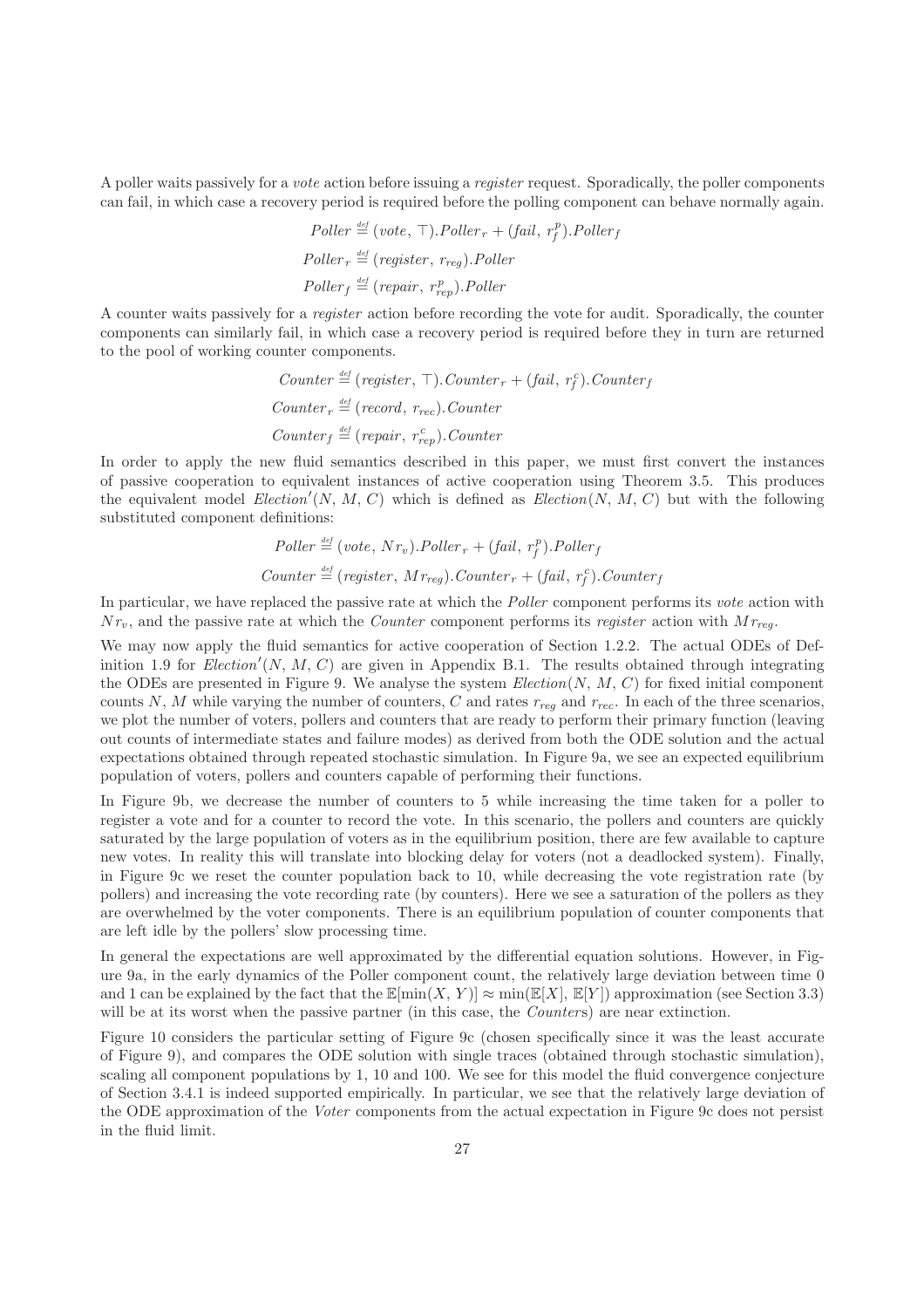

Fig. 9: ODE solution and expectation (obtained through repeated stochastic simulation) comparison for *Election*(N, M, C). The following rates are the same for all figures:  $r_v = 3.0$ ,  $r_p = 1.0$ ,  $r_f^p = 0.2$ ,  $r_f^c = 0.1$ ,  $r_{rep}^p = 0.2$ ,  $r_{rep}^c = 0.1$ . Furthermore  $N = 100$  and  $M = 30$  for all figures.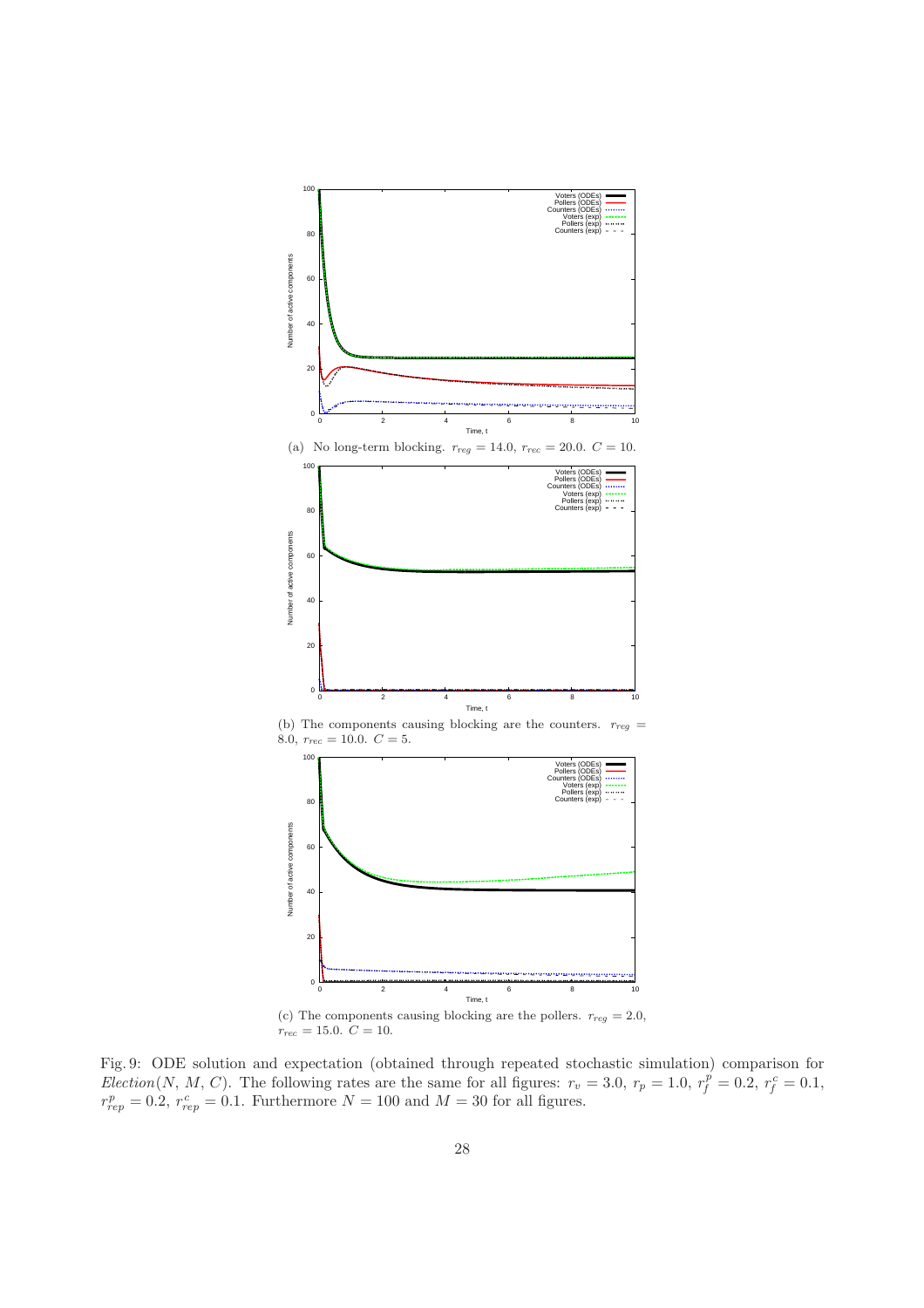

Fig. 10: ODE solution and one trace (obtained through stochastic simulation) comparison for *Election*(N, M, C), scaling the population sizes. Rates used are  $r_v = 3.0$ ,  $r_p = 1.0$ ,  $r_f^p = 0.2$ ,  $r_f^c = 0.1$ ,  $r_{rep}^p = 0.2, r_{rep}^c = 0.1, r_{reg} = 2.0, r_{rec} = 15.0.$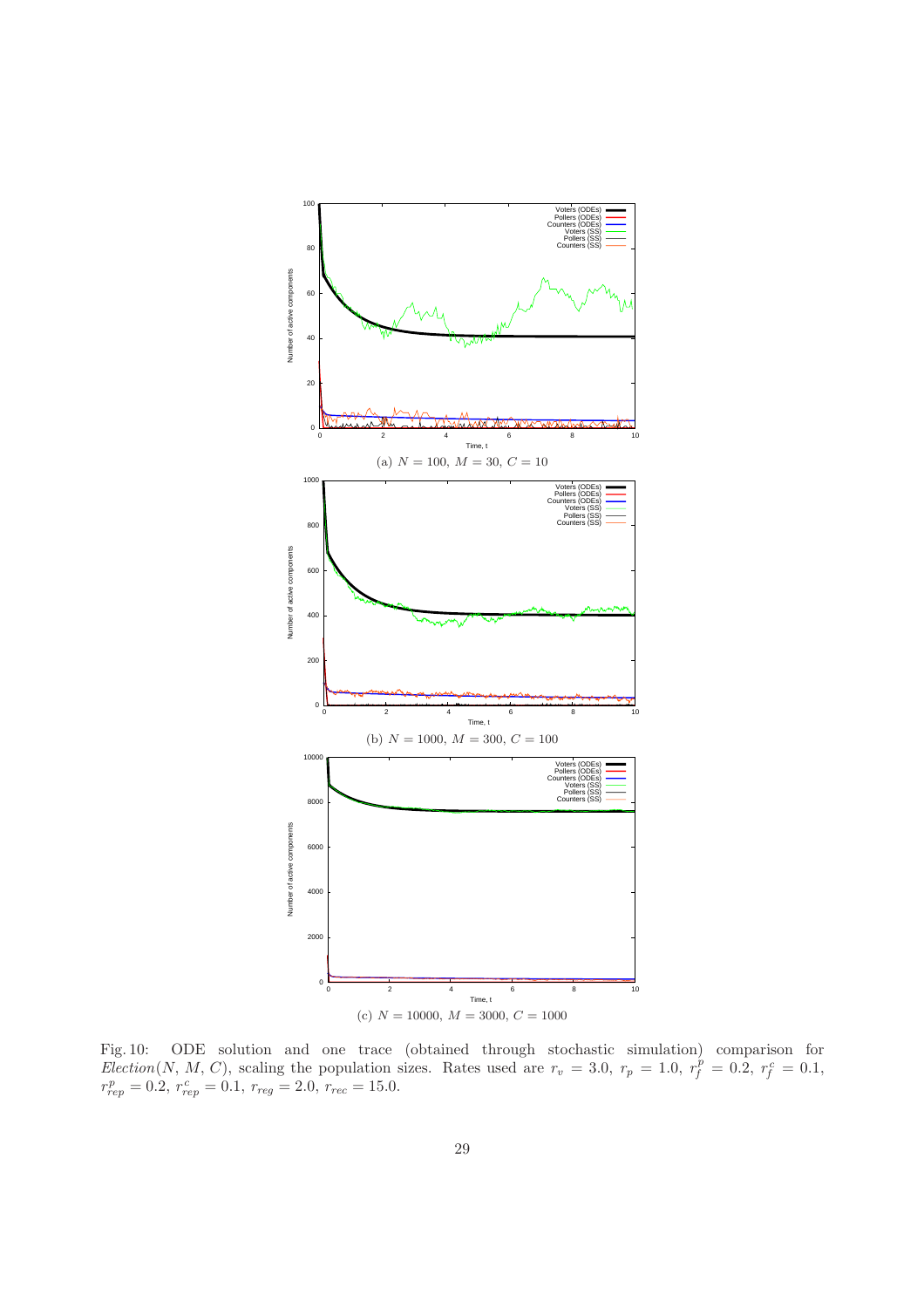#### 5. Conclusion

Analysing massive performance models has always been a technical and scientific challenge. Until recently, it was a challenge that eluded commonly-used performance analysis techniques. Recently, with the advent of fluid techniques, much larger models have been analysed for quantitative measures and scalability. However, the structure of performance model that we could apply these fluid techniques to (when using a stochastic process algebra model), was restricted to exclude the most popular form of synchronisation – passive cooperation.

In this paper, we show how a fluid semantics can be systematically derived from a performance model that includes passive cooperation. We present a theoretical justification for the new passive fluid semantics as approximations to expected component counts in the model. We show that this approximation depends upon the quality of  $\mathbb{E}[\min(X, Y)] \approx \min(\mathbb{E}[X], \mathbb{E}[Y])$ , where X and Y represent random variable counts of cooperating components within the model. This allows us to justify choosing the smallest rate of effective passivity in the new semantics.

We further conjecture that a fluid limit result is achievable for at least a class of passively-cooperating models. In particular, we show that a suitable martingale decomposition of the CTMC still holds and, under a suitable scaling, can be bounded appropriately, as would be expected as a prerequisite to such a fluid limit result. We demonstrate this fluid convergence on two models and show that, for increasing size of model, the differential equations are excellent limits of stochastic simulation traces.

We finally present a worked example of a 3-tier distributed software architecture with failures. These types of architecture display passive cooperation characteristics. It is shown how a scalability analysis of the model can be performed, for example, showing that the throttling of the intermediate polling components does indeed impede the performance of the architecture. This type of analysis would have been computationally infeasible had we attempted this by analysing the underlying continuous-time Markov chain, as we would have had to evaluate a model of  $2^N 3^{M+C}$  discrete states for a generic *Election*(N, M, C) model.

#### References

- [1] J. Hillston, *A Compositional Approach to Performance Modelling*. Cambridge University Press, 1996.
- [2] J. Hillston, "Fluid flow approximation of PEPA models," in *Proceedings of the Second International Conference on the Quantitative Evaluation of Systems*, (Torino, Italy), pp. 33–43, IEEE Computer Society Press, Sept. 2005.
- [3] L. Bortolussi and A. Policriti, "Stochastic concurrent constraint programming and differential equations," in *QAPL'07, 5th Workshop on Quantitative Aspects of Programming Languages*, vol. 190 of *Electronic Notes in Theoretical Computer Science*, pp. 27–42, September 2007.
- [4] L. Bortolussi, "Stochastic concurrent constraint programming," in *QAPL'06, 4th Workshop on Quantitative Aspects of Programming Languages*, vol. 164 of *Electronic Notes in Theoretical Computer Science*, pp. 65–80, 2006.
- [5] L. Cardelli, "On process rate semantics," *Theoretical Computer Science*, vol. 391, pp. 190–215, February 2008.
- [6] L. Cardelli, "From processes to ODEs by Chemistry," in *TCS 2008, Fifth IFIP International Conference on Theoretical Computer Science*, (Milan), Springer, 2008.
- [7] C. Priami, "A stochastic  $\pi$ -calculus," in Gilmore and Hillston [24], pp. 578–589.
- [8] J. T. Bradley, S. T. Gilmore, and J. Hillston, "Analysing distributed internet worm attacks using continuous state-space approximation of process algebra models," *Journal of Computer and System Sciences*, vol. 74, pp. 1013–1032, September 2008.
- [9] R. Hayden and J. T. Bradley, "A fluid analysis framework for a Markovian process algebra," *Theoretical Computer Science*, 2008. (submitted).
- [10] J. Hillston, "Process algebras for quantitative analysis," in *Proceedings of the 20th Annual IEEE Symposium on Logic in Computer Science (LICS'05)*, (Chicago), pp. 239–248, IEEE Computer Society Press, June 2005.
- [11] H. Bowman, J. Bryans, and J. Derrick, "Analysis of a multimedia stream using stochastic process algebra," in *Sixth International Workshop on Process Algebras and Performance Modelling* (C. Priami, ed.), (Nice), pp. 51–69, September 1998.
- [12] J. M. Forneau, L. Kloul, and F. Valois, "Performance modelling of hierarchical cellular networks using PEPA," *Performance Evaluation*, vol. 50, pp. 83–99, Nov. 2002.
- [13] N. Thomas, J. T. Bradley, and W. J. Knottenbelt, "Stochastic analysis of scheduling strategies in a GRID-based resource model," *IEE Software Engineering*, vol. 151, pp. 232–239, September 2004.
- [14] D. R. W. Holton, "A PEPA specification of an industrial production cell," in Gilmore and Hillston [24], pp. 542–551.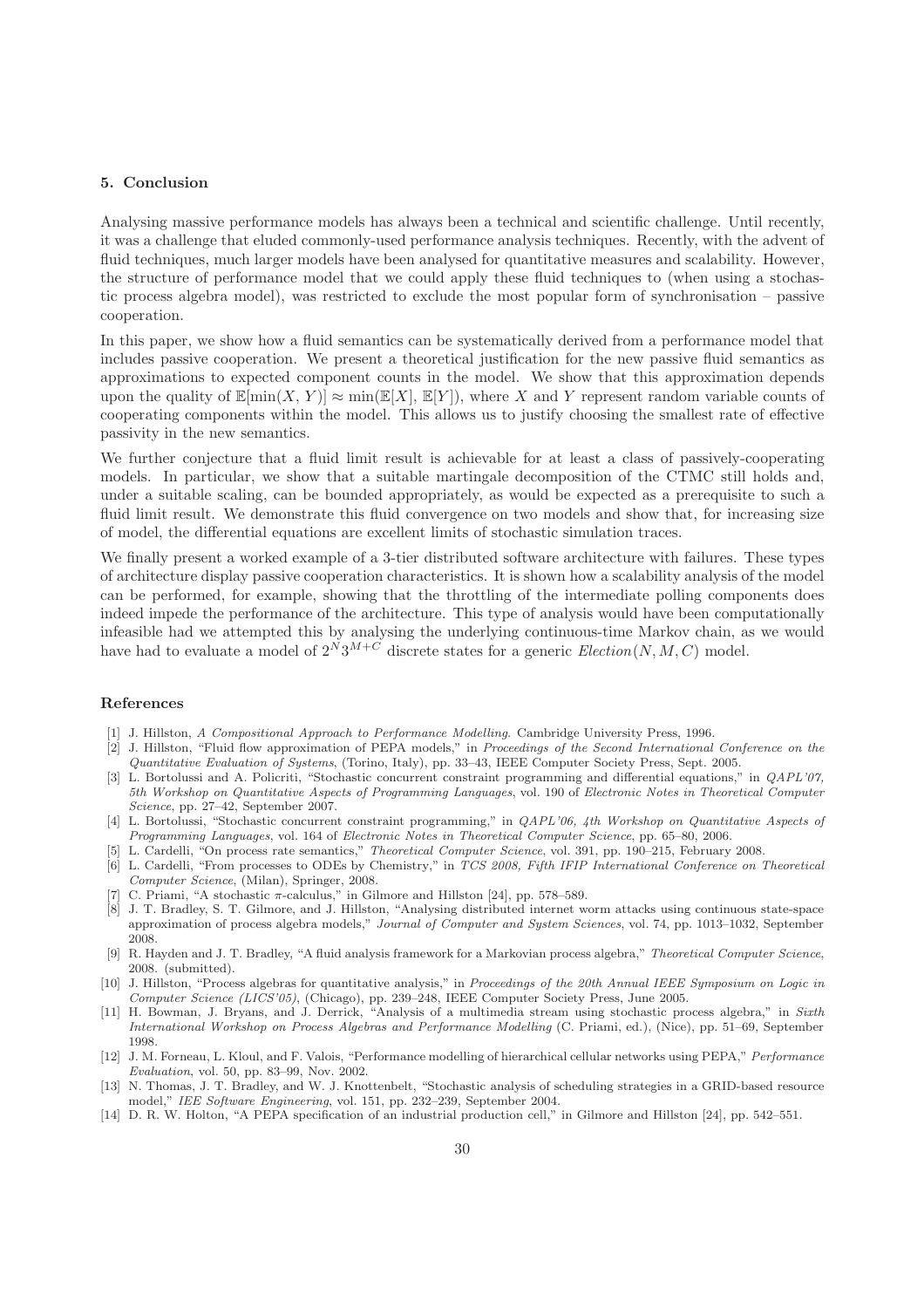- [15] J. T. Bradley, N. J. Dingle, S. T. Gilmore, and W. J. Knottenbelt, "Derivation of passage-time densities in PEPA models using ipc: The Imperial PEPA Compiler," in *Proceedings of the 11th IEEE/ACM International Symposium on Modeling, Analysis and Simulation of Computer and Telecommunications Systems* (G. Kotsis, ed.), (University of Central Florida), pp. 344–351, IEEE Computer Society Press, Oct. 2003.
- [16] A. Duguid, "Coping with the parallelism of BitTorrent: Conversion of PEPA to ODEs in dealing with state space explosion," in *Formal Modeling and Analysis of Timed Systems, 4th International Conference, FORMATS 2006, Paris, France, September 25–27, 2006, Proceedings* (E. Asarin and P. Bouyer, eds.), vol. 4202 of *Lecture Notes in Computer Science*, pp. 156–170, Springer, 2006.
- [17] N. Geisweiller, J. Hillston, and M. Stenico, "Relating continuous and discrete PEPA models of signalling pathways," *Theoretical Computer Science*, vol. 404, pp. 97–111, November 2008.
- [18] T. Kurtz, "Solutions of ordinary differential equations as limits of pure jump Markov processes," vol. 7, pp. 49–58, April 1970.
- [19] S. T. Gilmore and M. Tribastone, "Evaluating the scalability of a web service-based distributed e-learning and course management system," in *Third International Workshop on Web Services and Formal Methods (WS-FM'06)* (M. Bravetti, M. T. N´u˜nez, and G. Zavattaro, eds.), vol. 4184 of *Lecture Notes in Computer Science*, (Vienna, Austria), pp. 156–170, Springer, 2006.
- [20] M. Bravetti, S. T. Gilmore, C. Guidi, and M. Tribastone, "Replicating web services for scalability," in *Proceedings of the Third International Conference on Trustworthy Global Computing (TGC'07)* (G. Barthe and C. Fournet, eds.), vol. 4912 of *LNCS*, pp. 204–221, Springer-Verlag, 2008.
- [21] O. Kallenberg, *Foundations of Modern Probability*. Springer, 2002.
- [22] R. W. R. Darling and J. R. Norris, "Differential equation approximations for Markov chains," *Probability Surveys*, vol. 5, pp. 37–79, 2008.
- [23] T. Kurtz and S. Ethier, *Markov Processes Characterisation and Convergence*. Wiley, 1986.
- [24] S. Gilmore and J. Hillston, eds., *PAPM'95, Proceedings of the 3rd International Workshop on Process Algebra and Performance Modelling*, vol. 38(7) of *Special Issue: The Computer Journal*, CEPIS, Edinburgh, June 1995. ISSN 0010– 4620.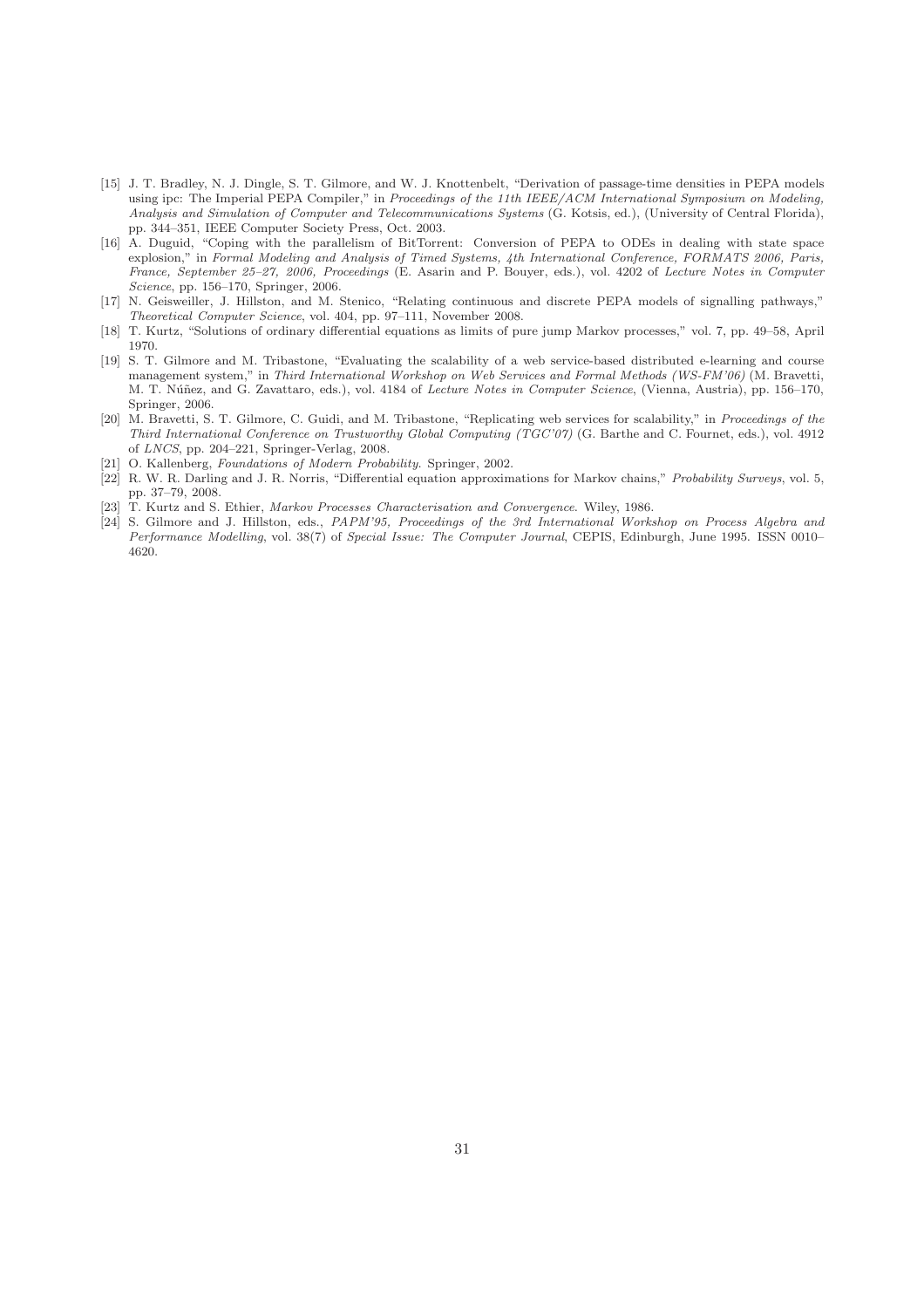## A. Proofs

## *A.1. Proof of Theorem 3.6*

*Proof.* We require to show for all  $t, s \geq 0$ , that  $\mathbb{E}[\mathbf{M}(s+t)|\mathcal{F}_s] = \mathbf{M}(s)$  a.s., where  $\mathcal{F}_s$  is the natural filtration of  $N(s)$ . Since  $\mathbb{E}[M(s+t)|\mathcal{F}_s] = M(s) + \mathbb{E}[M(t)]$  using the Markov property, this is equivalent to showing that  $\mathbb{E}[\mathbf{M}(t)] = 0$  for all  $t \geq 0$ .

Let the jump times of  $\mathbf{N}(t)$  be  $\{\tau_j\}_{j=0}^{\infty}$  with  $\tau_0 := 0$ . Now consider  $\mathbf{M}(t)$  stopped at  $\tau_1$ , i.e.  $\mathbf{M}(t \wedge \tau_1)$ . Then we have:

$$
\mathbb{E}[\mathbf{M}(t \wedge \tau_1)] = -\mathbb{E}[1_{\{0 \le t < \tau_1\}} \cdot tr(\mathbf{N}(0))] + \mathbb{E}[1_{\{t \ge \tau_1\}} \cdot (\mathbf{N}(\tau_1) - \tau_1 \mathbf{r}(\mathbf{N}(0)))] = 0
$$

by a straightforward argument. Repeating the argument using the Markov property, we see that  $\mathbb{E}[M(t \wedge$  $\tau_j$  = 0 for all  $j \geq 0$ . Therefore, we may write for all  $j \geq 0$ ,  $\mathbb{E}[\mathbf{M}(t)] = \mathbb{E}[1_{\{t > \tau_j\}} \cdot (\mathbf{M}(t) - \mathbf{M}(\tau_j))]$ , and also in the limit:

$$
\mathbb{E}[\mathbf{M}(t)] = \lim_{j \to \infty} \mathbb{E}[1_{\{t \ge \tau_j\}} \cdot (\mathbf{M}(t) - \mathbf{M}(\tau_j))] = \lim_{j \to \infty} \mathbb{E}[1_{\{t \ge \tau_j\}} \cdot \mathbf{M}(t)] - \lim_{j \to \infty} \mathbb{E}[1_{\{t \ge \tau_j\}} \cdot \mathbf{M}(\tau_j)] \tag{A.1}
$$

We can bound  $\tau_i$  in distribution by an Erlang random variable with parameters k and R, where R is the finite maximum jump rate of  $\mathbf{N}(t)$ . So  $\lim_{j\to\infty} \mathbb{E}[1_{\{t\geq \tau_j\}}] = 0$ . Then the first term of Equation (A.1) is zero by monotone convergence and the second is zero by the Cauchy–Schwarz inequality.  $\Box$ 

#### *A.2. Proof of Theorem 3.8*

*Proof.* Clearly for  $\delta > 0$ ,  $T > 0$  and  $k > 1$ :

$$
\left\{\sup_{t\leq T} \left\|\frac{\mathbf{M}_i(t)}{\mathcal{S}(G_i')}\right\|^2 \geq \delta^2\right\} \subseteq \left\{\tau_k < T\right\} \cup \left\{\sup_{t\leq T} \left\|\frac{\mathbf{M}_i(t\wedge \tau_k)}{\mathcal{S}(G_i')}\right\|^2 \geq \delta^2\right\} \tag{A.2}
$$

where  $\mathbf{M}(t \wedge \tau_k)$  is  $\mathbf{M}(t)$  stopped at  $\tau_k$ , and is also a martingale by the optional stopping theorem.

Now by hypothesis, the jump rate of  $N_i(t)$  is bounded above by  $\mathcal{S}(G_i')$  R for some  $R > 0$ , independent of i. Choose integer  $k = \mathcal{S}(G_i')rT$  for  $r > R$ , where r is also chosen independent of i. Now, as in Appendix A.1, let the jump times of  $\mathbf{N}(t)$  be  $\{\tau_j\}_{j=0}^{\infty}$  with  $\tau_0 := 0$ .  $\tau_k$  is bounded below in distribution by an Erlang random variable, say  $\mu_k$ , with mean  $k/(S(G_i) R)$ , which in this case is equal to  $rT/R > T$ . Its variance is  $k/(S(G'_{i})R)^{2}$ , which in this case is equal to  $rT/(R^{2}S(G'_{i}))$ . Chebyshev's inequality then gives:

$$
\mathbb{P}\{\tau_k \le T\} \le \mathbb{P}\{|\mu_k - rT/R| \ge rT/R - T\}
$$
\n
$$
\le \frac{1}{\mathcal{S}(G_i')} \left(\frac{r}{T(r - R)^2}\right) \tag{A.3}
$$

Now apply Doob's  $L^2$ -martingale inequality to the martingale,  $\mathcal{S}(G_i')^{-1}\mathbf{M}(t \wedge \tau_k)$ , to obtain:

$$
\mathbb{P}\left\{\sup_{t\leq T}\left\|\frac{\mathbf{M}_{i}(t\wedge\tau_{k})}{\mathcal{S}(G'_{i})}\right\|^{2}\geq\delta^{2}\right\}\leq\delta^{-2}\mathbb{E}\left\{\sup_{t\leq T}\left\|\frac{\mathbf{M}_{i}(t\wedge\tau_{k})}{\mathcal{S}(G'_{i})}\right\|^{2}\right\}\leq4\delta^{-2}\mathbb{E}\left[\left\|\frac{\mathbf{M}_{i}(T\wedge\tau_{k})}{\mathcal{S}(G'_{i})}\right\|^{2}\right]
$$
(A.4)

Now since at most one component in each component group may evolve at each jump time, it is fairly straightforward to show that:

$$
\mathbb{E}\left[\left\|\frac{\mathbf{M}_{i}(T \wedge \tau_{k})}{\mathcal{S}(G'_{i})}\right\|^{2}\right] \leq \frac{|\mathcal{B}|k}{\mathcal{S}(G'_{i})^{2}} = \frac{|\mathcal{B}|rT}{\mathcal{S}(G'_{i})}
$$
(A.5)

where  $|\mathcal{B}| := |\mathcal{B}(G'_i)|$  is independent of i by structural equivalence. Using Equations (A.3), (A.4) and (A.5), we obtain from Equation (A.2):

$$
\mathbb{P}\left\{\sup_{t\leq T}\left\|\frac{\mathbf{M}_i(t)}{\mathcal{S}(G_i')}\right\| \geq \delta\right\} \leq \frac{1}{\mathcal{S}(G_i')}\left(\frac{r}{T(r-R)^2}\right) + 4\delta^{-2}\frac{|\mathcal{B}|rT}{\mathcal{S}(G_i')}
$$

which gives the required result.

 $\Box$